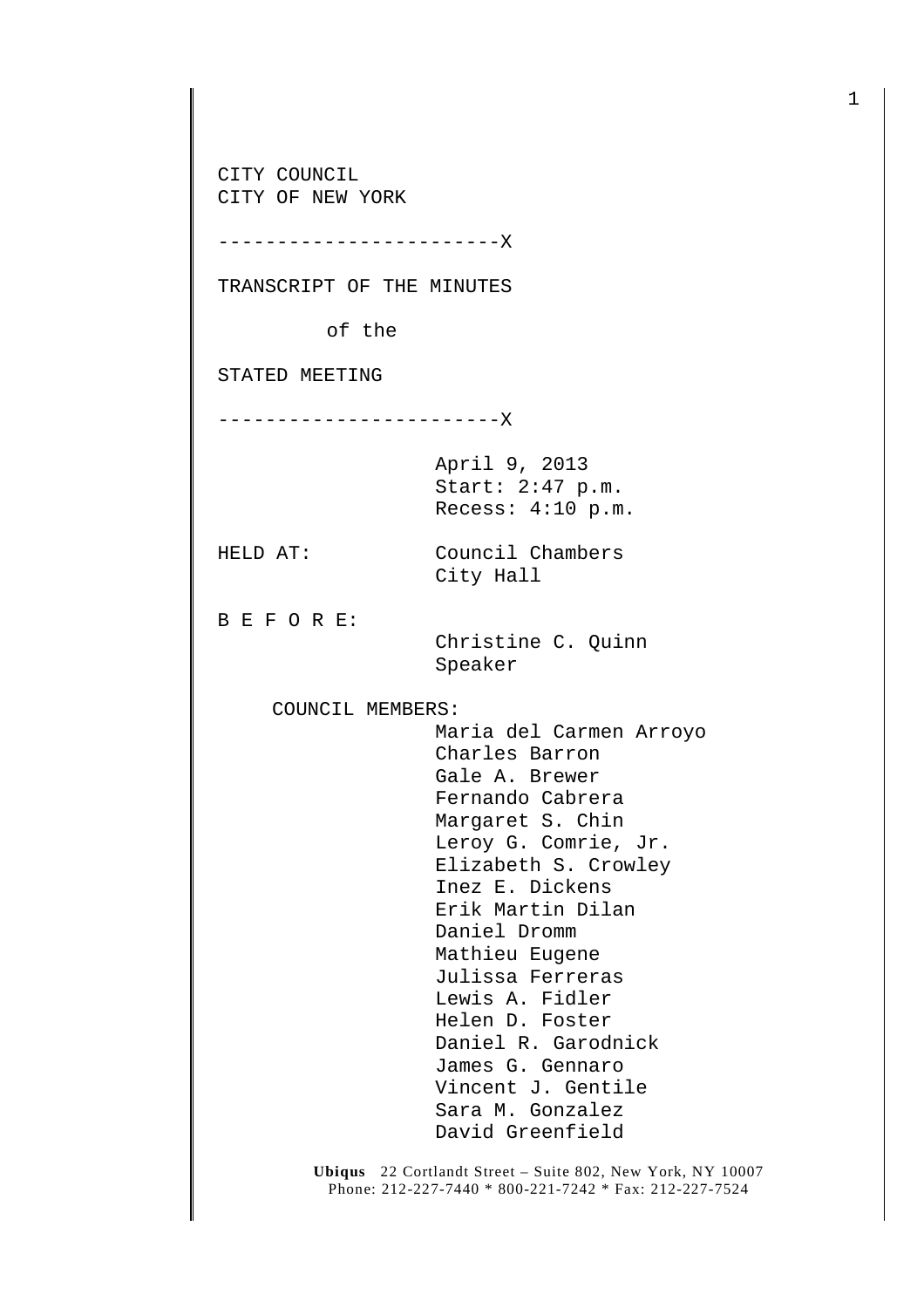## A P P E A R A N C E S

COUNCIL MEMBERS:

Daniel J. Halloran III Vincent M. Ignizio Robert Jackson Letitia James Andy King Peter A. Koo G. Oliver Koppell Karen Koslowitz Brad S. Lander Jessica S. Lappin Stephen T. Levin Melissa Mark-Viverito Darlene Mealy Rosie Mendez Michael C. Nelson James S. Oddo Annabel Palma Domenic M. Recchia, Jr. Diana Reyna Donovan Richards Joel Rivera Ydanis Rodriguez Deborah L. Rose Eric A. Ulrich James Vacca Peter F. Vallone, Jr. James G. Van Bramer Albert Vann Mark S. Weprin Jumaane D. Williams Ruben Wills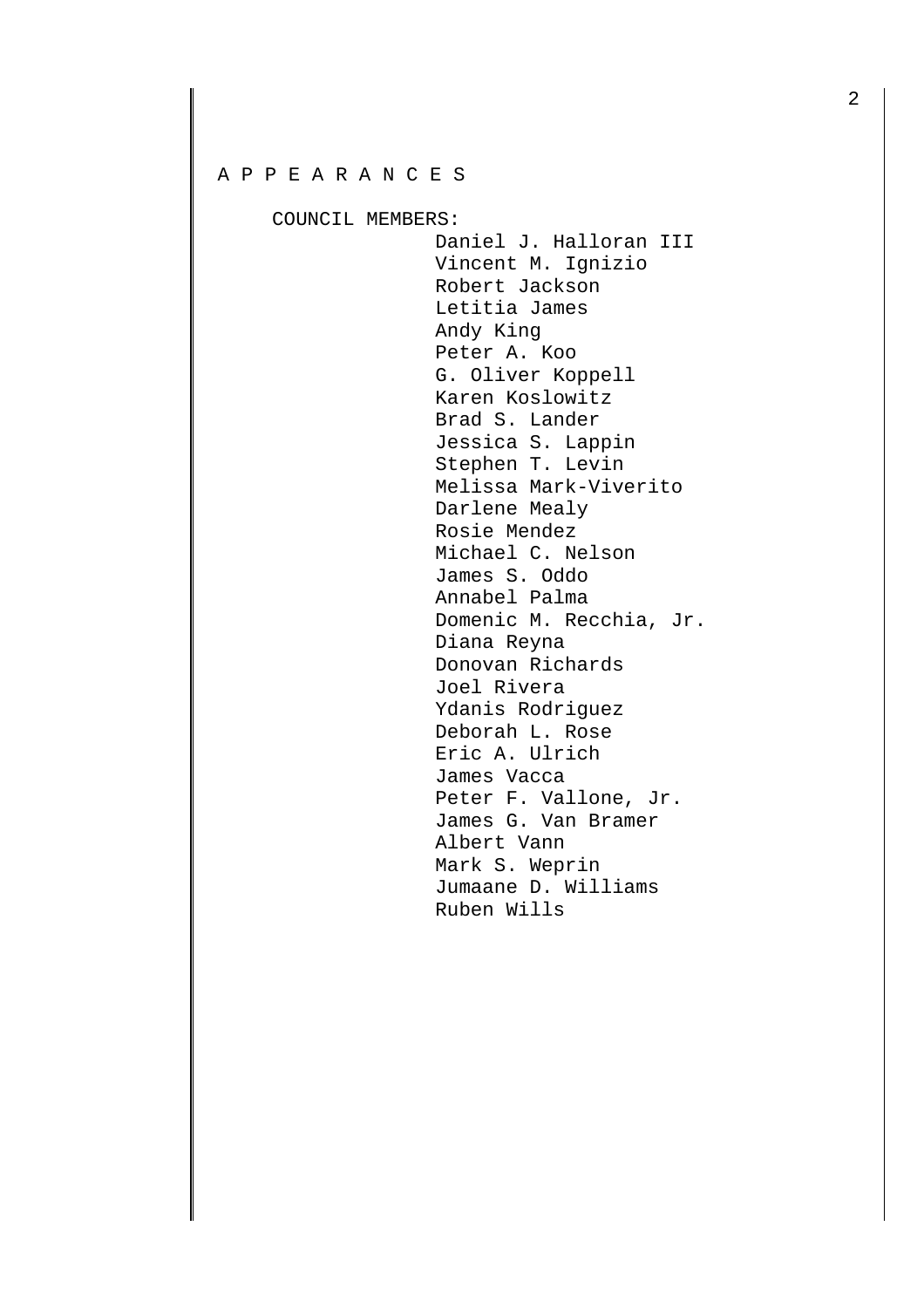A P P E A R A N C E S (CONTINUED)

Rossana Rosado Publisher El Diario La Prensa

Patrick Dolan President Steam Fitters Union

William McMurrough President Mechanical Contractors Association

Tony Saparito Mechanical Contractors Association

Ann Kansfield Reverend Greenpoint Reformed Church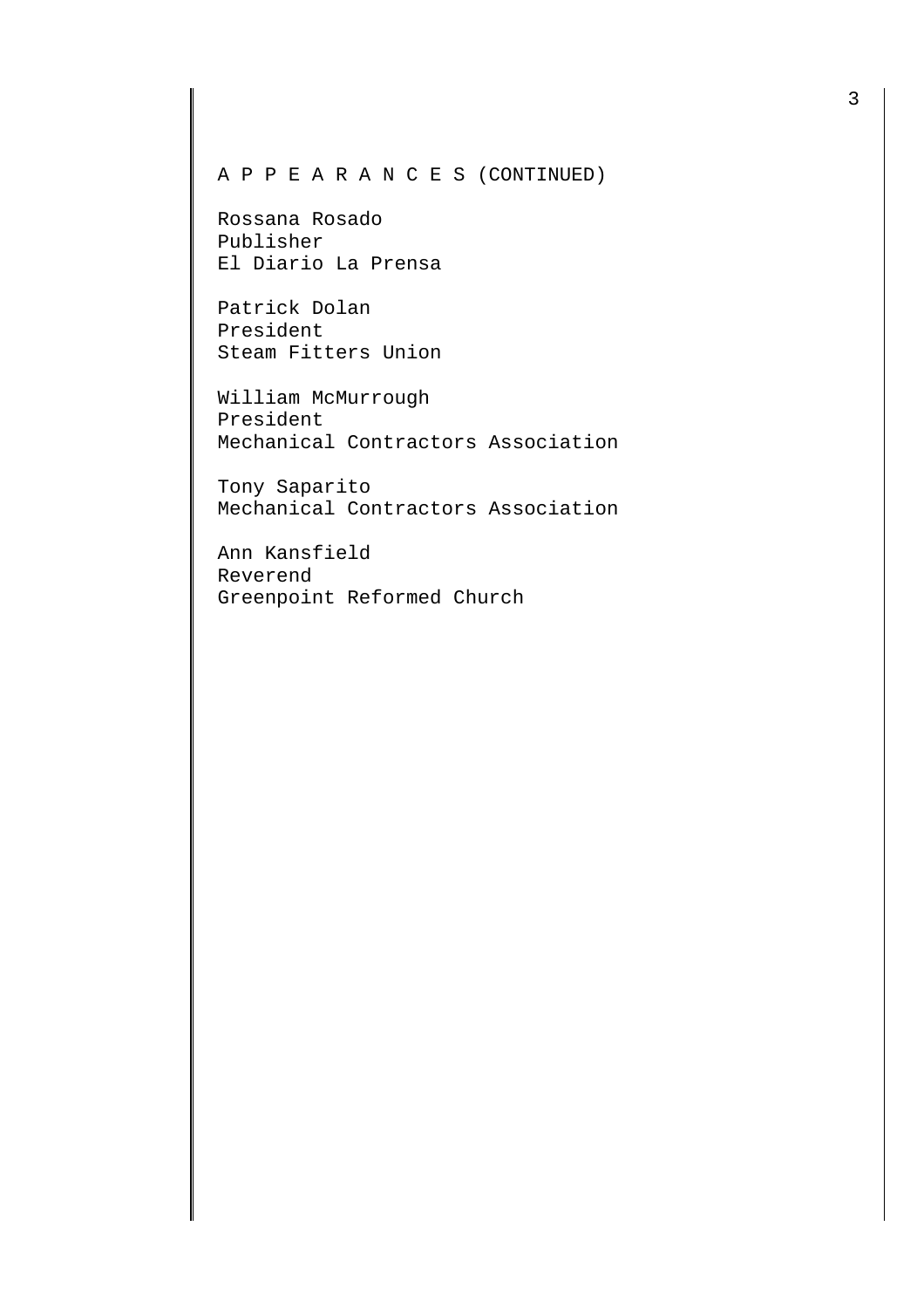| $\mathbf 1$ | 4<br>STATED MEETING                                |
|-------------|----------------------------------------------------|
| 2           | SPEAKER QUINN: So we have three                    |
| 3           | ceremonials today and if I could ask everyone to   |
| 4           | come up for the first one. Hang on one sec. And    |
| 5           | if we could ask everyone to come up for this and   |
| 6           | Rossana if you could be in the middle and this     |
| 7           | particular council, oh good Council member Mendez  |
| 8           | who is leading us in this particular ceremonial.   |
| $\mathsf 9$ | Move on over. We have an unbelievable, it is a     |
| 10          | huge accomplishment for any newspaper to exist for |
| 11          | a hundred years. It is almost unheard of in        |
| 12          | journalism. But to have a newspaper that is        |
| 13          | targeting a particular community, to not just      |
| 14          | exist for a hundred years, to grow in stature      |
| 15          | significance and influence, it's unbelievable.     |
| 16          | And we are so lucky in New York City to have El    |
| 17          | Diario La Prensa, to have you as part of the       |
| 18          | public discourse and dialogue. I don't feel that   |
| 19          | every time I read the paper but I feel that most   |
| 20          | of the time. But it's incredibly important         |
| 21          | because if we are going to remain an immigrant     |
| 22          | city, we are going to remain the most diverse city |
| 23          | in America, a city that recognizes that our        |
| 24          | greatest strength is our diversity. That the       |
| 25          | things that are different about us are actually    |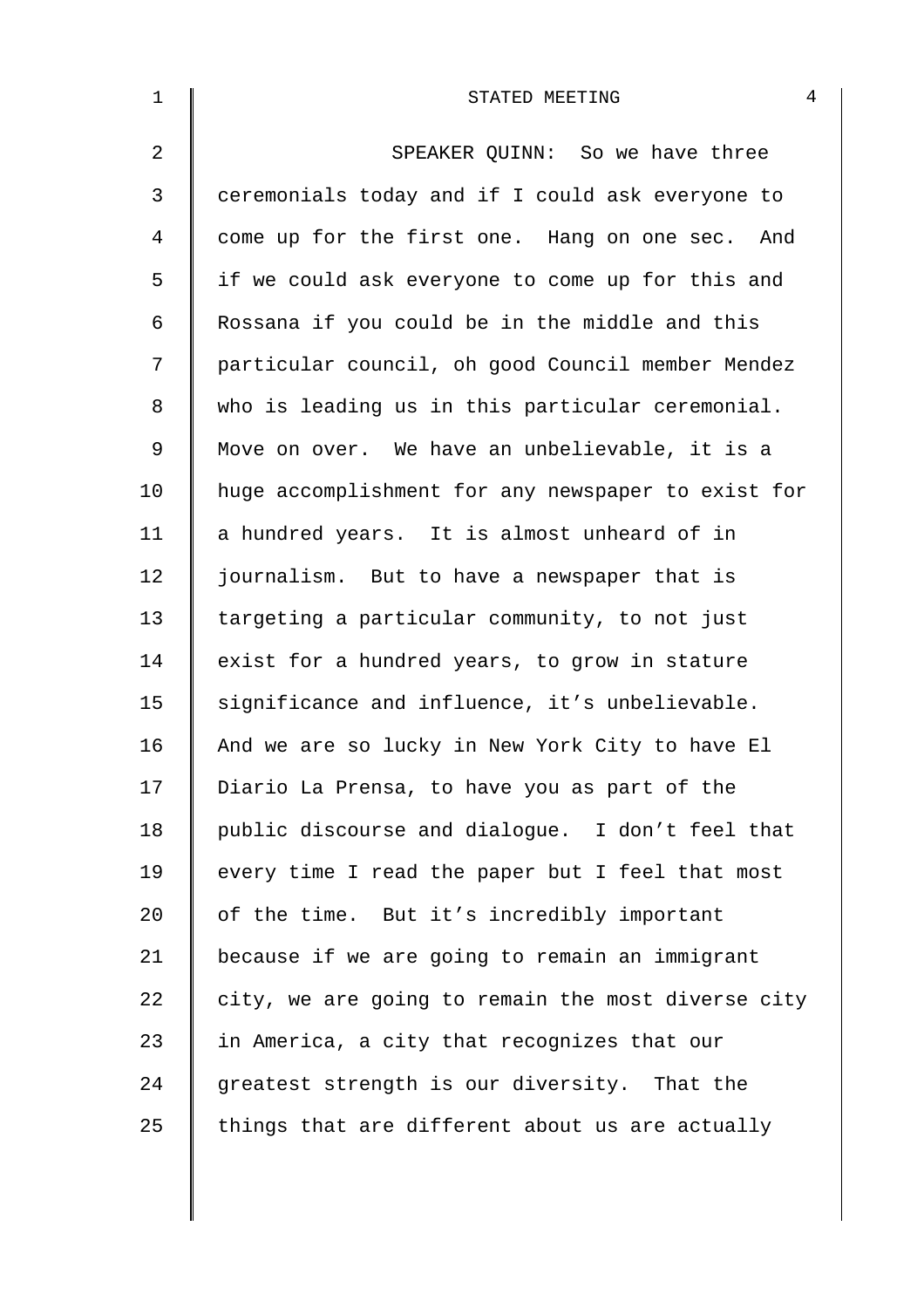| $\mathbf{1}$   | 5<br>STATED MEETING                                |
|----------------|----------------------------------------------------|
| $\overline{a}$ | what makes us all the same and more united. We     |
| 3              | need publications like El Diario that remind us of |
| 4              | our diversity, that serve our diverse communities  |
| 5              | and challenge all of us in government to do more   |
| 6              | and do better in serving the diversity of New      |
| 7              | York.                                              |
| 8              | And Rossana, I just want to thank                  |
| 9              | you because in addition to what you do at El       |
| 10             | Diario you have taken on too long a list of        |
| 11             | additional civic and public and governmental       |
| 12             | responsibilities. I think they must have cloned    |
| 13             | you on those newspaper presses because it's        |
| 14             | unbelievable how much you're able to get done. So  |
| 15             | let me turn over the mic over to Rosie and thank   |
| 16             | you for giving us this opportunity to say thank    |
| 17             | you and thank you for your unbelievable service    |
| 18             | and you being an amazing an amazing role model to  |
| 19             | women, young girls and the entire Latino and       |
| 20             | Hispanic community.                                |
| 21             | ROSSANA ROSADO: Thank you Madam                    |
| 22             | Speaker. That was very well said. As a native      |
| 23             | New Yorker, a young Puerto Rican woman growing up  |
| 24             | here, my weekdays and weekends were spent with my  |
| 25             | parents bringing one English Daily and La Prensa   |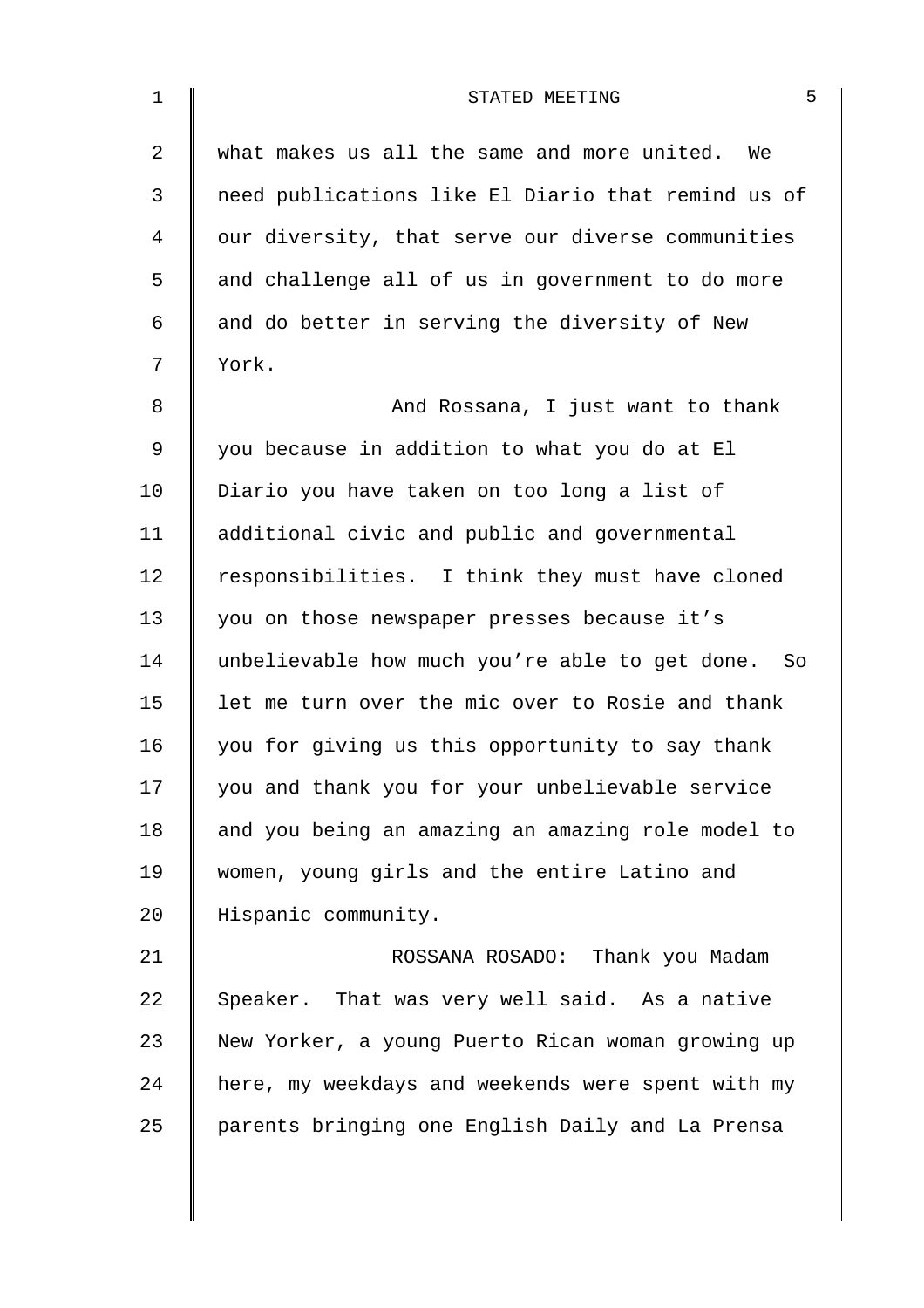| $\mathbf 1$    | 6<br>STATED MEETING                                |
|----------------|----------------------------------------------------|
| $\overline{a}$ | and El Diario La Prensa home and it is the paper   |
| 3              | that means so much to us as Latinos but it means   |
| 4              | so much to everyone because it really has its      |
| 5              | pulse on the issues that are happening not just    |
| 6              | here in New York City but around the world in our  |
| 7              | communities in Central, South and Caribbean        |
| 8              | countries and Caribbean islands.                   |
| 9              | A hundred years is an incredible                   |
| 10             | milestone and I don't know who will be here for    |
| 11             | the next 100 but I am sure that this, I am sure    |
| 12             | that someone will be here to sing its praises in   |
| 13             | the next 100 years. On behalf of all my            |
| 14             | colleagues, thank you, thank you, oh excuse me,    |
| 15             | gracias, gracias, mil gracias. [off mic] And can   |
| 16             | the clerk please read the proclamation for the     |
| 17             | record.                                            |
| 18             | SPEAKER QUINN: And if you want,                    |
| 19             | Danny Dromm can read Spanish and make us all look  |
| 20             | bad.                                               |
| 21             | COMMITTEE CLERK: Council, City of                  |
| 22             | New York, Proclamation. Whereas the Council of     |
| 23             | the City of New York is proud to honor El Diario   |
| 24             | La Prensa for 100 years of journalistic excellence |
| 25             | and outstanding public service to the Latino       |
|                |                                                    |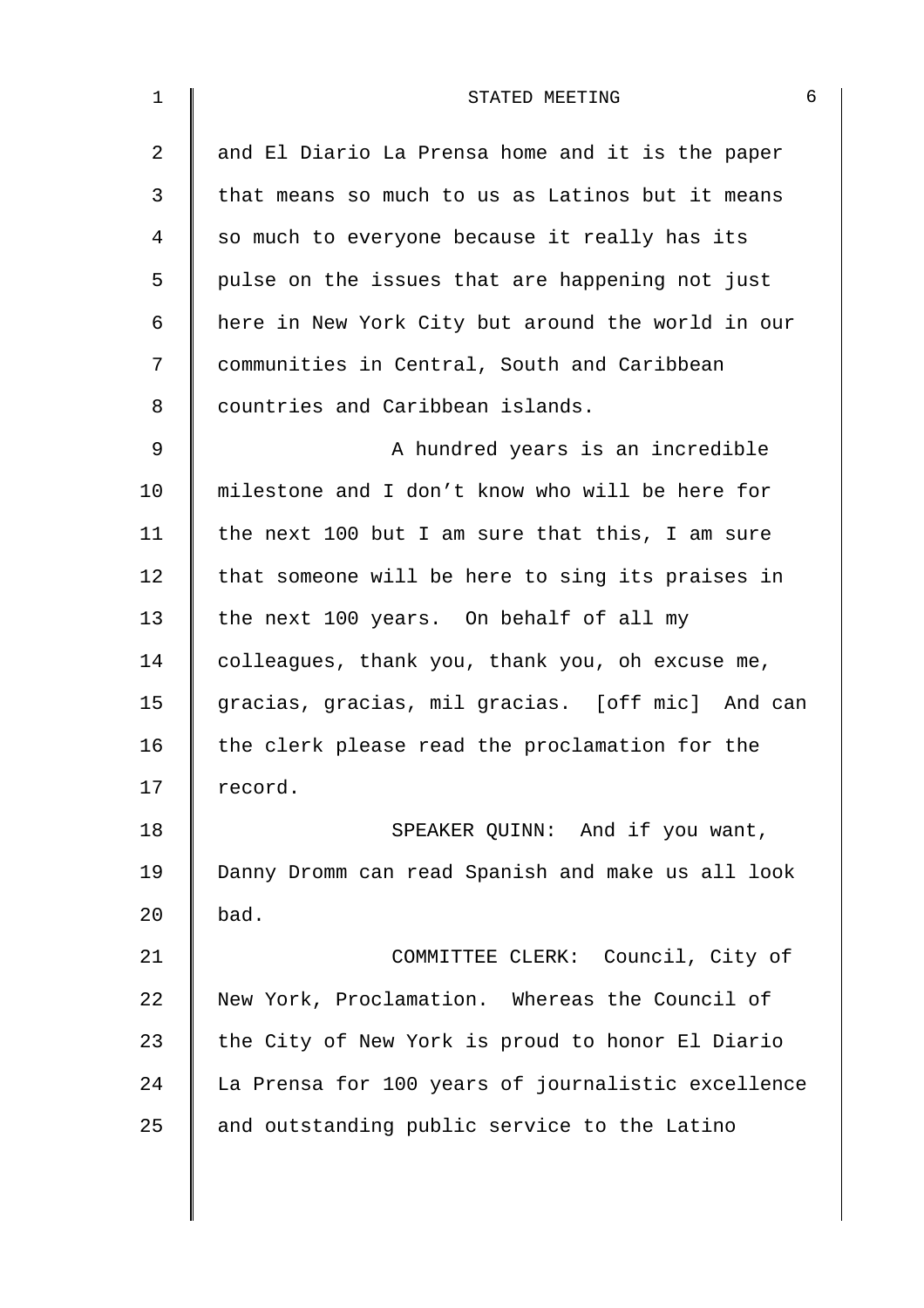| $\mathbf 1$    | 7<br>STATED MEETING                                 |
|----------------|-----------------------------------------------------|
| $\overline{2}$ | communities across the five boroughs and beyond.    |
| 3              | And whereas El Diario La Prensa is the longest      |
| $\overline{4}$ | publishing Spanish language daily newspaper in the  |
| 5              | United States.                                      |
| 6              | Since it began as a small                           |
| 7              | publication in lower Manhattan called La Prensa,    |
| 8              | the newspaper has grown into one of the largest     |
| 9              | and most influential Latino media outlets in the    |
| 10             | nation. And whereas in 1963 the original            |
| 11             | newspaper merged with El Diario de Nueva York       |
| 12             | forming El Diario La Prensa as it is known today.   |
| 13             | Like other newspapers El Diario La Prensa has       |
| 14             | endured incredible changes in the industry and is   |
| 15             | now a state of the art multimedia operation. That   |
| 16             | includes print, digital and other platforms.        |
| 17             | While the technology behind it has undergone        |
| 18             | tremendous changes the newspaper's commitment to    |
| 19             | upholding the highest journalistic standards for    |
| 20             | its readers has never wavered.                      |
| 21             | As a result it remains a major                      |
| 22             | player in New York' landscape, helping tell the     |
| 23             | story and shape the destiny of the Hispanic         |
| 24             | community while championing its most important      |
| 25             | And whereas true to form in El Diario La<br>causes. |
|                |                                                     |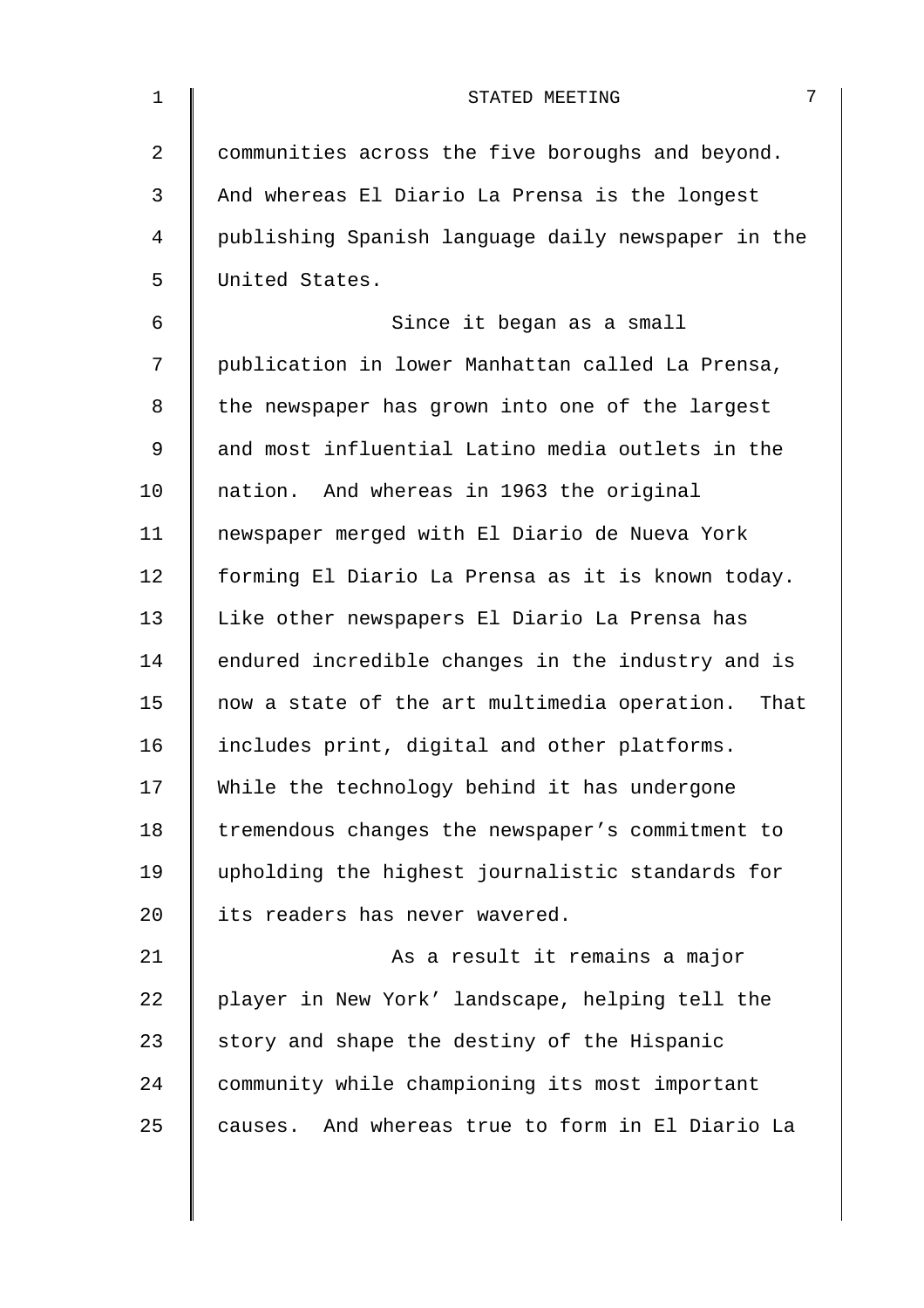| $\mathbf{1}$ | 8<br>STATED MEETING                                       |
|--------------|-----------------------------------------------------------|
| 2            | Prensa, celebrates its centennial milestone not to        |
| 3            | reflect upon its rich legacy but instead to               |
| 4            | reaffirm its commitment with readers, local               |
| 5            | institutions and other partners to tell the               |
| 6            | ongoing story of New York's Latino community.             |
| 7            | We wish a continued success in the                        |
| 8            | years ahead. Now therefore, be it known that the          |
| 9            | Council of the City of New York including all             |
| 10           | members of its Black, Latino and Asian caucus             |
| 11           | proudly honor El Diario La Prensa in celebration          |
| 12           | of its 100 <sup>th</sup> Anniversary. Christine C. Quinn, |
| 13           | Speaker for the entire Council, Rosie Mendez,             |
| 14           | Council member, Second District, Leroy Comrie,            |
| 15           | Deputy Majority Leader and many other Council             |
| 16           | members.                                                  |
| 17           | SPEAKER QUINN: Yay. Would you say                         |
| 18           | a few words?                                              |
| 19           | ROSSANA ROSADO: Thank you.                                |
| 20           | Gracias and it's really my honor to be a steward,         |
| 21           | the steward of El Diario. I know it seems like            |
| 22           | I've been there 100 years but I haven't. But I            |
| 23           | was in this building as a reporter in the early           |
| 24           | 80's and I can tell you that when all the Latino          |
| 25           | Council people stood up here it was a very small          |
|              |                                                           |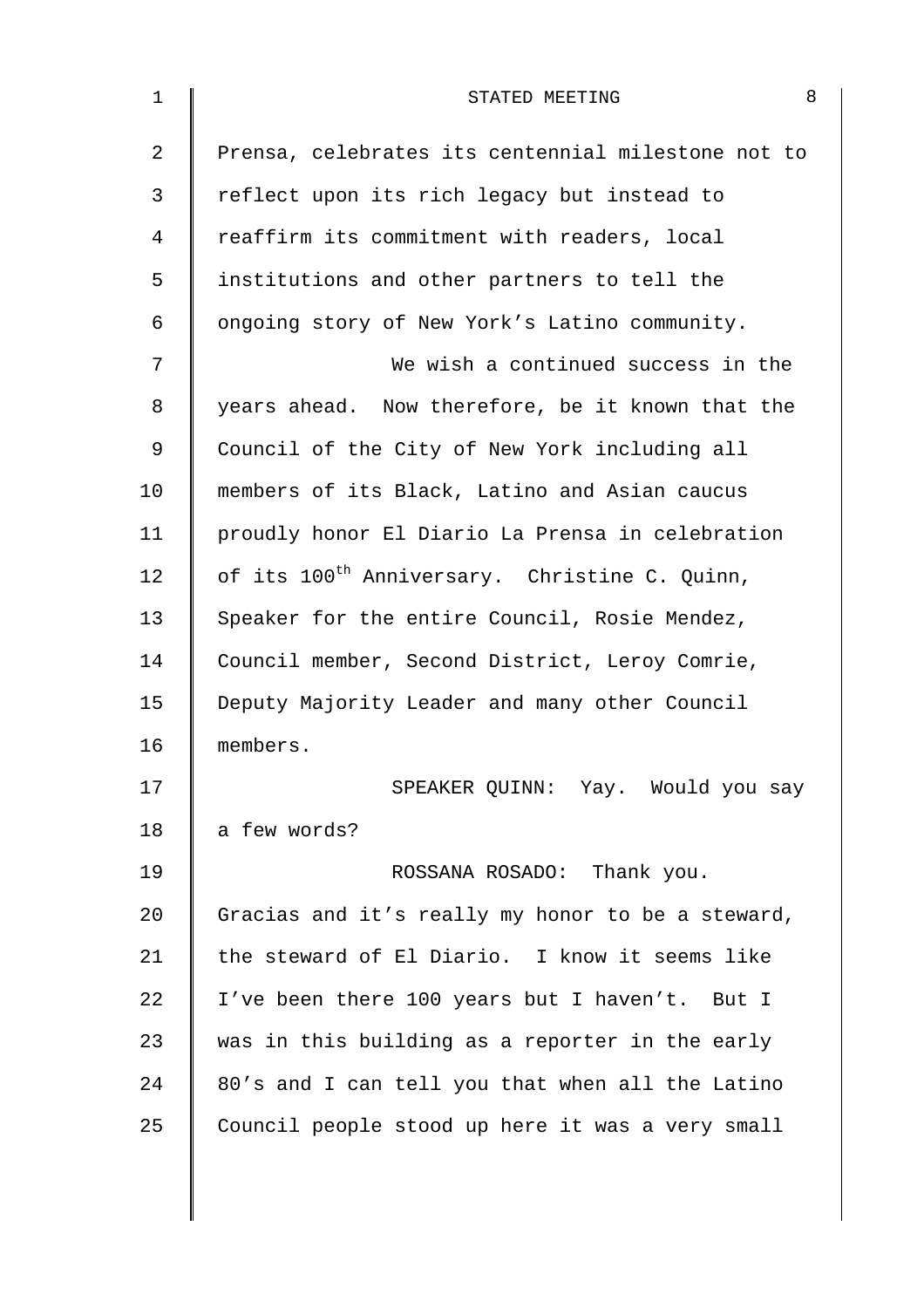| $\mathbf 1$    | 9<br>STATED MEETING                                |
|----------------|----------------------------------------------------|
| $\overline{a}$ | crowd. So I'm really proud to have had kind of     |
| 3              | the privilege of the perch that I've had all these |
| 4              | years and to watch the growth not just to the      |
| 5              | community but also of this body and its diversity  |
| 6              | and especially with so many Latino members         |
| 7              | representing all parts of the city.                |
| 8              | And I think that in an age where                   |
| 9              | everything is digital and wonderful and we all get |
| 10             | our stuff on Ipads, I think it's truly a tribute   |
| 11             | to be celebrating a hundred years for the brand    |
| 12             | that is El Diario and that is the newspaper that   |
| 13             | was started in this city way before there was a    |
| 14             | word market next to Hispanic, right? It came out   |
| 15             | of need and it has continued to serve that         |
| 16             | population and so we hope it's around 400 years    |
| 17             | more.                                              |
| 18             | Some of us want to be gone when                    |
| 19             | that happens but I think it's not just about El    |
| 20             | Diario's history but it's also about the history   |
| 21             | of the Latinos in this town and how El Diario has  |
| 22             | served not just to document that history but also  |
| 23             | to be part of that history to kind of fight when   |
| 24             | we needed to fight and I know you're not always    |
| 25             | happy on the cover but we try to celebrate good    |
|                |                                                    |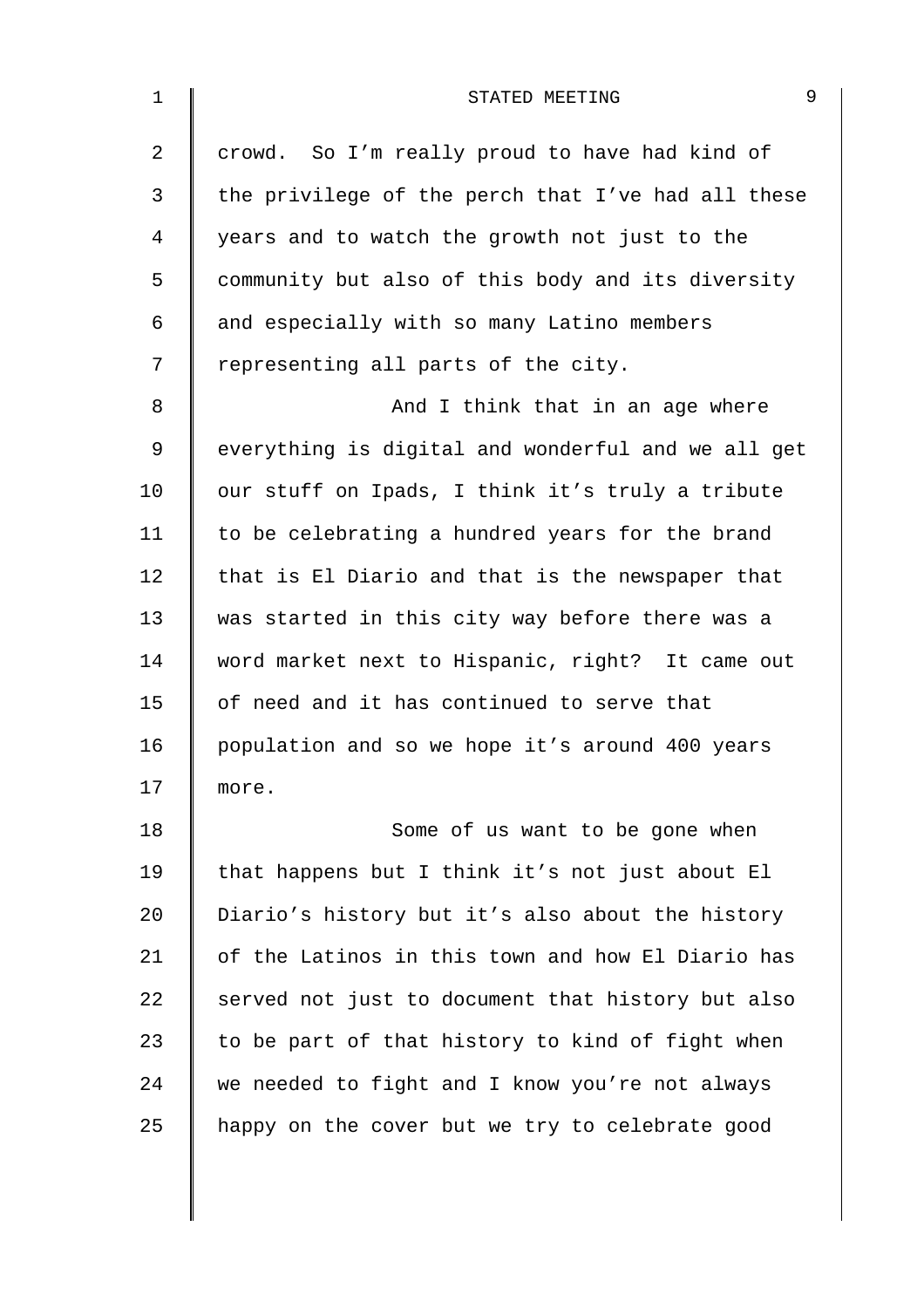| 1  | 10<br>STATED MEETING                                            |
|----|-----------------------------------------------------------------|
| 2  | news too and we try to remind people that this is               |
| 3  | a, that Latinos in general as well as the paper                 |
| 4  | now is part of the fabric of new York. That we                  |
| 5  | come to enrich and most of all, we come to stay.                |
| 6  | Thank you so much for this honor.                               |
| 7  | SPEAKER QUINN: Thank you very                                   |
| 8  | much. Thank you. All right, thank you. Now we                   |
| 9  | are going to move on to our second ceremonial,                  |
| 10 | which I just have to get from Gary who and what it              |
| 11 | is. Okay, we have two more ceremonials. The next                |
| 12 | one is going to be led by Council member Crowley                |
| 13 | on the 40 <sup>th</sup> Anniversary of the Speaker Law,         |
| 14 | Sprinkler Law, excuse me. And we are honoring the               |
| 15 | Mechanical Contractors Association and the New                  |
| 16 | York Steam Fitters Local 638 on this the 40 <sup>th</sup>       |
| 17 | Anniversary of the Sprinkler Law. So if Council                 |
| 18 | member Crowley and those who are here for this                  |
| 19 | could make their way up. Oh here's Liz, okay.                   |
| 20 | COUNCIL MEMBER CROWLEY: Thank you                               |
| 21 | Speaker. Good afternoon. Today we are                           |
| 22 | celebrating a lot of anniversaries this year.                   |
| 23 | Okay, we are all in place. Okay, so today we are                |
| 24 | here celebrating the 40 <sup>th</sup> Anniversary of a law that |
| 25 | this Council passed, which was groundbreaking,                  |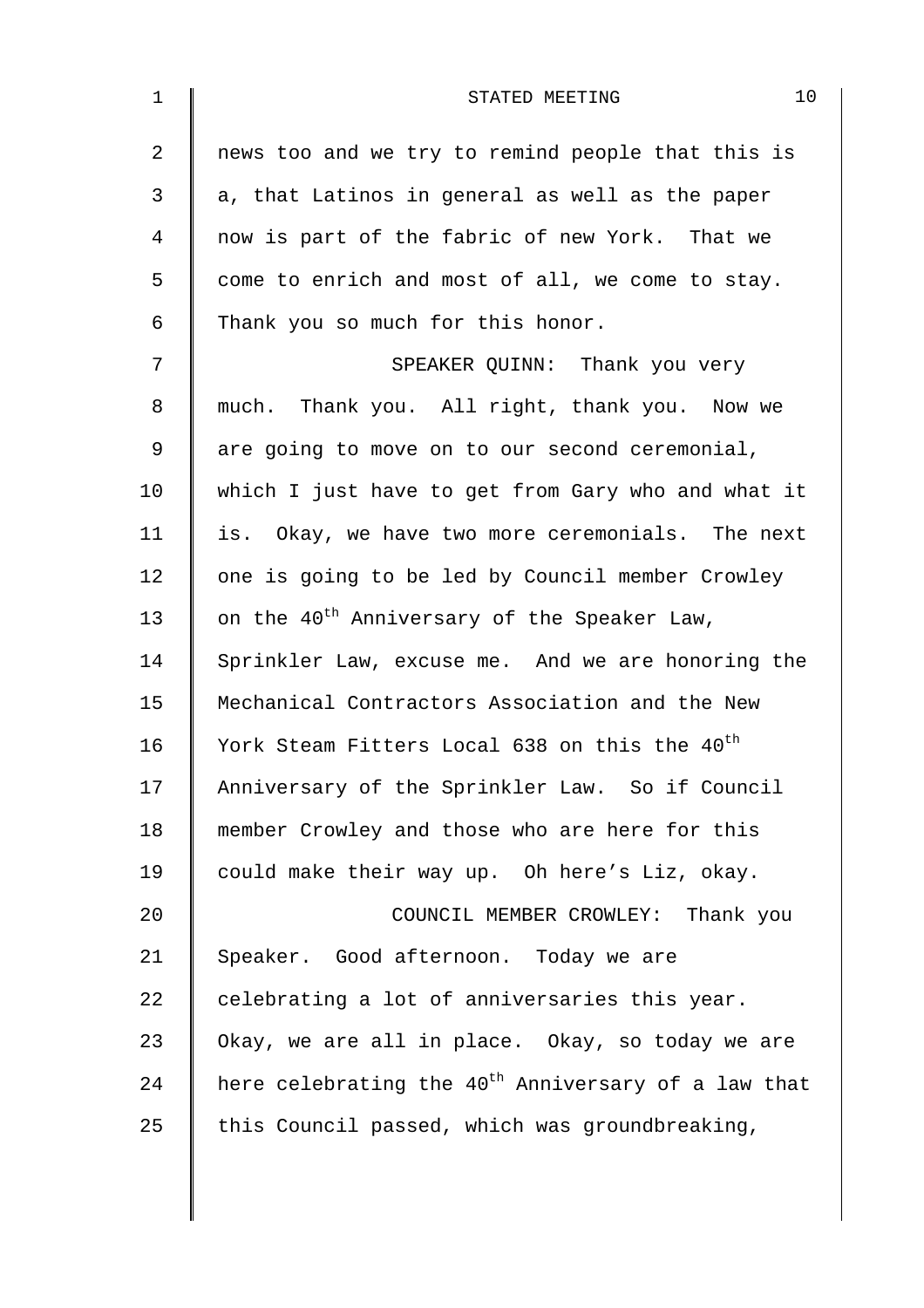|                                                                      | 11 |
|----------------------------------------------------------------------|----|
| requiring buildings greater than a hundred feet in                   |    |
| height to have sprinkler systems. And we have                        |    |
| since passed other legislation similar over the                      |    |
| years that require residential units greater than                    |    |
|                                                                      |    |
| So today we honor the men and women                                  |    |
| of the Steam Fitters Union local 638 and also the                    |    |
| Mechanical Contractors Association of New York for                   |    |
| the work that they do every day and have been                        |    |
| doing for years installing these systems, which                      |    |
| are lifesaving in a lot of ways. What they're                        |    |
| doing is fire suppression, whether we're at work                     |    |
| or we're at home or wherever we're visiting.                         |    |
| These systems are put in place to protect people's                   |    |
| lives. And over the years we have fewer and fewer                    |    |
| fire fatalities because of this despite that our                     |    |
| fire department working harder than ever before                      |    |
| and more and more structural fires happening. So                     |    |
| thank you. And I know that Council member Erik                       |    |
| Dilan has signed on and the Speaker? [off mic]                       |    |
| COMMITTEE CLERK: Council, City of                                    |    |
| New York, Proclamation. Whereas, the Council of                      |    |
| the City of New York is proud to commemorate the                     |    |
| $40^{\text{th}}$ Anniversary of Local Law 5 and the $12^{\text{th}}$ |    |
|                                                                      |    |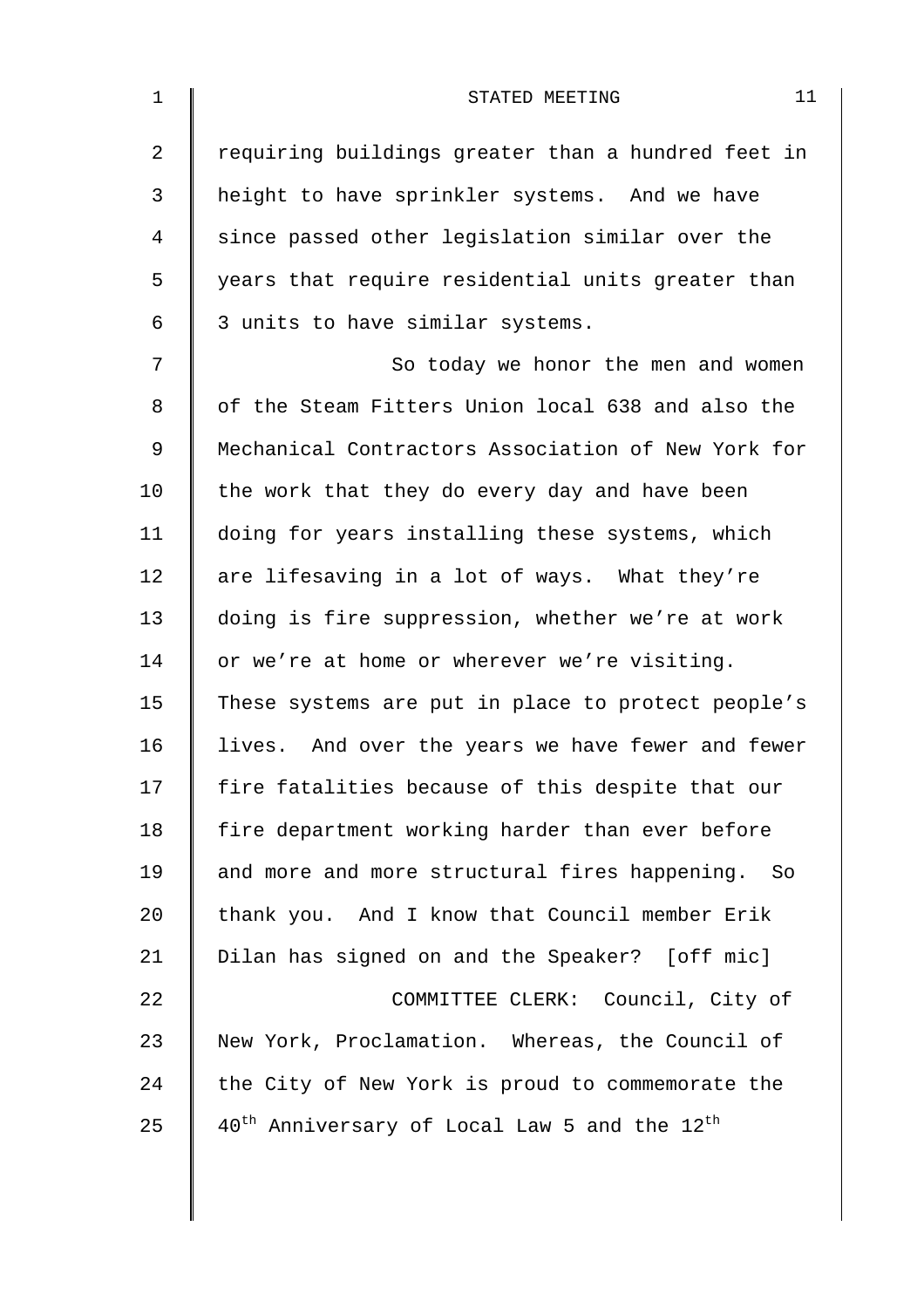| $\mathbf 1$    | 12<br>STATED MEETING                               |
|----------------|----------------------------------------------------|
| $\overline{a}$ | Anniversary of Local Law 10 as we honor the        |
| 3              | members of the Mechanical Contractors Association  |
| 4              | of New York and the Steam Fitters Local 638 for    |
| 5              | their life saving contributions throughout the     |
| 6              | five boroughs. Then whereas in 1973, the City      |
| 7              | Council enacted Local Law 5. The first             |
| 8              | groundbreaking fire safety law that required       |
| 9              | office buildings 100 feet or more in height to be  |
| 10             | equipped with a sprinkler system or in lieu of     |
| 11             | that, compartmentation with stair pressurization,  |
| 12             | one of the most effective means of limiting fire   |
| 13             | damage.                                            |
| 14             | Local Law 5 also requires two-way                  |
| 15             | communication between building lobbies and         |
| 16             | individual floors for the purpose of fire          |
| 17             | department command and communications. Many        |
| 18             | experts recognize this landmark legislation with   |
| 19             | other cities and buildings cods followed as a      |
| 20             | watershed event in the reduction of fire deaths.   |
| 21             | In 1970, three years before the law was enacted    |
| 22             | 310 New Yorkers were killed in fire fatalities.    |
| 23             | In 2012 our City recorded the lowest of fire       |
| 24             | fatalities in its history despite a 1% increase in |
| 25             | structural fires.                                  |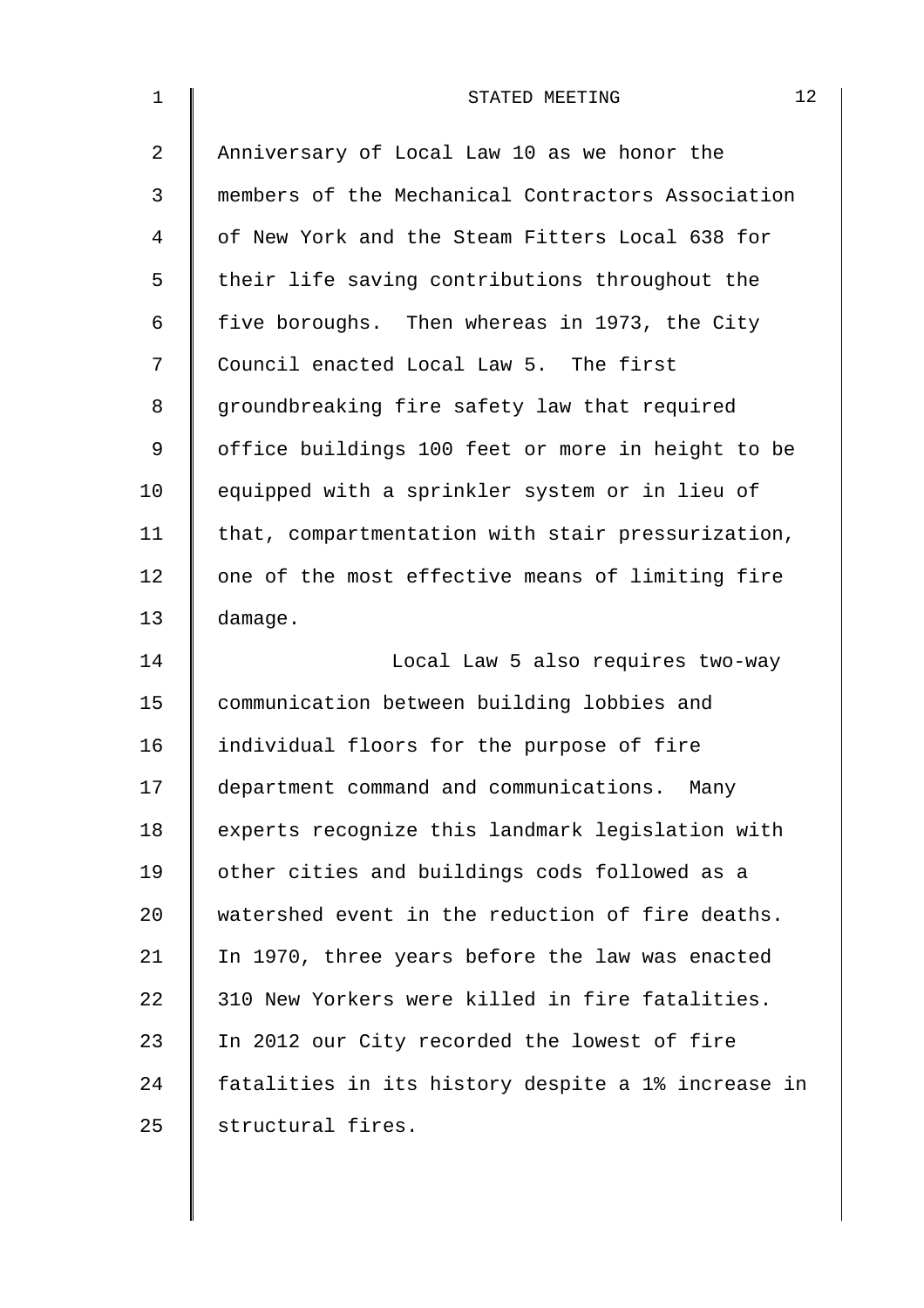| $\mathbf 1$    | 13<br>STATED MEETING                                       |
|----------------|------------------------------------------------------------|
| $\overline{2}$ | And whereas, local law 10 enacted                          |
| $\mathbf{3}$   | in 1999 mandated that all newly constructed multi-         |
| 4              | family dwellings with three or more units must be          |
| 5              | fully protected by fire sprinklers. Local Law 10           |
| 6              | also says that in existing buildings sprinklers            |
| 7              | have to be installed as renovations or alterations         |
| 8              | equal more than 50% of the value of the building.          |
| 9              | In the last 10 years alone, fire                           |
| 10             | related deaths in New York City have declined 12%.         |
| 11             | Last year marked the 7 <sup>th</sup> consecutive year with |
| 12             | fewer than 100 fire related deaths and only the            |
| 13             | 12 <sup>th</sup> time since the city began collecting fire |
| 14             | death statistics in 1916. And whereas the                  |
| 15             | declines in fire and fire related injuries and             |
| 16             | deaths can be directly traced to the vast increase         |
| 17             | in the use of sprinklers in buildings. Nearly              |
| 18             | every sprinkler in New York City's residential,            |
| 19             | industrial, and commercial structures which hover          |
| 20             | above to protect lives, property, and extinguish           |
| 21             | fires at their early stages owe their                      |
| 22             | effectiveness to the members of the Mechanical             |
| 23             | Contractors Association of New York and the Steam          |
| 24             | Fitters Local 638.                                         |
| 25             | Now therefore, be it known that the                        |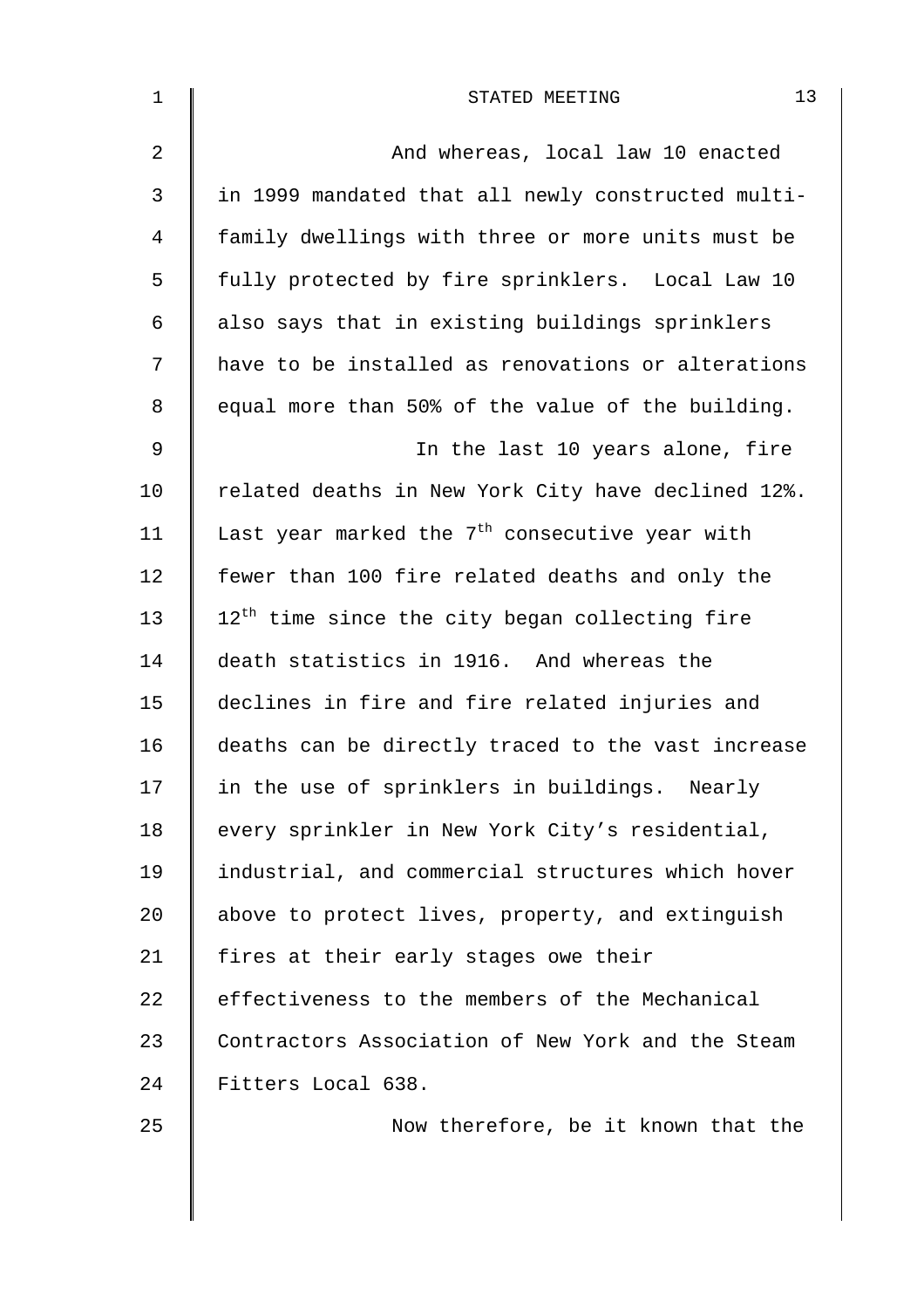| $\mathbf 1$ | 14<br>STATED MEETING                                           |
|-------------|----------------------------------------------------------------|
| 2           | Council of the City of New York gratefully honors              |
| 3           | Mechanical Contractors Association of New York                 |
| 4           | Incorporated, Steam Fitters Local 638 for their                |
| 5           | life saving service to all New Yorkers. Christine              |
| 6           | C. Quinn, Speaker for the entire Council,                      |
| 7           | Elizabeth Crowley, Council member, 30 <sup>th</sup> District,  |
| 8           | Queens, Erik Martin Dilan, Council member, 37 <sup>th</sup>    |
| $\mathsf 9$ | District, Brooklyn.                                            |
| 10          | SPEAKER QUINN: Well, thank you. I                              |
| 11          | just want to first thank you, Chairs Crowley and               |
| 12          | Dilan for reminding us about this 40 <sup>th</sup> Anniversary |
| 13          | and giving us a moment to have this proclamation               |
| 14          | and really see the amazing statistics that the men             |
| 15          | and women of your union through your work have                 |
| 16          | helped bring to the city of New York.                          |
| 17          | You are literally as this                                      |
| 18          | proclamation outlines, part of the public safety               |
| 19          | infrastructure of this city that allows people to              |
| 20          | go to work safely and put their heads on pillows               |
| 21          | at night with the real, knowing they are going to              |
| 22          | wake up in the morning and if god forbid something             |
| 23          | happens in the middle of the night, there are                  |
| 24          | protections that will help them.                               |
| 25          | So I just want to thank you guys.                              |
|             |                                                                |
|             |                                                                |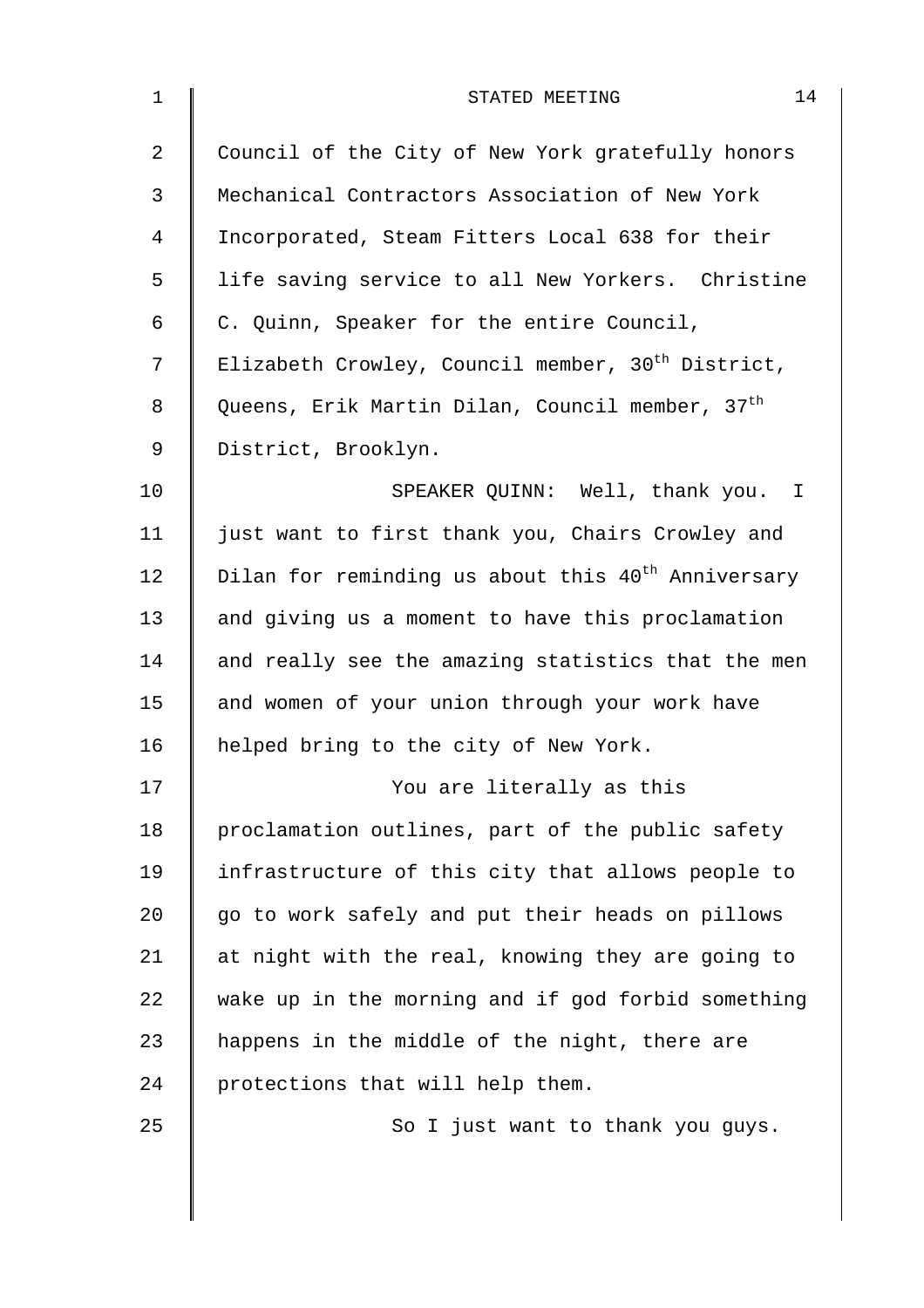| $\mathbf 1$    | 15<br>STATED MEETING                               |
|----------------|----------------------------------------------------|
| $\overline{a}$ | This is important work. It's complicated work.     |
| 3              | If it's work that's done wrong, in exactly the     |
| 4              | moment of emergency when you need it to be right   |
| 5              | you don't want it to be done by non-union folks    |
| 6              | who have not had by no fault to their own the      |
| 7              | training and the expertise and the apprentice time |
| 8              | they need because I don't want a sprinkler to be   |
| 9              | like, oops. If somebody had a few more hours of    |
| 10             | training it would have worked but then it's too    |
| 11             | late. So thank you and if you would convey our     |
| 12             | thanks to all the men and women who are part of    |
| 13             | your union and have been for the past forty years. |
| 14             | And Liz, I think you're going to recognize         |
| 15             | everybody and ask them to say a few words.         |
| 16             | COUNCIL MEMBER CROWLEY: I just                     |
| 17             | want to thank Patrick Dolan, who is the President  |
| 18             | of the Steam Fitters Union for being here today.   |
| 19             | We have a few business agents who are also here    |
| 20             | with Patrick. We have Robert Bartose, Patrick      |
| 21             | Daly and Kevin Connelly and from the Mechanical    |
| 22             | Contractors Association of New York we have Bill   |
| 23             | McMurrough, we have Tony Saparito and Mr. Abadi,   |
| 24             | Tony Bronco Abadi. And if I could ask if you       |
| 25             | would like to say a few words on behalf of your    |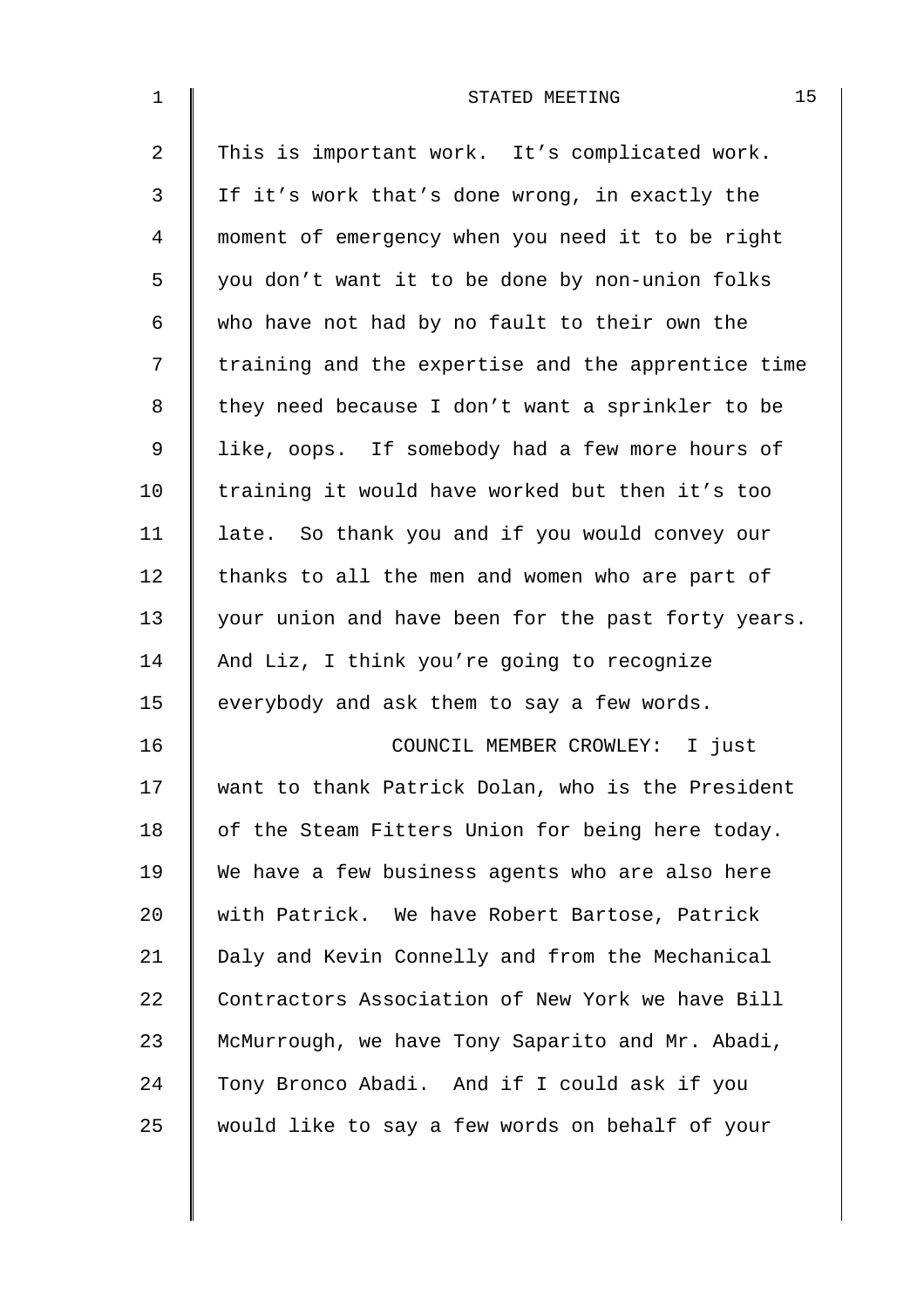| $\mathbf{1}$   | 16<br>STATED MEETING                                |
|----------------|-----------------------------------------------------|
| $\overline{2}$ | organizations, that'd be great.                     |
| 3              | PATRICK DOLAN: First, I'd like to                   |
| 4              | thank Speaker Quinn and also City Council member    |
| 5              | Liz Crowley and also many of my friends here that   |
| 6              | are standing up here from City Council. I would     |
| 7              | like to thank you because most important it's not   |
| 8              | about myself taking this proclamation it's for my   |
| 9              | union, my 7,800 members and our local that go out   |
| 10             | every day and work hard for a living and put in a   |
| 11             | piping system that protects the men and women that  |
| 12             | live in this great city of New York City. So I      |
| 13             | also would like to thank the City Council because   |
| 14             | anything that does come up regarding fire           |
| 15             | protection and any type of piping systems that      |
| 16             | City council also recognizes that the men and       |
| 17             | women of 638 are the best trained and quality       |
| 18             | people to do that installation of the system.<br>So |
| 19             | I want to thank City Council also. And now I give   |
| 20             | the mic to their President of the MCA, Billy        |
| 21             | McMurrough.                                         |
| 22             | WILLIAM MCMURROUGH: Who will pass                   |
| 23             | it on to Tony Saparito to say a few words. But      |
| 24             | thank you very much everybody, we really do         |
| 25             | appreciate it.                                      |
|                |                                                     |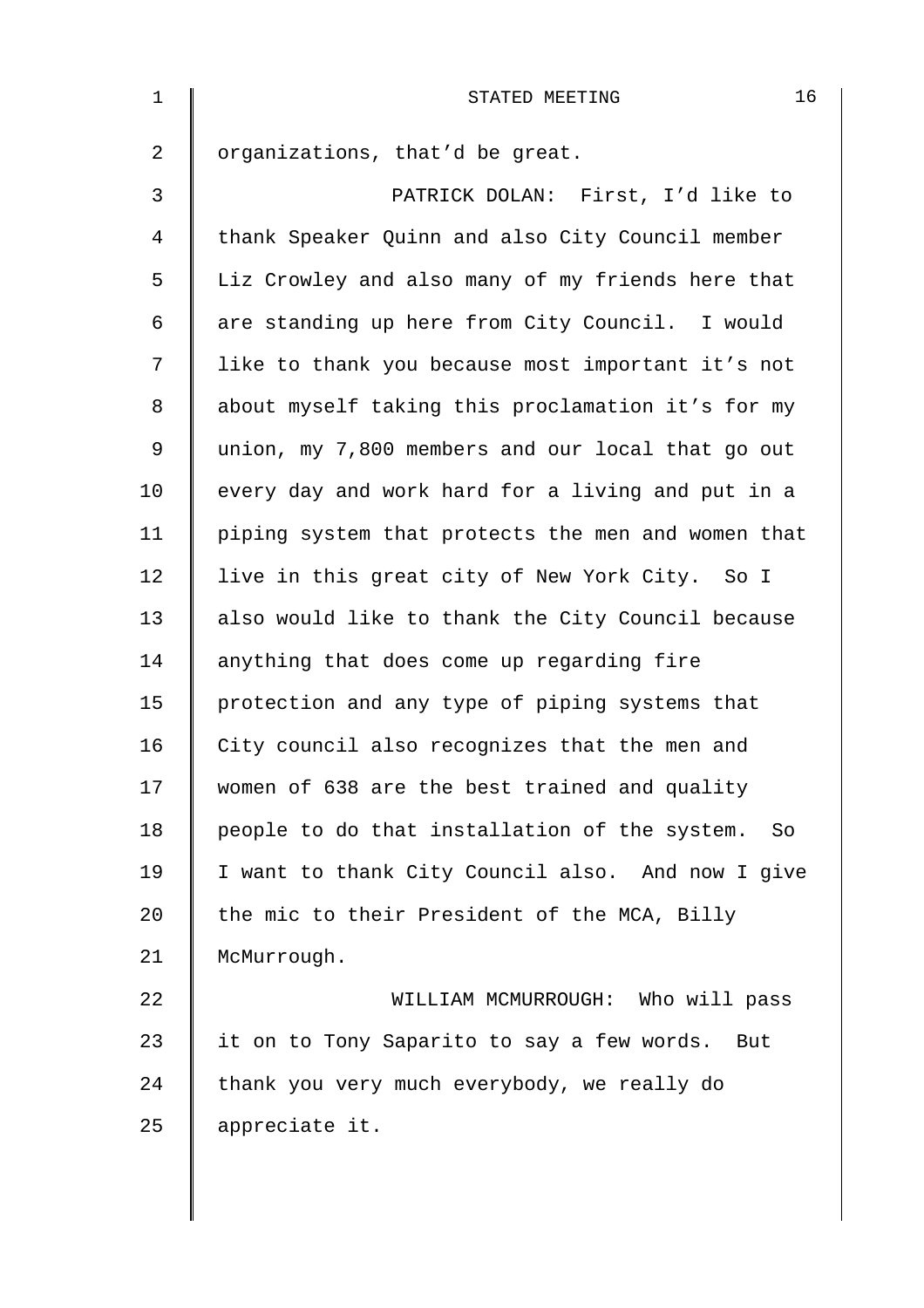| $\mathbf 1$    | 17<br>STATED MEETING                                         |
|----------------|--------------------------------------------------------------|
| $\overline{2}$ | TONY SAPARITO: Thank you very                                |
| 3              | much. In the proclamation certainly says it all              |
| 4              | and I just wanted to thank Council member Crowley            |
| 5              | and Madam Speaker for this honor of the day and              |
| 6              | remind the city that our industry is ready,                  |
| 7              | willing and able to work with the Department of              |
| 8              | Buildings with the City Council to improve                   |
| 9              | technology for our life safety, fire sprinkler               |
| 10             | systems and all of our mechanical systems, power             |
| 11             | plants and air conditioning systems but certainly            |
| 12             | today to honor fire suppression systems which are            |
| 13             | critical to life safety and thank you very much.             |
| 14             | SPEAKER QUINN: Thank you very very                           |
| 15             | much. Thank you. All right, our last ceremonial              |
| 16             | is all about anniversaries. If I could ask                   |
| 17             | everybody here to help us celebrate the 10 <sup>th</sup>     |
| 18             | Anniversary of the Smoke-Free Air Act to come on             |
| 19             | up. All right, if we could ask the folks who are             |
| 20             | here to, note the 10 <sup>th</sup> Anniversary of the Smoke- |
| 21             | Free Air Act to kind of ask themselves as they               |
| 22             | make their way up we have the New York Coalition             |
| 23             | for Smoke-Free City, The American Cancer Society             |
| 24             | Action Network, the American Lung Association in             |
| 25             | New York, Campaign for Tobacco-Free Kids, the                |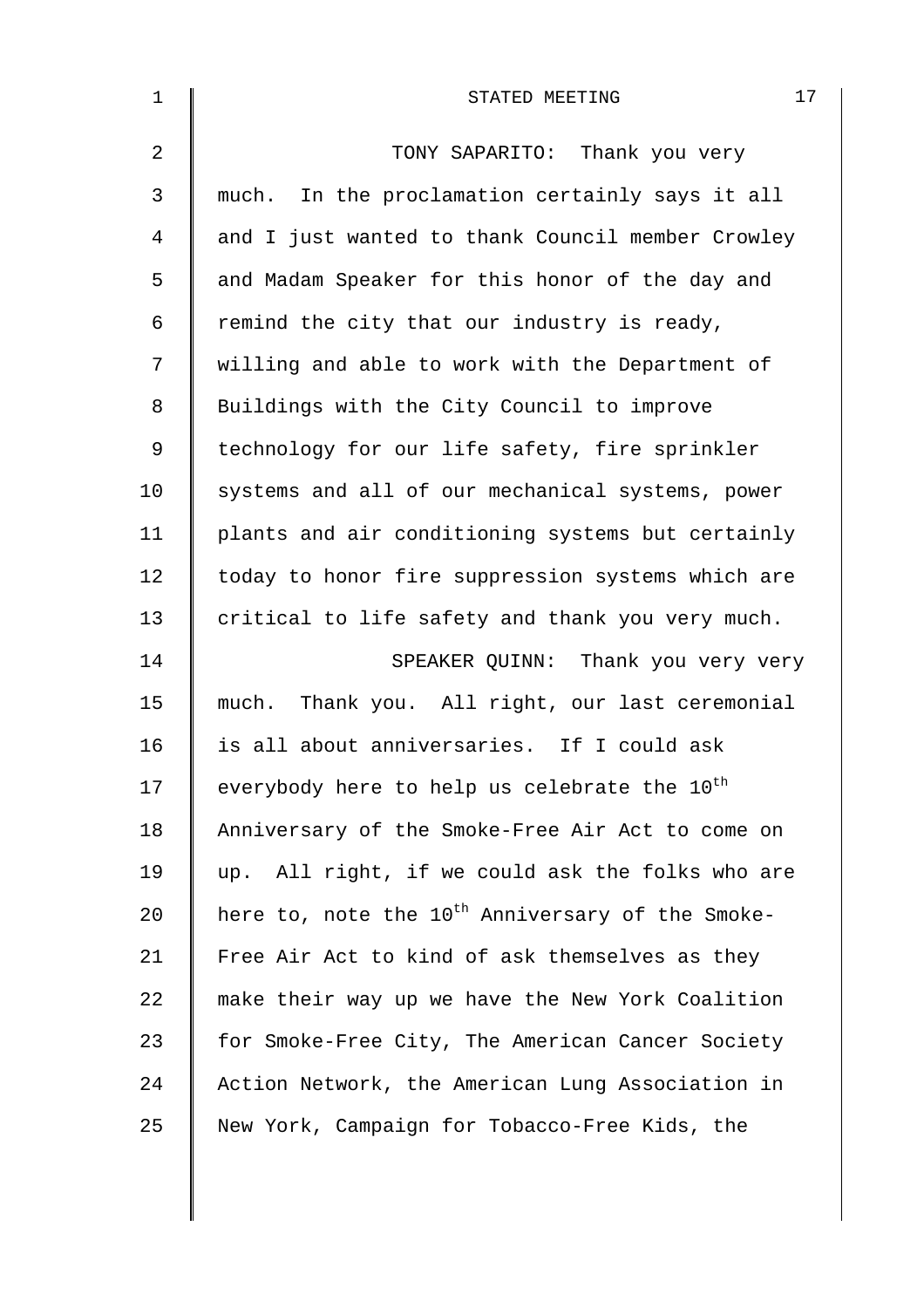| $\mathbf 1$    | 18<br>STATED MEETING                               |
|----------------|----------------------------------------------------|
| $\overline{2}$ | American Heart Association, the American Stroke    |
| 3              | Association. So folks could just kind of hurry on  |
| 4              | up and kind of line up here so we could get going, |
| 5              | that would be great. And just as folks are         |
| 6              | getting lined up I just want to make note that     |
| 7              | this obviously is an Act we passed 10 years ago    |
| 8              | and in the Council we have a lot of the members    |
| 9              | who were sponsors of the Smoke-Free Air Act.       |
| 10             | Council member Brewer, Comrie, Fidler, Foster,     |
| 11             | Gennaro, Koppell, Oddo, Recchia, Reyna, Vallone,   |
| 12             | Vann and Quinn. We were here then and are still    |
| 13             | here now so let's have a round of applause.        |
| 14             | And just to give us a sense of what                |
| 15             | we accomplished, the Smoke-Free Air Act            |
| 16             | documentation has shown it's prevented an          |
| 17             | estimated 10,000 premature deaths, smoking rates   |
| 18             | are down and life expectancy and restaurant        |
| 19             | patronage are all up. 500 municipalities and the   |
| 20             | country of Ireland have enacted similar            |
| 21             | legislation following upon our action. 2009, we    |
| 22             | extended it with this, with the leadership of      |
| 23             | Council member Dickens and others to extend to     |
| 24             | entrances and hospital grounds and in 2011, to     |
| 25             | smoke free beaches and parks. These are really     |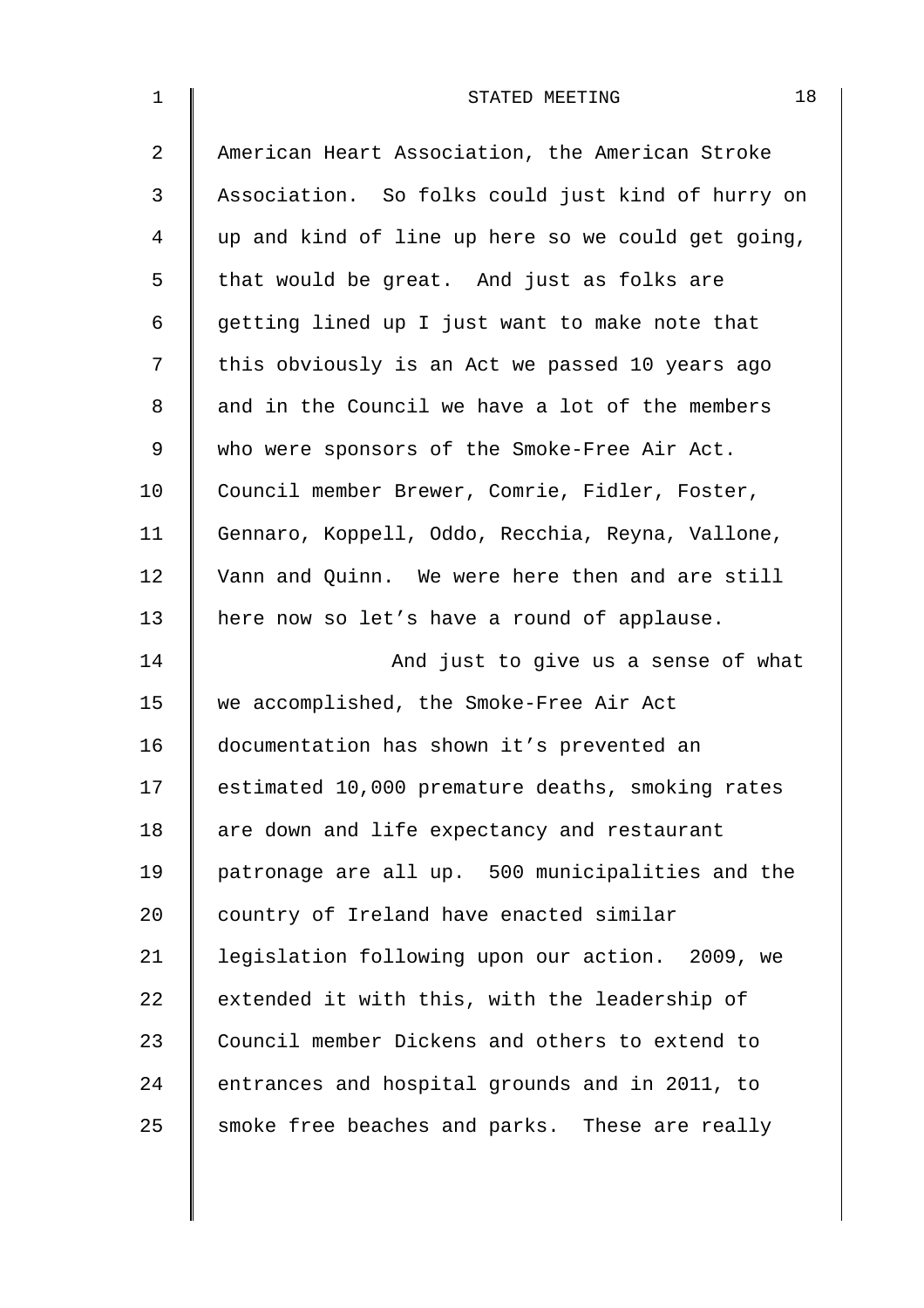| $\mathbf{1}$ | 19<br>STATED MEETING                                            |
|--------------|-----------------------------------------------------------------|
| 2            | important accomplishments that have helped keep                 |
| 3            | our city healthy, to keep New Yorkers alive and                 |
| 4            | perhaps most importantly stopped young people from              |
| 5            | starting smoking which is the best things that                  |
| 6            | could happen so thank you everyone. This is part                |
| 7            | of the huge team that has made this happen. If I                |
| 8            | could ask the clerk to read the proclamation and                |
| $\mathsf 9$  | then we will hear from whichever one of you has                 |
| 10           | been designated your representative. Or you can                 |
| 11           | arm wrestle for it while the clerk is reading.                  |
| 12           | COMMITTEE CLERK: Council, City of                               |
| 13           | New York, Proclamation. Whereas the Council of                  |
| 14           | the City of New York is proud to celebrate the 10 <sup>th</sup> |
| 15           | Anniversary of the passage of Local Law 47 of                   |
| 16           | 2002, better known as the Smoke-Free Air Act of                 |
| 17           | 2002 that commends the numerous organizations that              |
| 18           | diligently worked on the bill's passage. Then                   |
| 19           | whereas the Smoke-Free Air Act of 2002 was enacted              |
| 20           | as Local Law 47 on March 30, 2003 to protect New                |
| 21           | Yorkers from toxic second hand smoke in places of               |
| 22           | work including bars and restaurants and has had a               |
| 23           | tremendous and positive impact in the health of                 |
| 24           | all New Yorkers since the law's enactment.                      |
| 25           | And whereas the Coalition worked                                |
|              |                                                                 |
|              |                                                                 |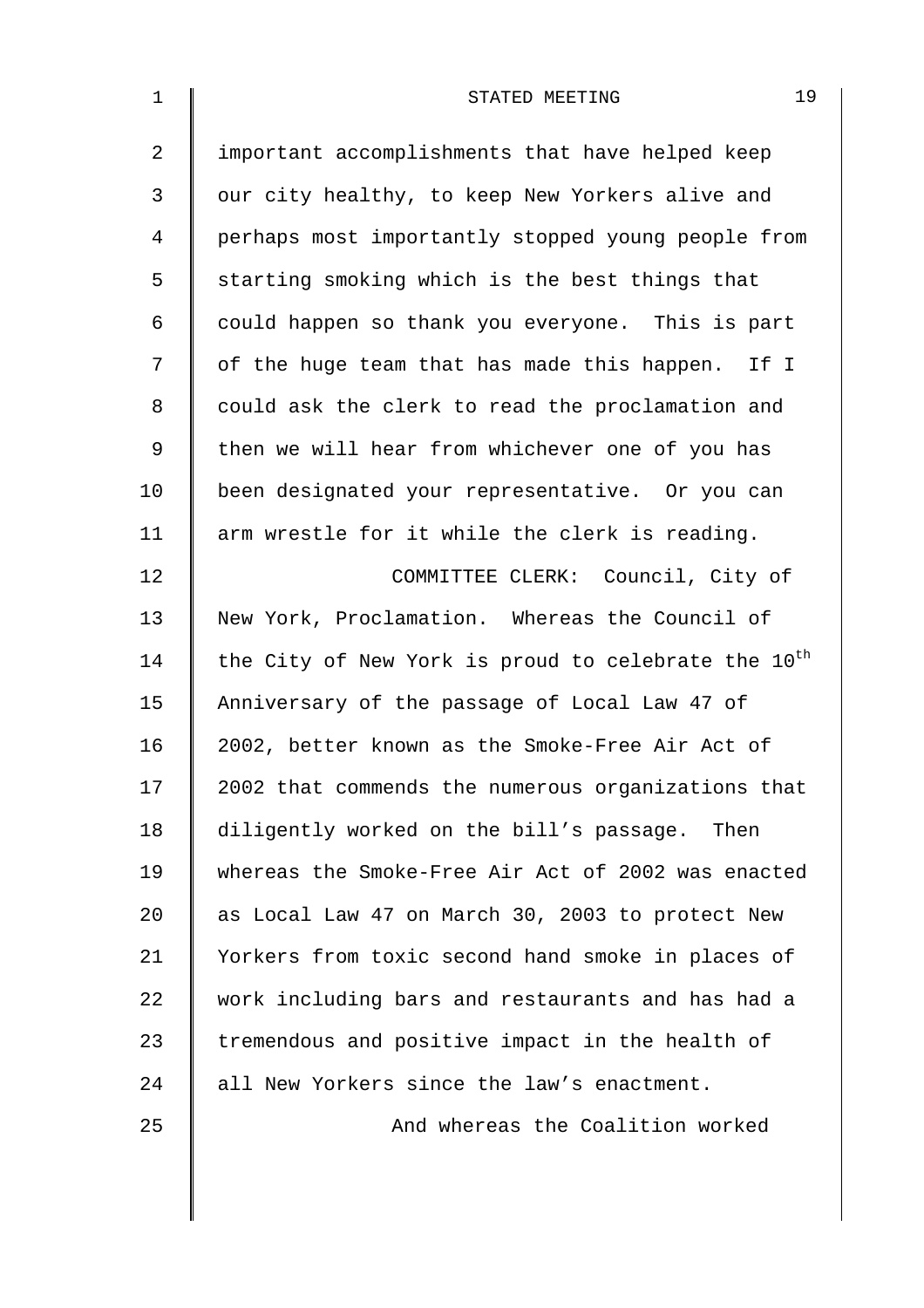| $\mathbf 1$    | 20<br>STATED MEETING                               |
|----------------|----------------------------------------------------|
| $\overline{2}$ | diligently to garner public support, educate law   |
| 3              | makers and ensure the Smoke-Free Air Act of 2002's |
| 4              | successful implementation included the New York    |
| 5              | City Coalition for a Smoke-Free city, the American |
| 6              | Cancer Society Action Network, The American Lung   |
| 7              | Association in New York, The Campaign for Tobacco- |
| 8              | Free Kids, and the American Heart Association,     |
| 9              | American Stroke Association as well as numerous    |
| 10             | local and grassroots organizations in all five     |
| 11             | boroughs.                                          |
| 12             | And whereas the Smoke-Free Air Act                 |
| 13             | of 2002 has had far reaching effects in the lives  |
| 14             | of all New Yorkers including longer life spans,    |
| 15             | improved health, increased tourism, a vibrant and  |
| 16             | growing number of successful bars and restaurants  |
| 17             | in all five boroughs as well as most importantly   |
| 18             | safe and smoke-free places of employment for our   |
| 19             | city's workforce.                                  |
| 20             | And whereas the Smoke-Free Air Act                 |
| 21             | of 2002 has not only served as a catalyst for      |
| 22             | positive changes in our own city but has also been |
| 23             | a model for localities and states across the       |
| 24             | country and nations around the globe inspiring     |
| 25             | governments to protect the health of workers and   |
|                |                                                    |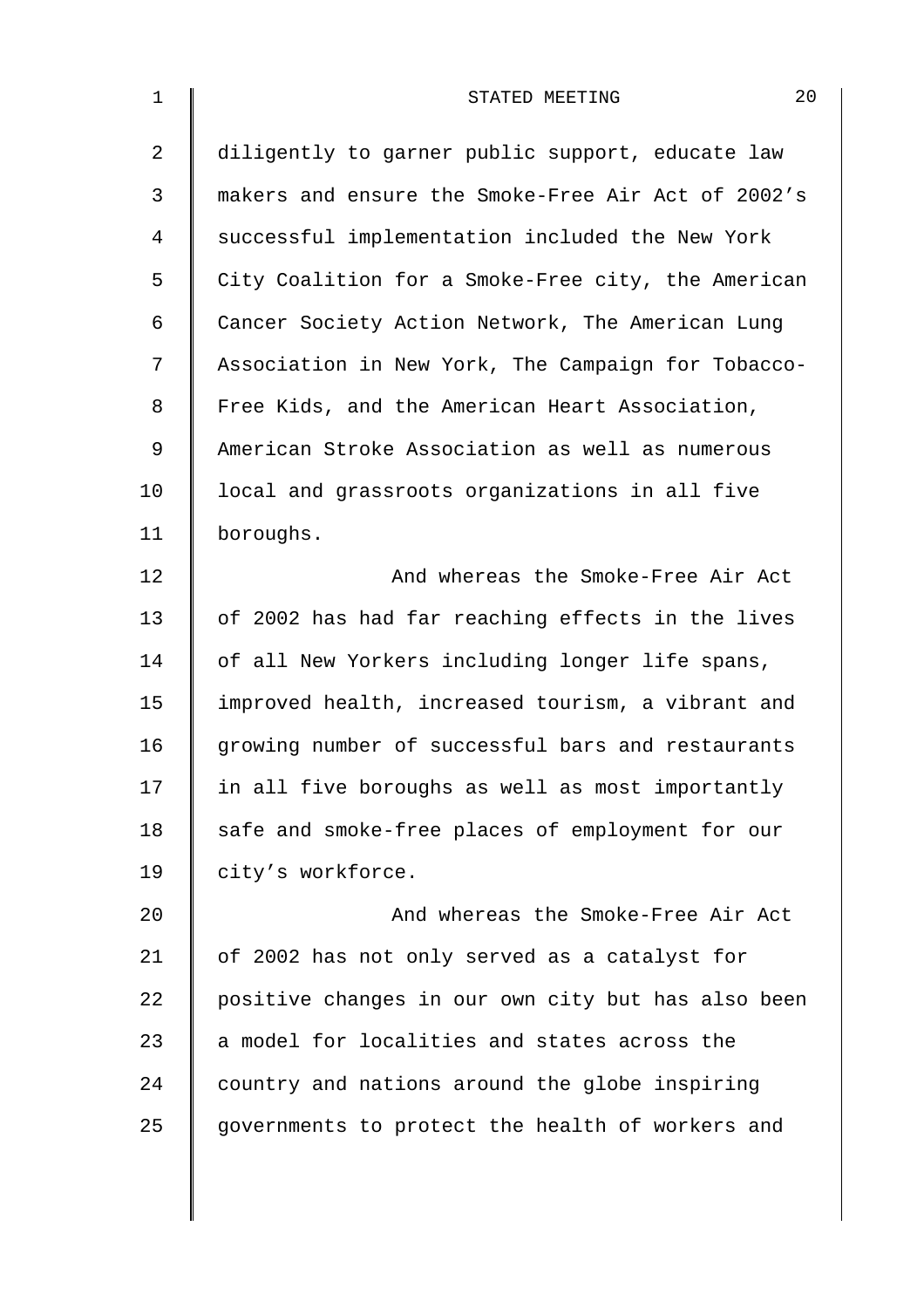| 1  | 21<br>STATED MEETING                                       |
|----|------------------------------------------------------------|
| 2  | bar and restaurant patrons.                                |
| 3  | Now let be it known that the                               |
| 4  | Council of the City of New York celebrates this            |
| 5  | 10 <sup>th</sup> Anniversary of the Smoke-Free Air Act and |
| 6  | hereby honors the New York City Coalition for a            |
| 7  | Smoke-Free City, The American Cancer Society               |
| 8  | Action Network, The American Lung Association in           |
| 9  | New York, The Campaign for Tobacco-Free Kids, and          |
| 10 | the American Heart Association, American Stroke            |
| 11 | Association for their extraordinary efforts in             |
| 12 | advocating for the health of all New Yorkers.              |
| 13 | Christine C. Quinn, Speaker for the entire                 |
| 14 | Council.                                                   |
| 15 | SPEAKER QUINN: And I just want to                          |
| 16 | add to the accomplishments ten years ago. This             |
| 17 | passage of the Smoke-Free Air Act got Karen                |
| 18 | Koslowitz to quit smoking. Anything that is going          |
| 19 | to keep the cause around longer. In my book,               |
| 20 | that alone would have been enough so thank you all         |
| 21 | and I don't know if we could hear a few words              |
| 22 | from, oh here you go.                                      |
| 23 | [off mic]                                                  |
| 24 | FEMALE VOICE: So on behalf of the                          |
| 25 | NYC Coalition and our national voluntary partners,         |
|    |                                                            |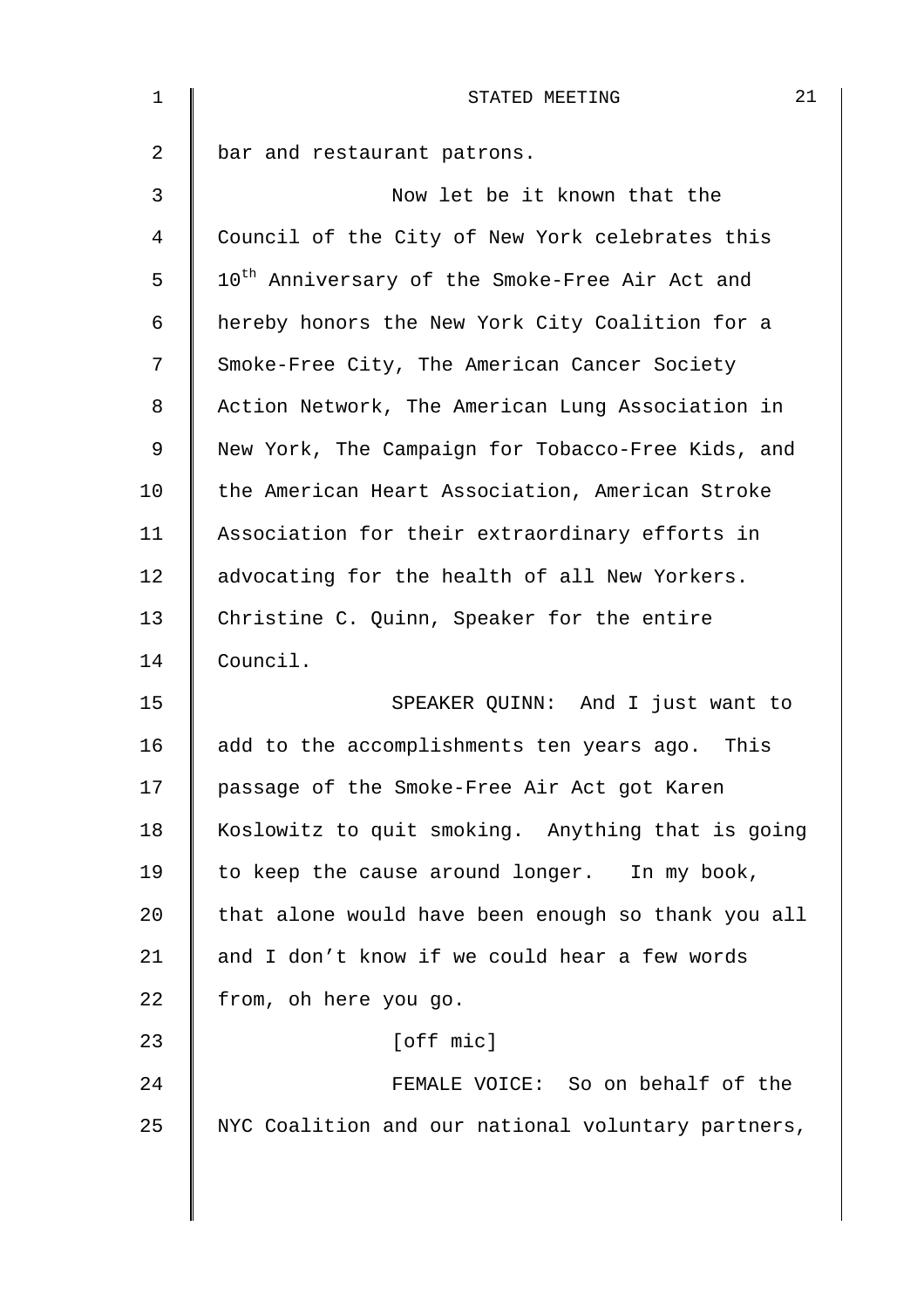| 1              | 22<br>STATED MEETING                               |
|----------------|----------------------------------------------------|
| $\overline{2}$ | Campaign for Tobacco-Free Kids, American Heart     |
| 3              | Association, American Stroke Association, American |
| 4              | Lung Association and American Cancer Society, we   |
| 5              | thank the NYC City Council for this proclamation   |
| 6              | and commemorating the 10 year Anniversary of the   |
| 7              | Smoke-Free Air Act, thank you very much. And just  |
| 8              | as we move into this new era of tobacco control in |
| 9              | New York City, we applaud the city council for     |
| 10             | taking the next bold steps to protecting the       |
| 11             | health of our youth as well as leveling the        |
| 12             | playing filed for retailers who are complying with |
| 13             | the law. Thank you.                                |
| 14             | SPEAKER QUINN: Thank you. Thank                    |
| 15             | you very much and with these three great           |
| 16             | anniversaries we conclude today's ceremonials.     |
| 17             | Thank you very much.                               |
| 18             | COMMITTEE CLERK: Ladies and                        |
| 19             | gentlemen, can I have your attention please. At    |
| 20             | this time, please place all cell phones and pagers |
| 21             | to vibrate. All non-council employees please       |
| 22             | leave the main floor of the chambers. Thank you.   |
| 23             | MAJORITY LEADER: My colleagues                     |
| 24             | please rise for the pledge of allegiance. All      |
| 25             | rise. [Pledge]. Roll call.                         |
|                |                                                    |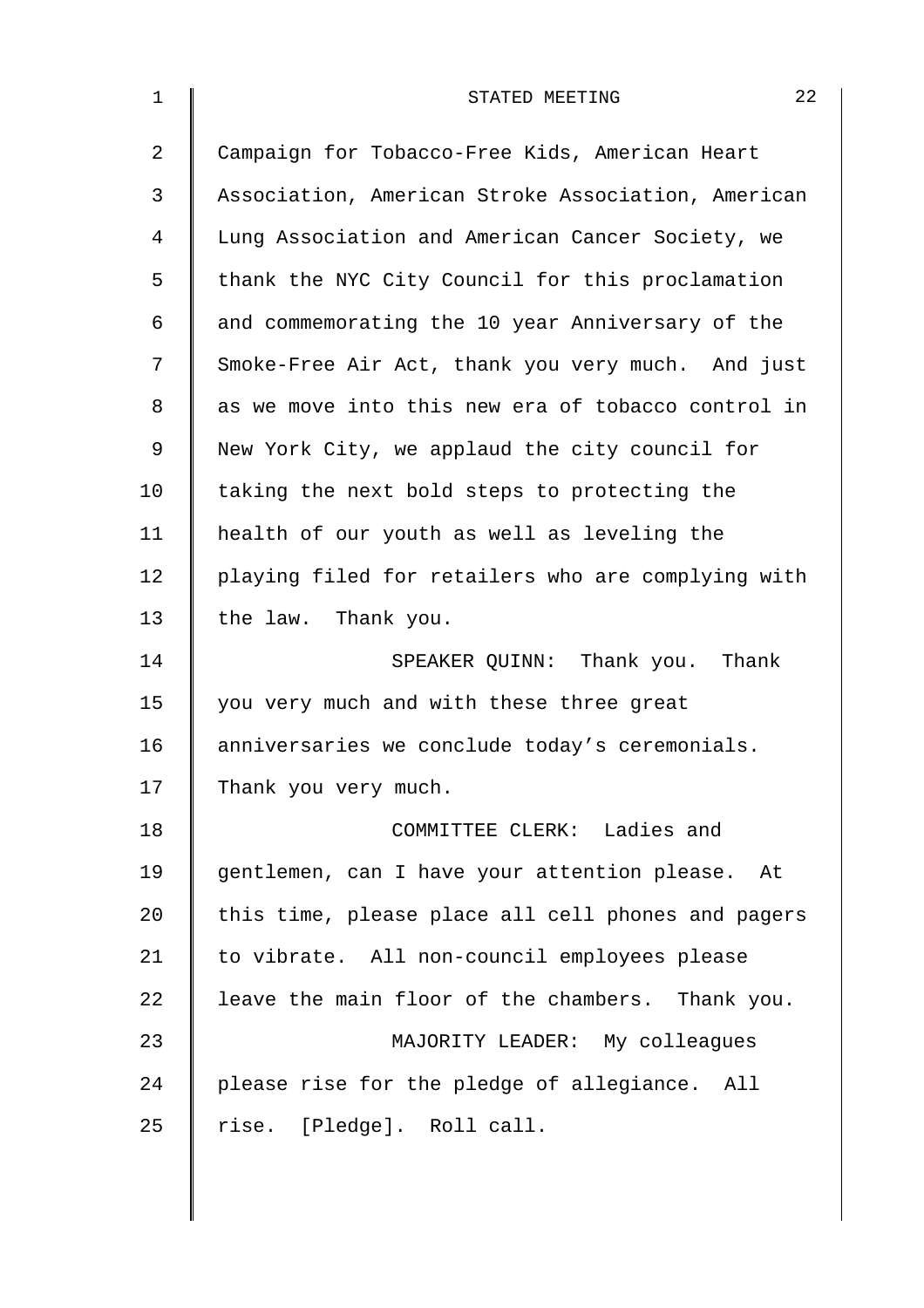| 1              | 23<br>STATED MEETING              |
|----------------|-----------------------------------|
| $\overline{2}$ | COMMITTEE CLERK: Arroyo.          |
| 3              | COUNCIL MEMBER ARROYO: Here.      |
| 4              | COMMITTEE CLERK: Barron.          |
| 5              | [no response]                     |
| 6              | COMMITTEE CLERK: Brewer.          |
| 7              | [no response]                     |
| 8              | COMMITTEE CLERK: Cabrera.         |
| $\mathsf 9$    | [no response]                     |
| 10             | COMMITTEE CLERK: Barron.          |
| 11             | COUNCIL MEMBER BARRON: Here.      |
| 12             | COMMITTEE CLERK: Thank you. Chin. |
| 13             | COUNCIL MEMBER CHIN: Here.        |
| 14             | COMMITTEE CLERK: Comrie.          |
| 15             | COUNCIL MEMBER COMRIE: Here.      |
| 16             | COMMITTEE CLERK: Crowley.         |
| 17             | COUNCIL MEMBER CROWLEY: Here.     |
| 18             | COMMITTEE CLERK: Dickens.         |
| 19             | [no response]                     |
| 20             | COMMITTEE CLERK: Dilan.           |
| 21             | [no response]                     |
| 22             | COMMITTEE CLERK: Dromm.           |
| 23             | COUNCIL MEMBER DROMM: Here.       |
| 24             | COMMITTEE CLERK: Eugene.          |
| 25             | COUNCIL MEMBER EUGENE: Here.      |
|                |                                   |
|                |                                   |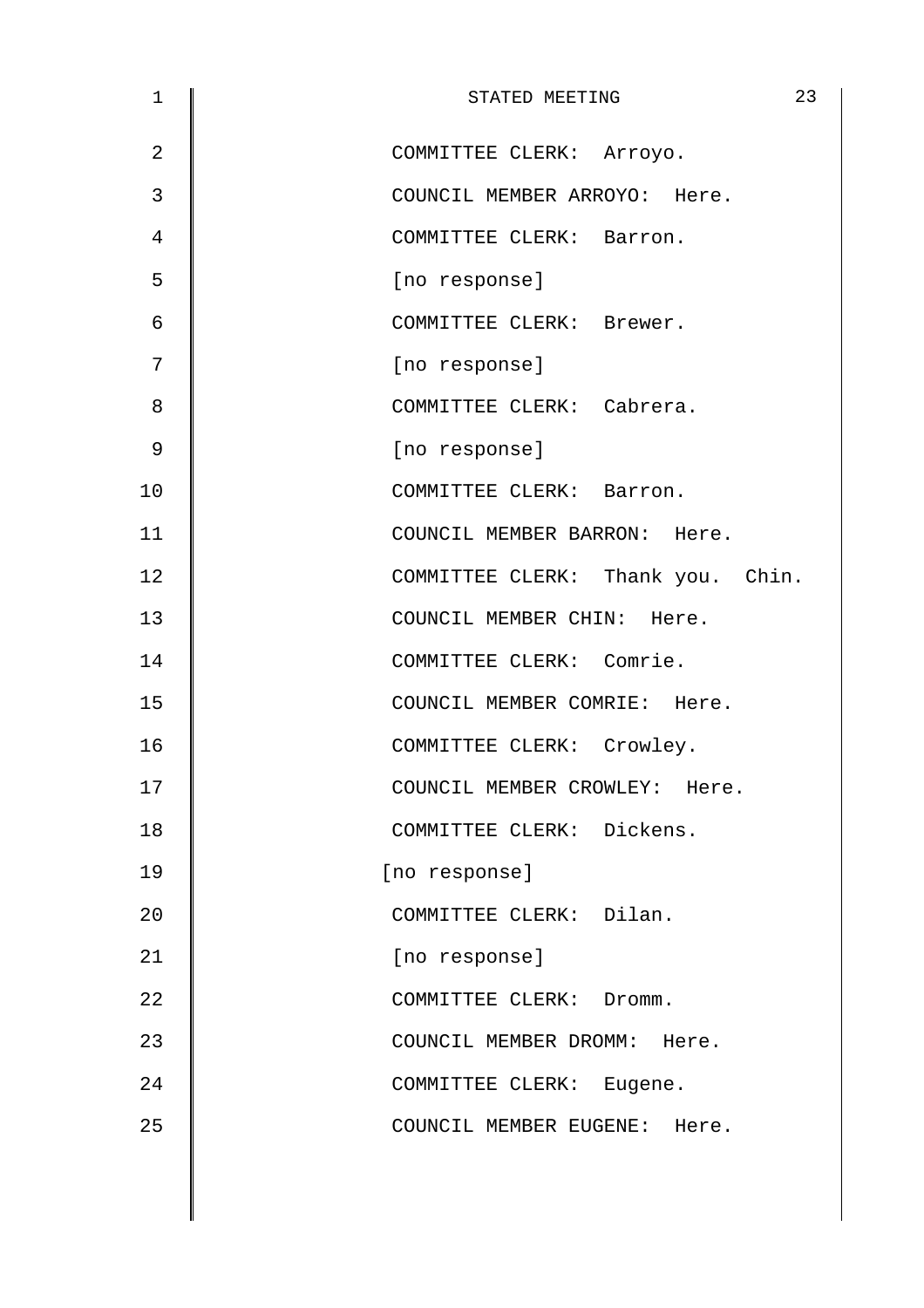| $\mathbf 1$    | STATED MEETING                  | 24 |
|----------------|---------------------------------|----|
| $\overline{2}$ | COMMITTEE CLERK: Ferreras.      |    |
| 3              | COUNCIL MEMBER FERRERAS: Here.  |    |
| 4              | COMMITTEE CLERK: Fidler.        |    |
| 5              | COUNCIL MEMBER FIDLER: Here.    |    |
| 6              | COMMITTEE CLERK: Foster.        |    |
| 7              | [no response]                   |    |
| 8              | COMMITTEE CLERK: Dilan.         |    |
| $\mathsf 9$    | COUNCIL MEMBER DILAN: Here.     |    |
| 10             | COMMITTEE CLERK: Garodnick,     |    |
| 11             | COUNCIL MEMBER GARODNICK: Here. |    |
| 12             | COMMITTEE CLERK: Gennaro.       |    |
| 13             | COUNCIL MEMBER GENNARO: Here.   |    |
| 14             | COMMITTEE CLERK: Gentile.       |    |
| 15             | COUNCIL MEMBER GENTILE: Here.   |    |
| 16             | COMMITTEE CLERK: Gonzalez.      |    |
| 17             | COUNCIL MEMBER GONZALEZ: Here.  |    |
| 18             | COMMITTEE CLERK: Greenfield.    |    |
| 19             | COUNCIL MEMBER GONZALEZ: Here.  |    |
| 20             | COMMITTEE CLERK: Halloran.      |    |
| 21             | [no response]                   |    |
| 22             | COMMITTEE CLERK: Ignizio.       |    |
| 23             | [no response]                   |    |
| 24             | COMMITTEE CLERK: Jackson.       |    |
| 25             | COUNCIL MEMBER JACKSON: Here.   |    |
|                |                                 |    |
|                |                                 |    |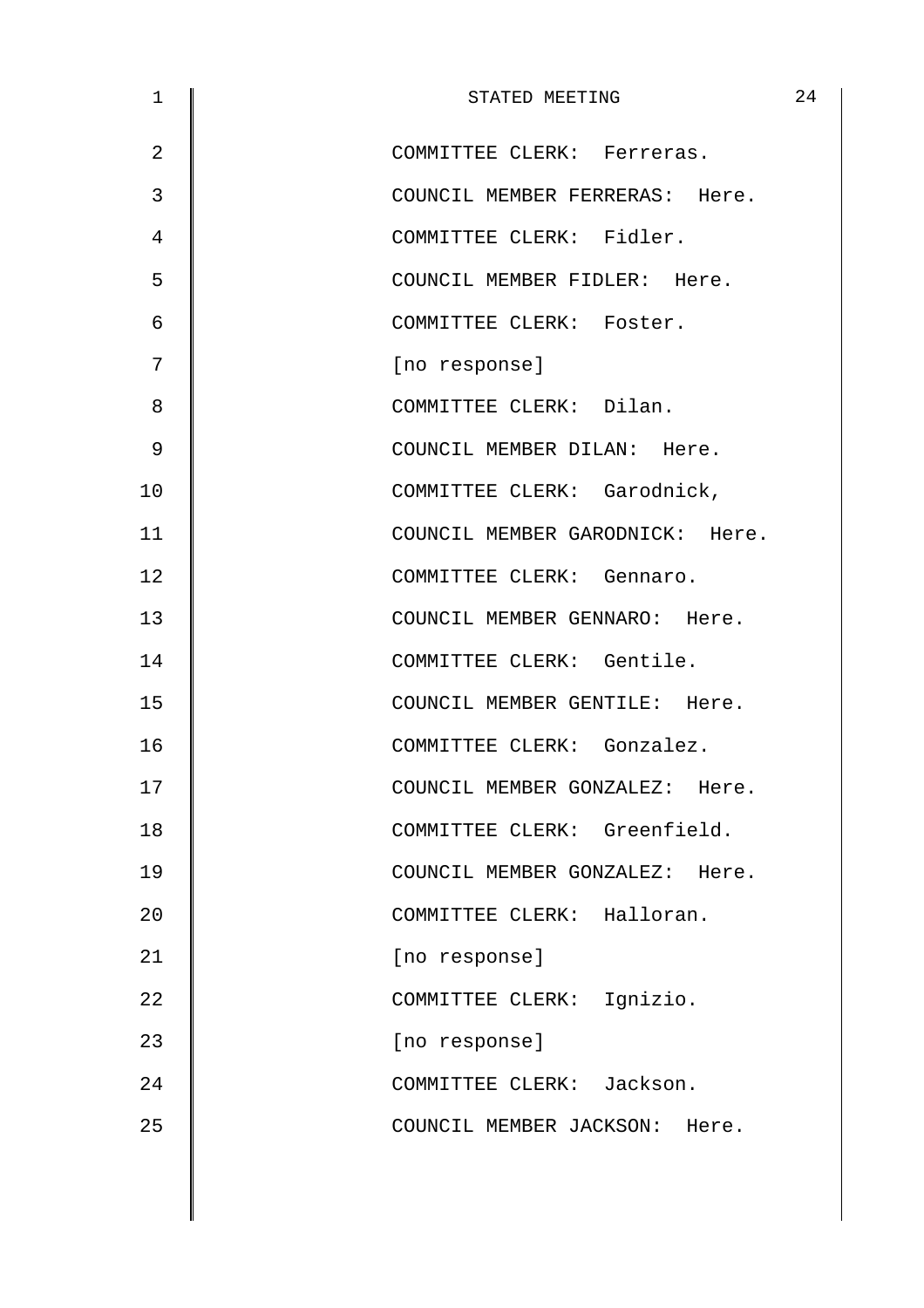| $\mathbf 1$    | STATED MEETING                  | 25 |
|----------------|---------------------------------|----|
| $\overline{2}$ | COMMITTEE CLERK: James.         |    |
| 3              | COUNCIL MEMBER JAMES: Here.     |    |
| 4              | COMMITTEE CLERK: King.          |    |
| 5              | [no response]                   |    |
| 6              | COMMITTEE CLERK: Cabrera.       |    |
| 7              | [no response]                   |    |
| 8              | COMMITTEE CLERK: Koo.           |    |
| $\mathsf 9$    | COUNCIL MEMBER KOO: Present.    |    |
| 10             | COMMITTEE CLERK: Koppell.       |    |
| 11             | COUNCIL MEMBER KOPPELL: Here.   |    |
| 12             | COMMITTEE CLERK: Koslowitz.     |    |
| 13             | COUNCIL MEMBER KOSLOWITZ: Here. |    |
| 14             | COMMITTEE CLERK: Lander.        |    |
| 15             | [no response]                   |    |
| 16             | COMMITTEE CLERK: Lappin.        |    |
| 17             | COUNCIL MEMBER LAPPIN: Here.    |    |
| 18             | COMMITTEE CLERK: Levin.         |    |
| 19             | COUNCIL MEMBER LEVIN: Here.     |    |
| 20             | COMMITTEE CLERK: Mark-Viverito. |    |
| 21             | COUNCIL MEMBER MARK-VIVERITO:   |    |
| 22             | Here.                           |    |
| 23             | COMMITTEE CLERK: Mealy.         |    |
| 24             | [no response]                   |    |
| 25             | COMMITTEE CLERK: Mendez.        |    |
|                |                                 |    |
|                |                                 |    |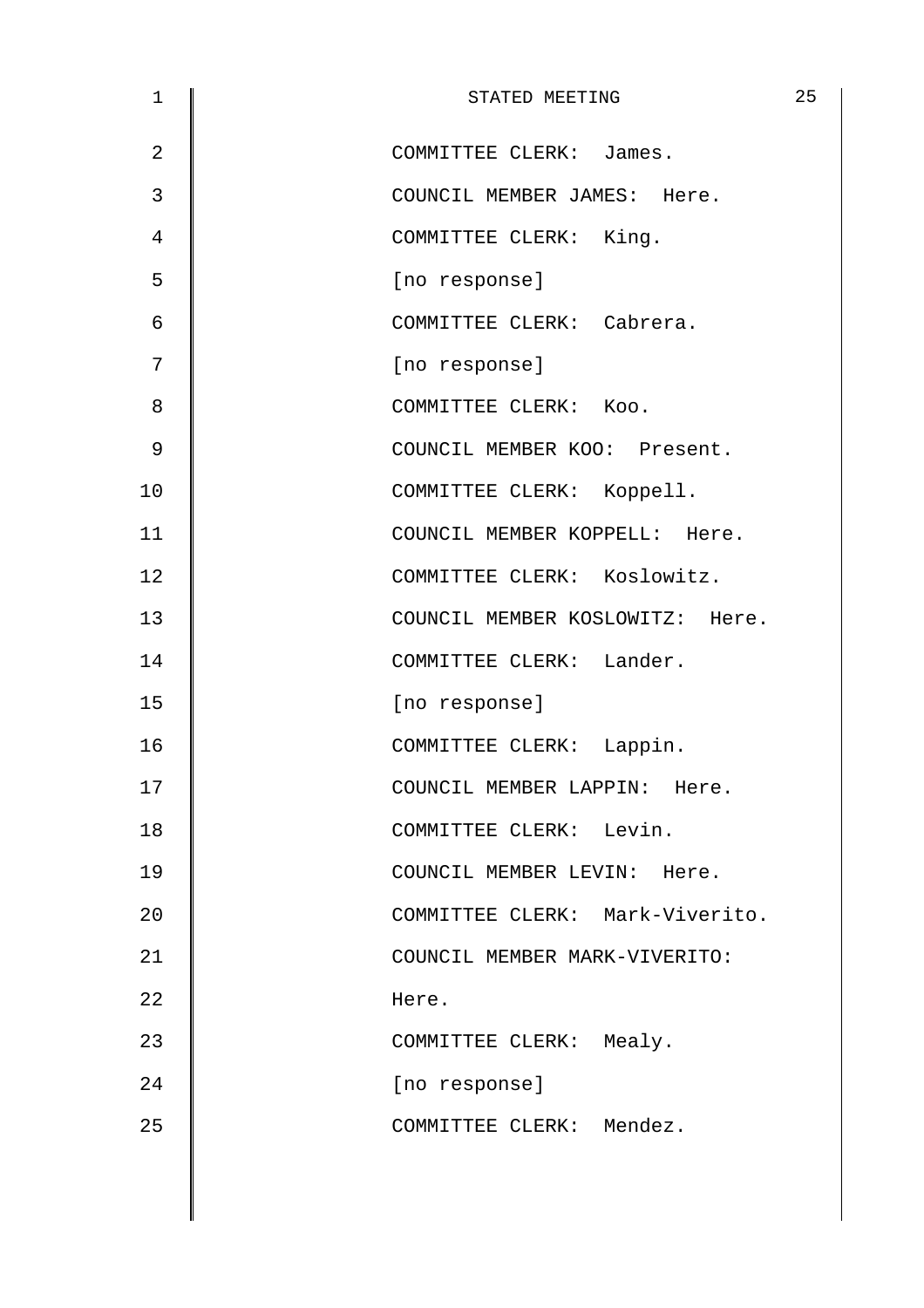| $\mathbf 1$    | 26<br>STATED MEETING              |
|----------------|-----------------------------------|
| $\overline{2}$ | COUNCIL MEMBER MENDEZ: Here.      |
| 3              | COMMITTEE CLERK: Nelson.          |
| 4              | COUNCIL MEMBER NELSON: Here.      |
| 5              | COMMITTEE CLERK: Palma.           |
| 6              | COUNCIL MEMBER PALMA: Here.       |
| 7              | COMMITTEE CLERK: Recchia.         |
| 8              | [no response]                     |
| $\mathsf 9$    | COMMITTEE CLERK: Reyna.           |
| 10             | COUNCIL MEMBER REYNA: Here.       |
| 11             | COMMITTEE CLERK: Richards.        |
| 12             | COUNCIL MEMBER RICHARDS: Present. |
| 13             | COMMITTEE CLERK: Rodriguez.       |
| 14             | [no response]                     |
| 15             | COMMITTEE CLERK: Rose.            |
| 16             | COUNCIL MEMBER ROSE: Here.        |
| 17             | COMMITTEE CLERK: Ulrich.          |
| 18             | COUNCIL MEMBER ULRICH: Here.      |
| 19             | COMMITTEE CLERK: Recchia.         |
| 20             | COUNCIL MEMBER RECCHIA: Here.     |
| 21             | COMMITTEE CLERK: King.            |
| 22             | COUNCIL MEMBER KING: Present.     |
| 23             | COMMITTEE CLERK: Vacca.           |
| 24             | COUNCIL MEMBER VACCA: Here.       |
| 25             | COMMITTEE CLERK: Vallone.         |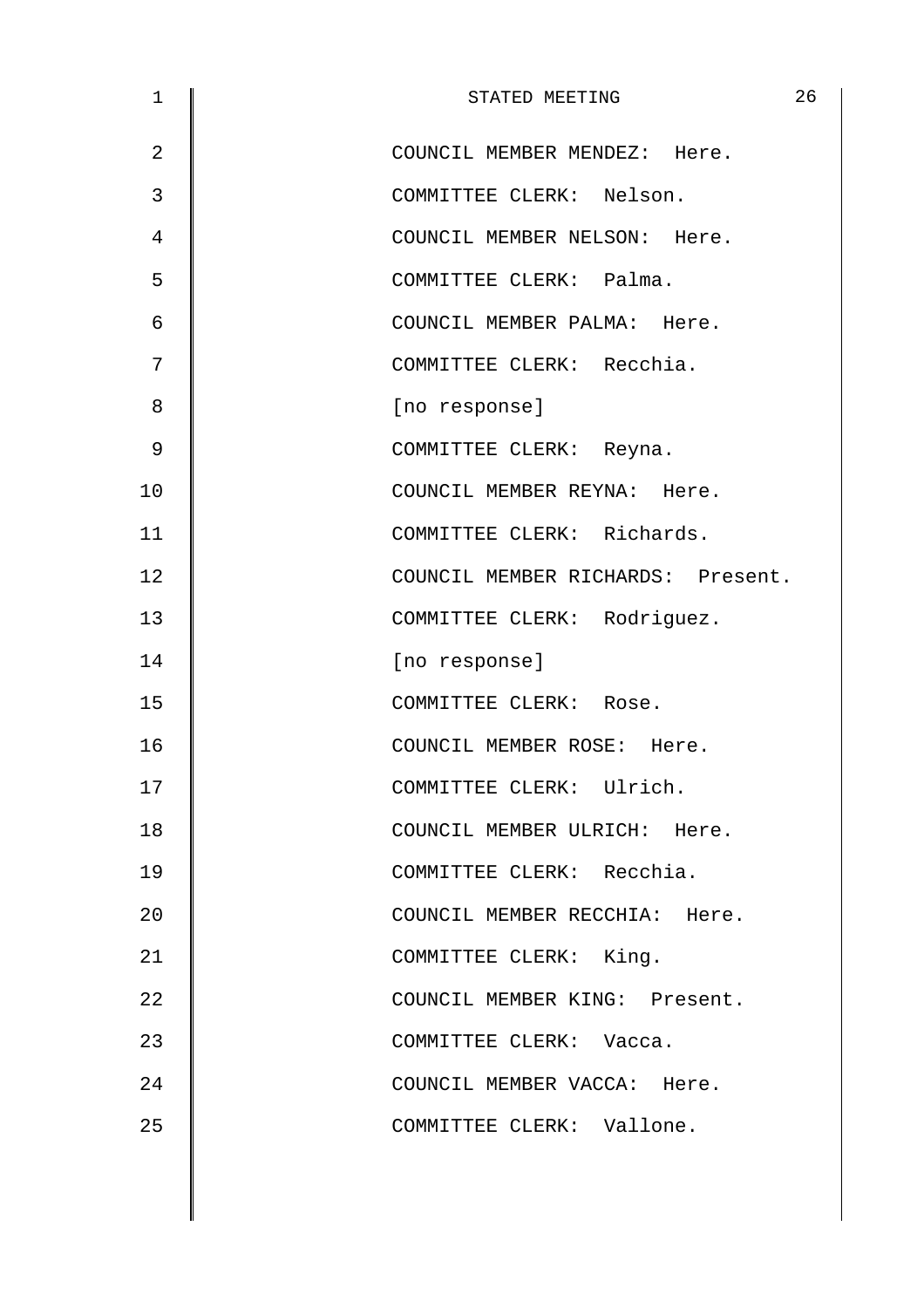| 1              | STATED MEETING                                  | 27 |
|----------------|-------------------------------------------------|----|
| $\overline{2}$ | COUNCIL MEMBER VALLONE: Here.                   |    |
| 3              | COMMITTEE CLERK: Van Bramer.                    |    |
| 4              | COUNCIL MEMBER VAN BRAMER: Here.                |    |
| 5              | COMMITTEE CLERK: Vann.                          |    |
| 6              | COUNCIL MEMBER VANN: Here.                      |    |
| 7              | COMMITTEE CLERK: Weprin.                        |    |
| 8              | COUNCIL MEMBER WEPRIN: Here.                    |    |
| 9              | COMMITTEE CLERK: Williams.                      |    |
| 10             | COUNCIL MEMBER WILLIAMS: Here.                  |    |
| 11             | COMMITTEE CLERK: Wills.                         |    |
| 12             | COUNCIL MEMBER WILLS: Here.                     |    |
| 13             | COMMITTEE CLERK: Oddo.                          |    |
| 14             | [no response]                                   |    |
| 15             | COMMITTEE CLERK: Rivera.                        |    |
| 16             | COUNCIL MEMBER RIVERA: Here.                    |    |
| 17             | COMMITTEE CLERK: Speaker Quinn.                 |    |
| 18             | SPEAKER QUINN: Here.                            |    |
| 19             | MAJORITY LEADER: Ouorum is                      |    |
| 20             | present. My colleagues please rise for the      |    |
| 21             | invocation being delivered by Reverend Ann      |    |
| 22             | Kansfield from Greenpoint Reformed Church.      |    |
| 23             | COMMITTEE CLERK: All rise.                      |    |
| 24             | REVERNED KANSFIELD: How many of                 |    |
| 25             | you can use a vacation? This is your one-minute |    |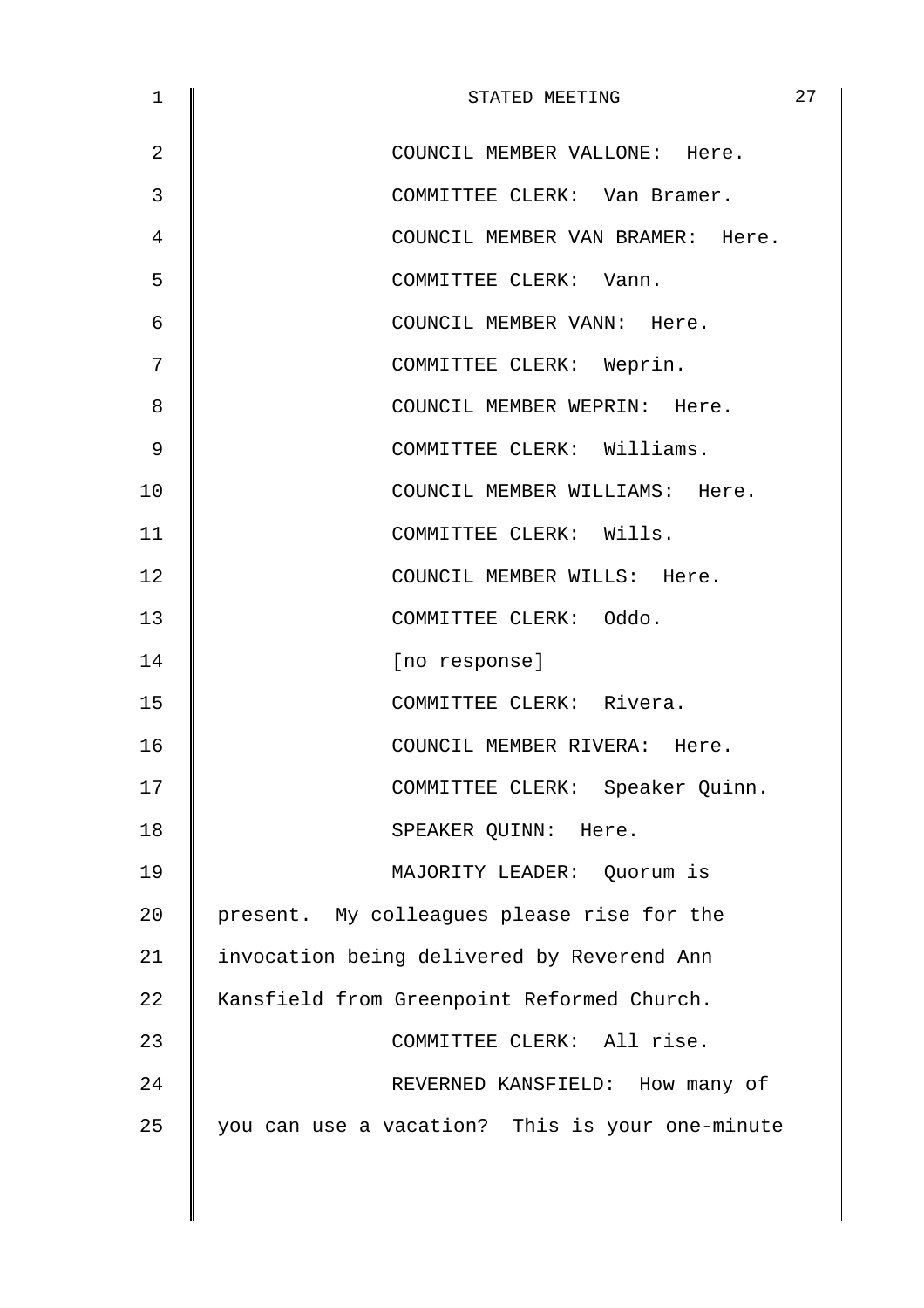| $\mathbf{1}$   | 28<br>STATED MEETING                               |
|----------------|----------------------------------------------------|
| $\overline{a}$ | moment of Sabbath, of vacation, of rest. I invite  |
| 3              | you to pause for a moment and give thanks today    |
| 4              | for someone who has shown you love. For someone    |
| 5              | who has shown love to someone else, for a city     |
| 6              | employee who you have seen showing love. I want    |
| 7              | to pause and give thanks for the fire fighters who |
| 8              | raced into a burning building in Greenpoint this   |
| $\mathsf 9$    | morning, a three quarters house. A poorly          |
| 10             | maintained slum. And they rescued a whole bunch    |
| 11             | of people, people who needed a bit of love. I      |
| 12             | give thanks today for the teacher at the ACS       |
| 13             | funded daycare who so lovingly dried the eyes of   |
| 14             | the new girl this morning explaining to the other  |
| 15             | four year olds, my son among them, that she didn't |
| 16             | yet speak English. And so they needed to be extra  |
| 17             | kind to her. I give thanks today for the           |
| 18             | anonymous Council member who I caught turning the  |
| 19             | compost in the back of my soup kitchen this        |
| 20             | weekend because no one wants to do that job.       |
| 21             | Guide this Council in all that it does to show     |
| 22             | such love, to do justice, to love mercy and to     |
| 23             | walk humbly. Amen.                                 |
| 24             | MAJORITY LEADER: Thank you very                    |
| 25             | much. Council member Levin?                        |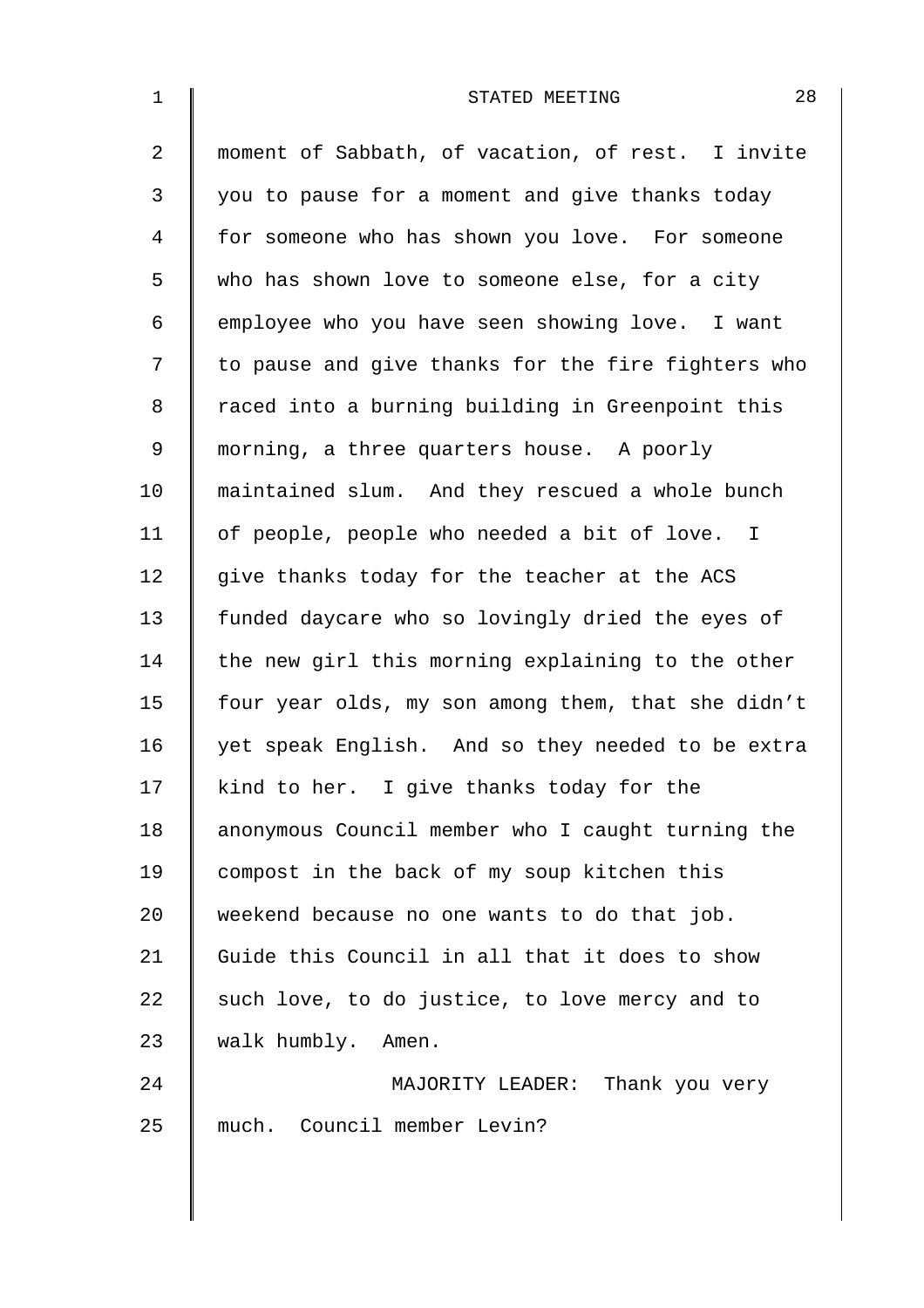| COUNCIL MEMBER LEVIN: Motion to<br>spread the invocation and full upon the record.<br>MAJORITY LEADER: Council member<br>Rose? Council member Rose, adoption of the |
|---------------------------------------------------------------------------------------------------------------------------------------------------------------------|
|                                                                                                                                                                     |
|                                                                                                                                                                     |
|                                                                                                                                                                     |
|                                                                                                                                                                     |
| minutes.                                                                                                                                                            |
| COUNCIL MEMBER ROSE: Adoption of                                                                                                                                    |
| the minutes of the stated meeting of February 27 <sup>th</sup>                                                                                                      |
| and March 13 <sup>th</sup> 2013 be adopted as printed.                                                                                                              |
| MAJORITY LEADER: So ordered.                                                                                                                                        |
| SPEAKER QUINN: If I could ask my                                                                                                                                    |
| colleagues to please rise and before we have a                                                                                                                      |
| moment of silence I just want to make a couple of                                                                                                                   |
| other announcements. I want to recognize Assembly                                                                                                                   |
| member Inez Barron who is with us today. I also                                                                                                                     |
| want to note that today is Council member Donovan                                                                                                                   |
| Richards' 30 <sup>th</sup> birthday so Happy Birthday to                                                                                                            |
| Council member Richards.                                                                                                                                            |
| Also, I wanted to make a sad note                                                                                                                                   |
| that on March 18' 2013 Diane Manton the wife of                                                                                                                     |
| former Congress member and former Council member                                                                                                                    |
| and former Queens County leader Tom Manton passed                                                                                                                   |
| away. Diane Manton lived in Astoria, was nurse at                                                                                                                   |
| hospitals in both Queens and Manhattan. She was                                                                                                                     |
|                                                                                                                                                                     |
|                                                                                                                                                                     |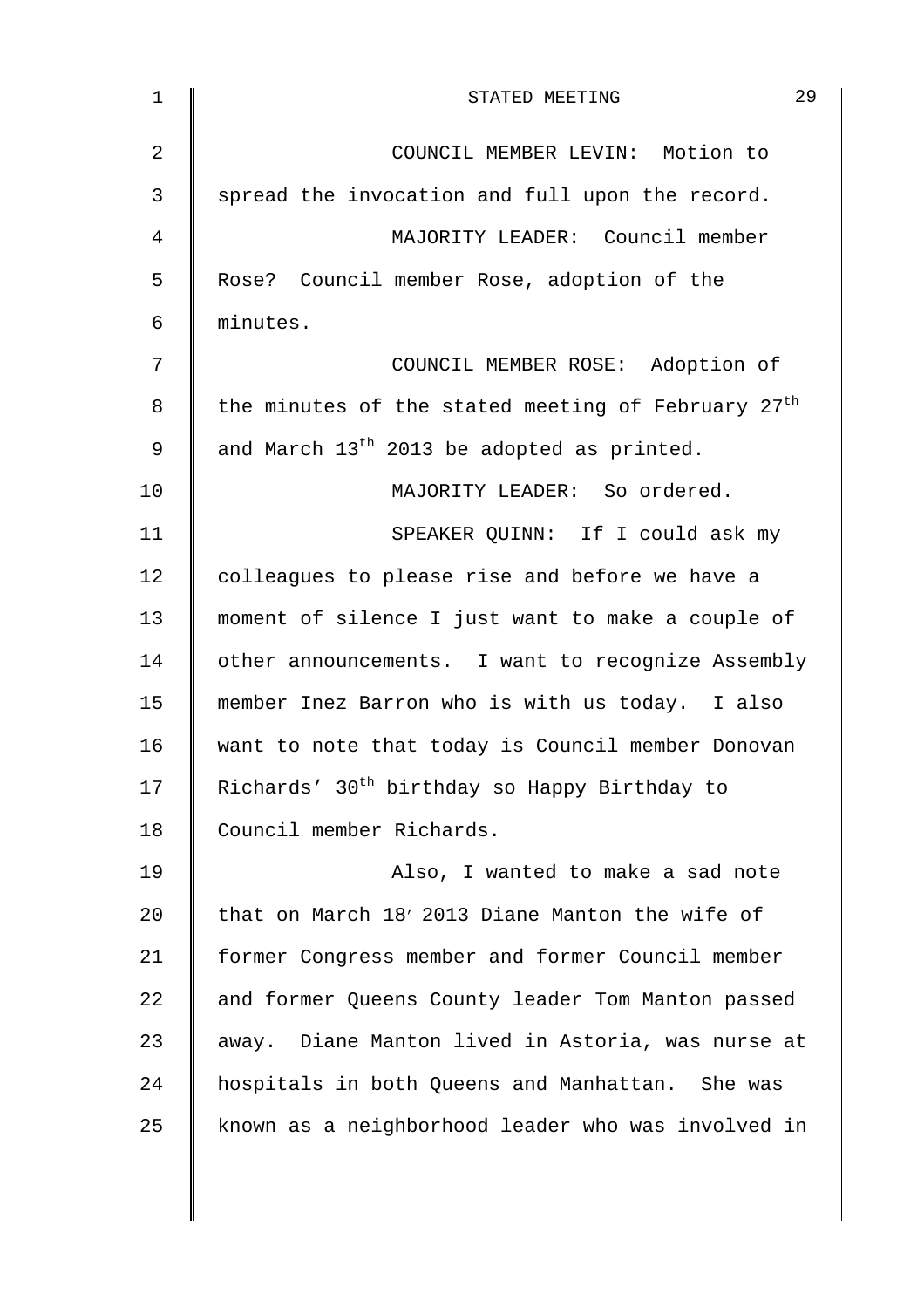| $\mathbf 1$    | 30<br>STATED MEETING                               |
|----------------|----------------------------------------------------|
| $\overline{2}$ | many community efforts in Woodside and was a very  |
| 3              | active supporter of the Patricia Manning Memorial  |
| 4              | Fund for Childhood Cancer. Diane is survived by    |
| 5              | her four children and many grandchildren. Our      |
| 6              | thoughts and prayers go out to the entire Manton   |
| 7              | family.                                            |
| 8              | And at one of our last stated                      |
| $\mathsf 9$    | meetings we made note of the passing of Assistant  |
| 10             | Majority Leader Inez Dickens' husband and Inez has |
| 11             | asked me if she could have a moment to express her |
| 12             | gratitude to everyone on the Council. So Inez?     |
| 13             | COUNCIL MEMBER DICKENS: Thank you                  |
| 14             | Madam Speaker. I want to express my sincerest      |
| 15             | thank you to all the members of this body for the  |
| 16             | support and care that each of you have provided    |
| 17             | and given to me during this difficult time. Of     |
| 18             | the personal visits by Speaker Quinn, Mark and     |
| 19             | David and David G, Jumaane, Dan, Maria, Annabel,   |
| 20             | Karen, Jessica, Leroy, Ruben, Gale, Tish, Vinnie,  |
| 21             | Domenic, and the Speaker's central staff and her   |
| 22             | staff and the calls and emails and texts that I    |
| 23             | received from Al, Ydanis, Julissa, Melissa, Diane, |
| 24             | RJ, Fernando, Vacca, Sara, Charles and Inez, Peter |
| 25             | and Dad, Andy and Niva, Jimmy O, Sara G, and Dan   |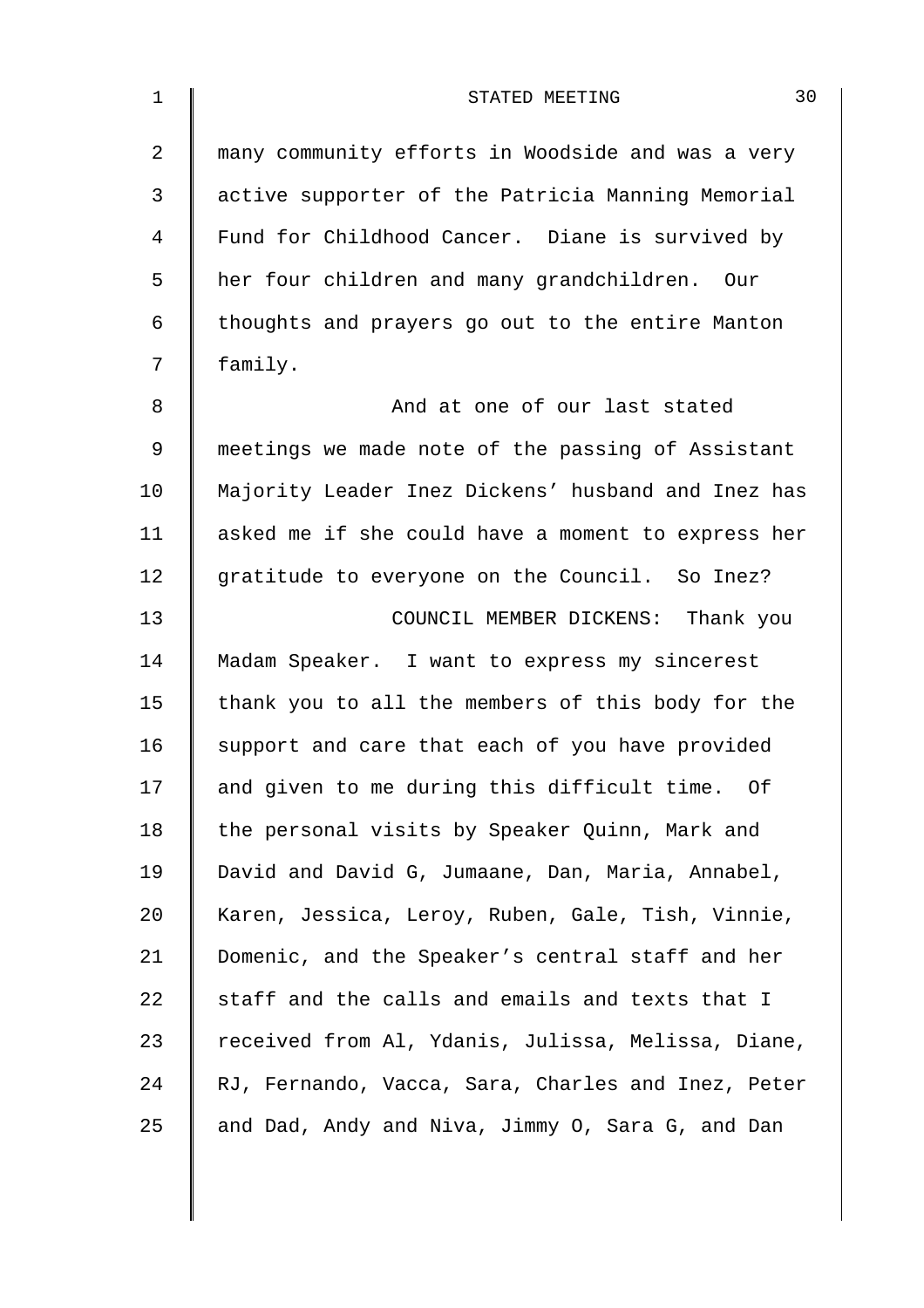| 1  | 31<br>STATED MEETING                               |
|----|----------------------------------------------------|
| 2  | G's car to drive me everywhere I needed to go and  |
| 3  | Jimmy Van Bramer's daily uplifting texts.          |
| 4  | I was really surprised and I don't                 |
| 5  | know why for such an outpouring. And for those of  |
| 6  | you that have lost someone close and in this case  |
| 7  | someone I shared my home and life with for 31      |
| 8  | years gives me a void that is so challenging and   |
| 9  | hard. It's difficult to go into an empty house.    |
| 10 | That's why I wanted to express my appreciation to  |
| 11 | all of you for the visits to my home and the calls |
| 12 | to check in and even the food that the staff       |
| 13 | brought. And even to my staff, for Simian, for     |
| 14 | Sylvia, for Dominique, for Verun, for Darrell, for |
| 15 | Lamont, for all of you for standing hard and tall  |
| 16 | and fast with me.                                  |
| 17 | One comfort in these final days was                |
| 18 | that John was able to crossover to the other side  |
| 19 | on his own terms. He was initially diagnosed in    |
| 20 | 2009 and the doctors at that time gave him three   |
| 21 | months to live but I went to Speaker Quinn and she |
| 22 | in turn went to Mayor Bloomberg and they made a    |
| 23 | call. And because of John's strength and the       |
| 24 | support that they gave me with the hospital        |
| 25 | facility that initially said that they could not   |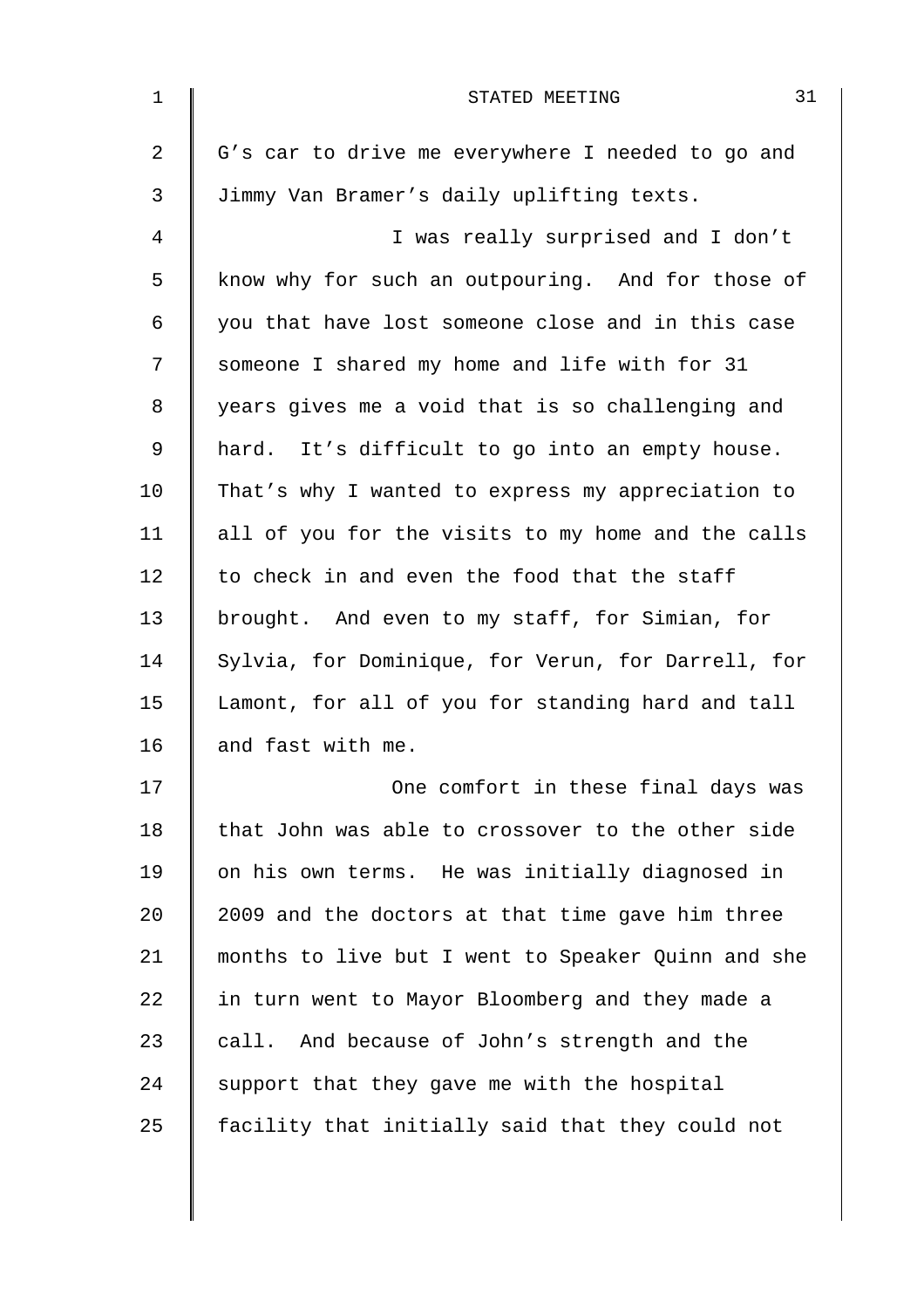| $\mathbf 1$    | 32<br>STATED MEETING                              |
|----------------|---------------------------------------------------|
| $\overline{a}$ | take him, they did. And they provided four        |
| 3              | excellent strong years for John to continue to be |
| 4              | with me. He lived to the fullest and in his final |
| 5              | words, he said, "I have no regrets". Thank you.   |
| 6              | SPEAKER QUINN: Thank you, Inez.                   |
| 7              | Thank you, Mr. Majority Leader.                   |
| 8              | MAJORITY LEADER: Thank you, Madam                 |
| $\mathsf 9$    | Speaker. Messages and papers from the Mayor.      |
| 10             | COMMITTEE CLERK: M1096, Mayor's                   |
| 11             | veto and disapproval message of Introductory      |
| 12             | Number 434a.                                      |
| 13             | SPEAKER QUINN: Consumer Affairs.                  |
| 14             | MAJORITY LEADER: Communication                    |
| 15             | from the City, County and Borough offices.        |
| 16             | COMMITTEE CLERK: M1097 Borough                    |
| 17             | President Queens submitted proposed modifications |
| 18             | for the Fiscal Year 2014 Preliminary Budget.      |
| 19             | SPEAKER QUINN: Received, ordered,                 |
| 20             | printed and filed.                                |
| 21             | MAJORITY LEADER: Petitions and                    |
| 22             | communications.                                   |
| 23             | COMMITTEE CLERK:<br>None.                         |
| 24             | MAJORITY LEADER: Land Use Call                    |
| 25             | Ups.                                              |
|                |                                                   |
|                |                                                   |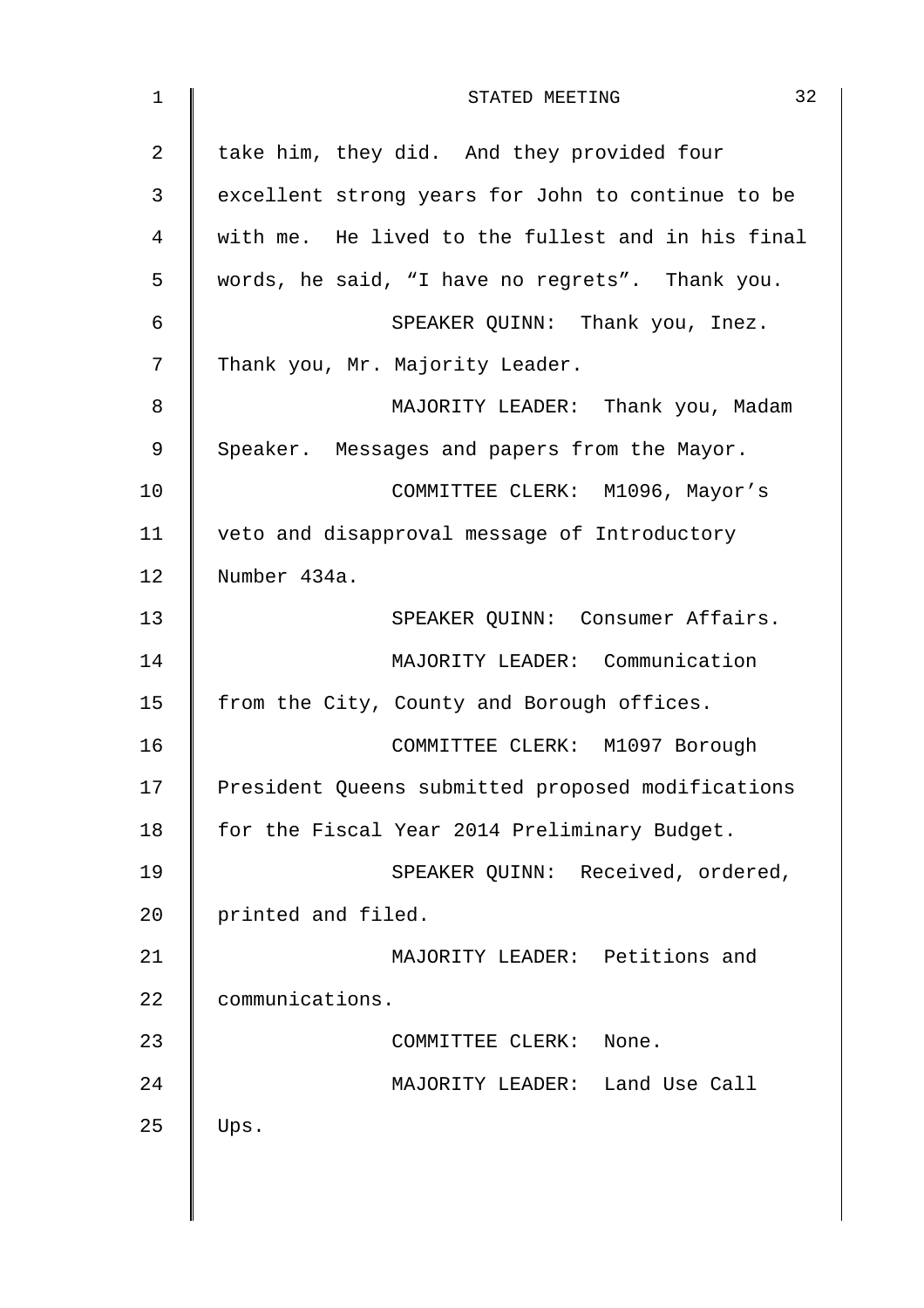| $\mathbf 1$ | 33<br>STATED MEETING                           |
|-------------|------------------------------------------------|
| 2           | COMMITTEE CLERK: M1098-1103 on                 |
| 3           | Page 3.                                        |
| 4           | SPEAKER QUINN: If we could please              |
| 5           | have a roll call, a coupled call on all of the |
| 6           | Land Use Call Ups, please Mr. Majority Leader. |
| 7           | MAJORITY LEADER: So ordered.                   |
| 8           | COMMITTEE CLERK: Arroyo.                       |
| 9           | COUNCIL MEMBER ARROYO: I vote aye              |
| 10          | and request permission to vote on the general  |
| 11          | order calendar.                                |
| 12          | MAJORITY LEADER: Yes.                          |
| 13          | COUNCIL MEMBER ARROYO: I vote aye.             |
| 14          | COMMITTEE CLERK: Barron.                       |
| 15          | COUNCIL MEMBER BARRON: Aye.                    |
| 16          | COMMITTEE CLERK: Brewer.                       |
| 17          | COUNCIL MEMBER BREWER: Aye.                    |
| 18          | COMMITTEE CLERK: Cabrera.                      |
| 19          | COUNCIL MEMBER CABRERA: Aye.                   |
| 20          | COMMITTEE CLERK: Chin.                         |
| 21          | COUNCIL MEMBER CHIN: Aye.                      |
| 22          | COMMITTEE CLERK: Comrie.                       |
| 23          | COUNCIL MEMBER COMRIE: Aye.                    |
| 24          | COMMITTEE CLERK: Crowley.                      |
| 25          | COUNCIL MEMBER CROWLEY: Aye.                   |
|             |                                                |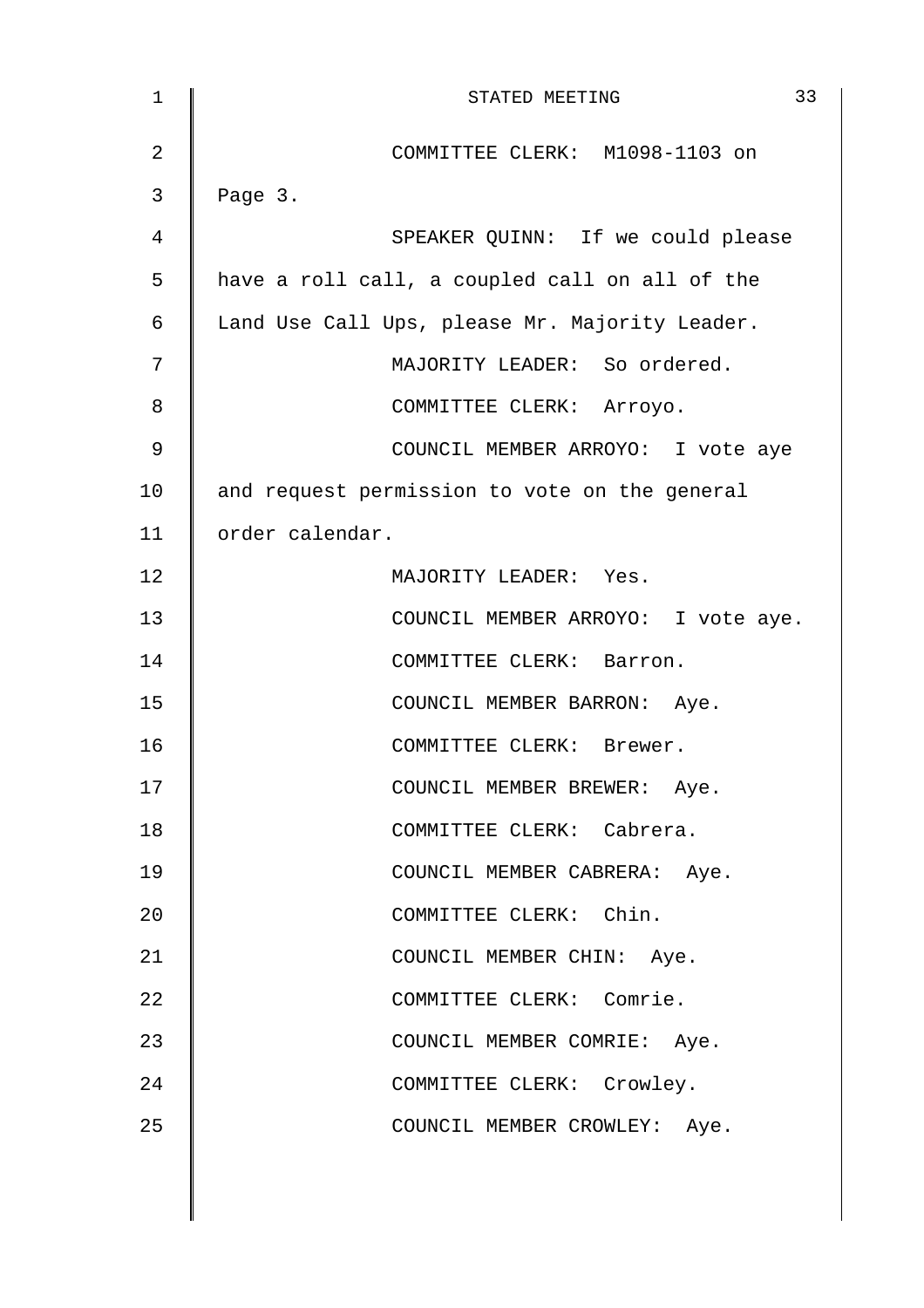| 1  | STATED MEETING                                  | 34 |
|----|-------------------------------------------------|----|
| 2  | COMMITTEE CLERK: Dickens.                       |    |
| 3  | COUNCIL MEMBER DICKENS: Aye.                    |    |
| 4  | COMMITTEE CLERK: Dilan.                         |    |
| 5  | COUNCIL MEMBER DILAN: Aye.                      |    |
| 6  | COMMITTEE CLERK: Dromm.                         |    |
| 7  | COUNCIL MEMBER DROMM: Aye.                      |    |
| 8  | COMMITTEE CLERK: Eugene.                        |    |
| 9  | COUNCIL MEMBER EUGENE: Aye.                     |    |
| 10 | COMMITTEE CLERK: Ferreras.                      |    |
| 11 | COUNCIL MEMBER FERRERAS: I vote                 |    |
| 12 | aye and with permission I would like to vote on |    |
| 13 | all coupled general orders.                     |    |
| 14 | MAJORITY LEADER: Yes.                           |    |
| 15 | COUNCIL MEMBER FERRERAS: I vote                 |    |
| 16 | aye. Thank you.                                 |    |
| 17 | COMMITTEE CLERK: Fidler.                        |    |
| 18 | COUNCIL MEMBER FIDLER: Aye.                     |    |
| 19 | COMMITTEE CLERK: Foster.                        |    |
| 20 | [off mic]                                       |    |
| 21 | COMMITTEE CLERK: Garodnick.                     |    |
| 22 | COUNCIL MEMBER GARODNICK: Aye.                  |    |
| 23 | COMMITTEE CLERK: Gennaro.                       |    |
| 24 | COUNCIL MEMBER GNENARO: Yes.                    |    |
| 25 | COMMITTEE CLERK: Gentile.                       |    |
|    |                                                 |    |
|    |                                                 |    |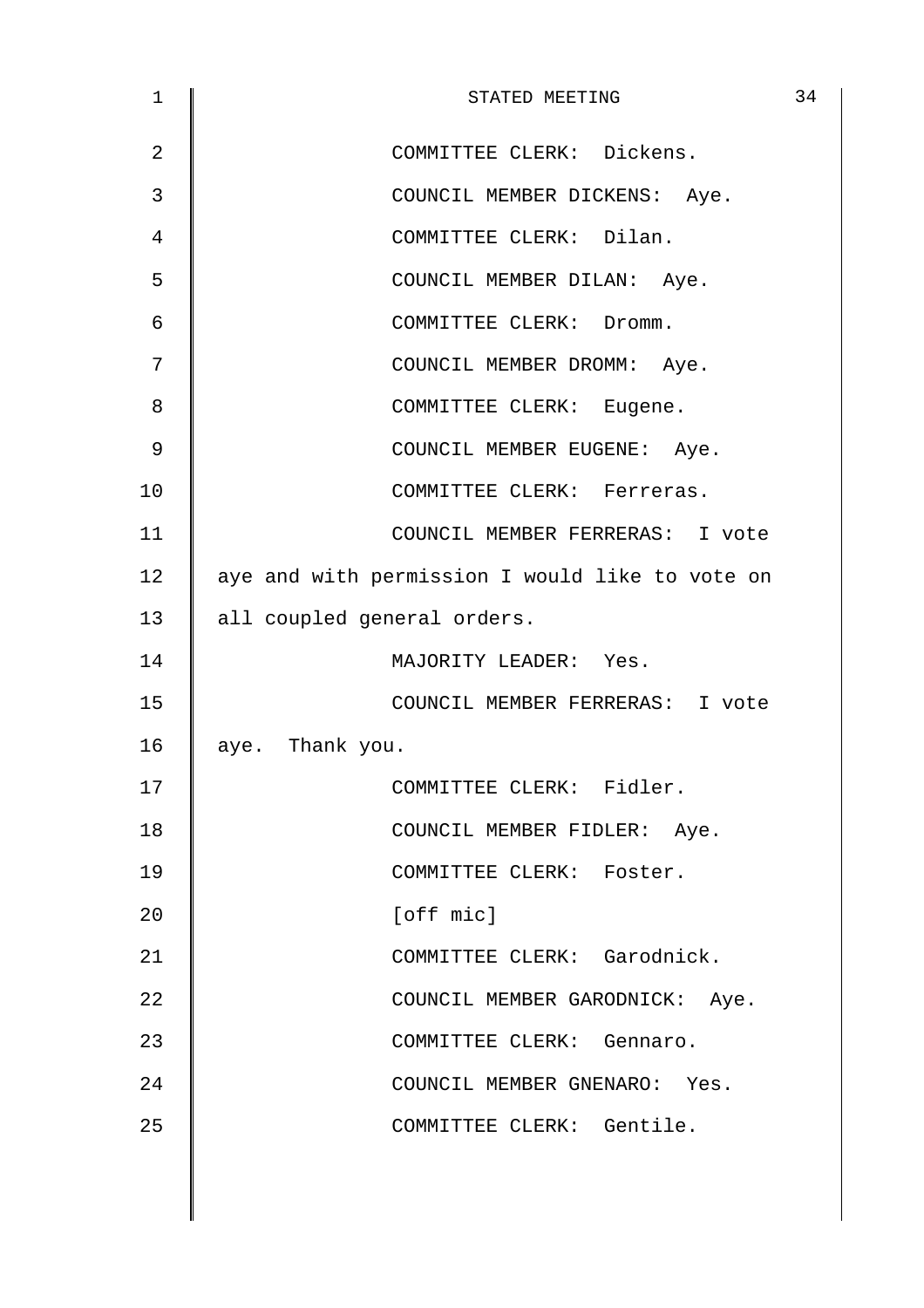| $\mathbf{1}$ | 35<br>STATED MEETING                            |
|--------------|-------------------------------------------------|
| 2            | COUNCIL MEMBER GENTILE: Yes.                    |
| 3            | COMMITTEE CLERK: Gonzalez.                      |
| 4            | COUNCIL MEMBER GONZALEZ: Yes.                   |
| 5            | COMMITTEE CLERK: Greenfield.                    |
| 6            | COUNCIL MEMBER GREENFIELD: I vote               |
| 7            | aye and I request permission on all coupled and |
| 8            | general orders.                                 |
| 9            | MAJORITY LEADER: Yes.                           |
| 10           | COUNCIL MEMBER GREENFIELD: I vote               |
| 11           | aye.                                            |
| 12           | COMMITTEE CLERK: Ignizio.                       |
| 13           | COUNCIL MEMBER IGNIZIO: Yes. [off               |
| 14           | $mid$ ]                                         |
| 15           | COMMITTEE CLERK: Jackson.                       |
| 16           | COUNCIL MEMBER JACKSON: Aye.                    |
| 17           | COMMITTEE CLERK:<br>James.                      |
| 18           | COUNCIL MEMBER JAMES: Aye and I                 |
| 19           | would like permission to vote on all coupled    |
| 20           | general orders and resolutions.                 |
| 21           | MAJORITY LEADER: Yes.                           |
| 22           | COUNCIL MEMBER JAMES: I vote aye                |
| 23           | on all.                                         |
| 24           | COMMITTEE CLERK: King.                          |
| 25           | COUNCIL MEMBER KING: Aye.                       |
|              |                                                 |
|              |                                                 |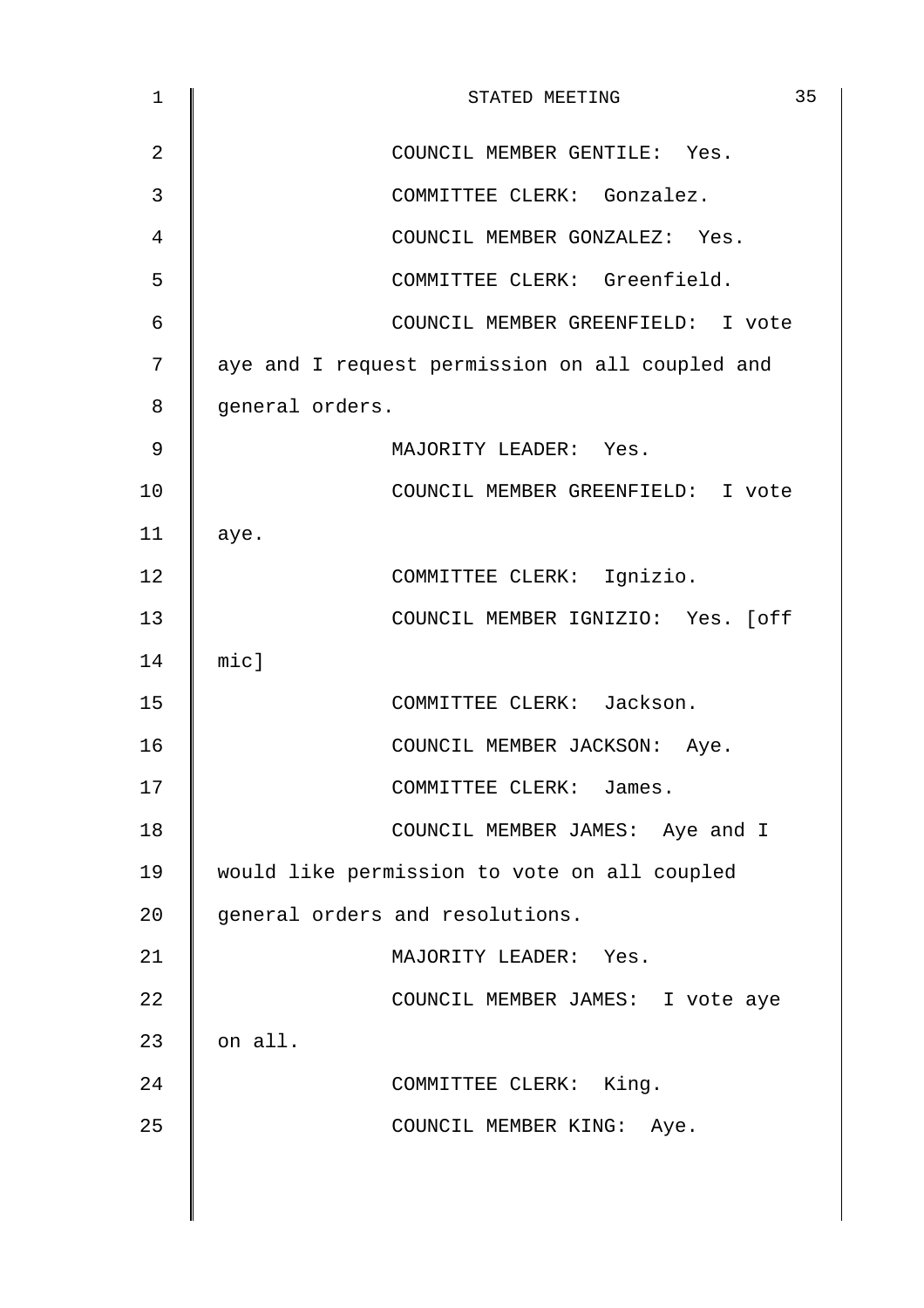| $\mathbf 1$ | 36<br>STATED MEETING                             |
|-------------|--------------------------------------------------|
| 2           | COMMITTEE CLERK: Koo.                            |
| 3           | COUNCIL MEMBER KOO: I vote aye and               |
| 4           | I also want to have permission to vote on all    |
| 5           | items on general orders and Land Use.            |
| 6           | MAJORITY LEADER: Yes.                            |
| 7           | COUNCIL MEMBER KOO: I vote aye on                |
| 8           | all.                                             |
| 9           | COMMITTEE CLERK: Koppell.                        |
| 10          | [off mic]                                        |
| 11          | COUNCIL MEMBER KOPPELL: Sorry. I                 |
| 12          | vote aye and I'd like to vote aye on all matters |
| 13          | on the general orders calendars and resolutions. |
| 14          | MAJORITY LEADER: Yes.                            |
| 15          | COUNCIL MEMBER KOPPELL: Thank you.               |
| 16          | I vote aye.                                      |
| 17          | COMMITTEE CLERK: Koslowitz.                      |
| 18          | COUNCIL MEMBER KOSLOWITZ: Aye.                   |
| 19          | COMMITTEE CLERK: Lander.                         |
| 20          | COUNCIL MEMBER LANDER: Aye.                      |
| 21          | COMMITTEE CLERK: Lappin.                         |
| 22          | COUNCIL MEMBER LAPPIN: Aye and I                 |
| 23          | request unanimous consent to vote aye on the     |
| 24          | general order on the calendar as well.           |
| 25          | MAJORITY LEADER: Yes.                            |
|             |                                                  |
|             |                                                  |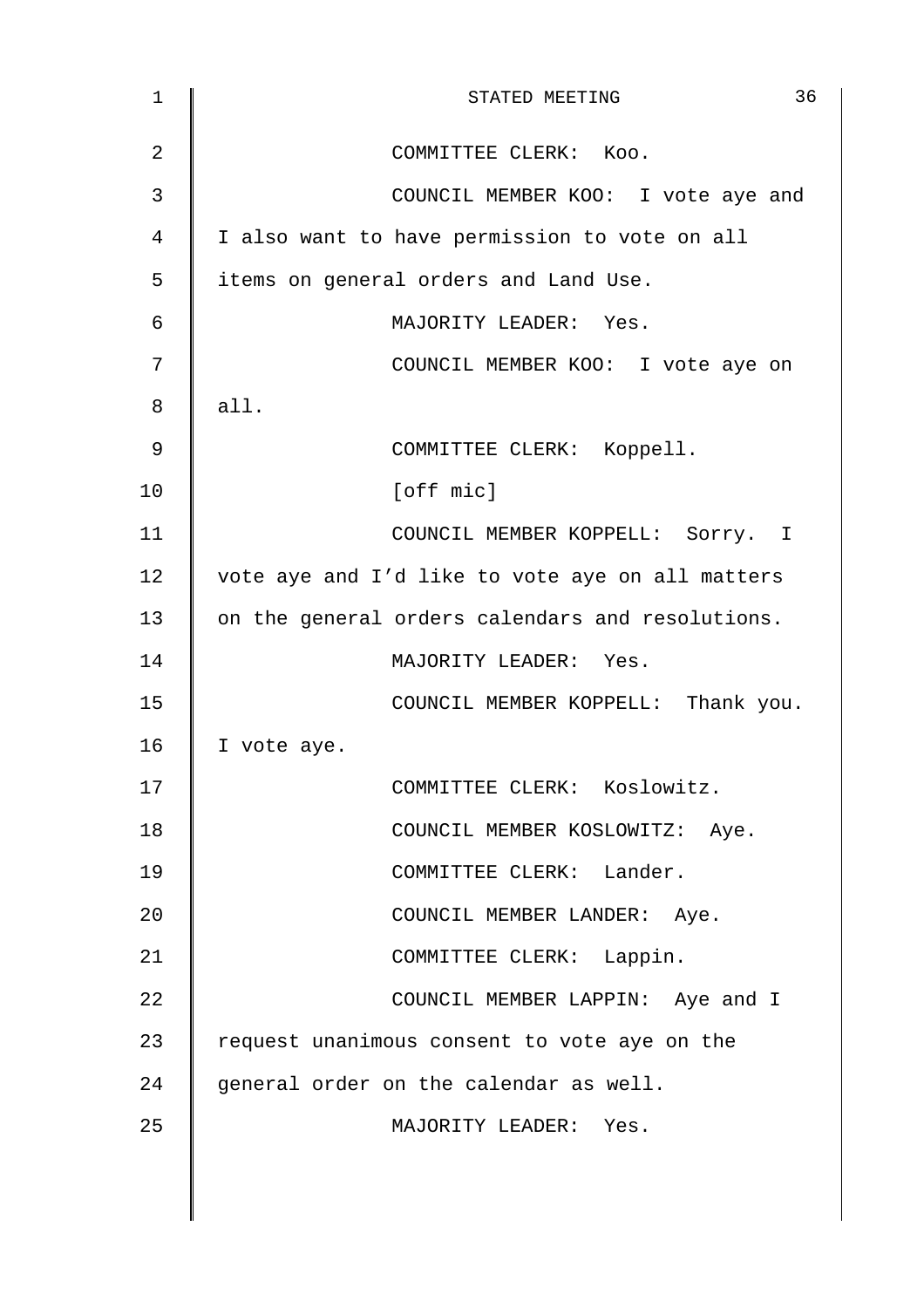| $\mathbf 1$ | 37<br>STATED MEETING                          |
|-------------|-----------------------------------------------|
| 2           | COUNCIL MEMBER LAPPIN: Aye.                   |
| 3           | COMMITTEE CLERK: Levin.                       |
| 4           | COUNCIL MEMBER LEVIN: Aye.                    |
| 5           | COMMITTEE CLERK: Mark-Viverito.               |
| 6           | [off mic]                                     |
| 7           | COMMITTEE CLERK: Mealy.                       |
| 8           | [off mic]                                     |
| 9           | COMMITTEE CLERK: Mendez.                      |
| 10          | [off mic]                                     |
| 11          | COMMITTEE CLERK: Nelson.                      |
| 12          | COUNCIL MEMBER NELSON: Aye.                   |
| 13          | COMMITTEE CLERK: Palma.                       |
| 14          | COUNCIL MEMBER PALMA: Aye.                    |
| 15          | COMMITTEE CLERK: Recchia.                     |
| 16          | COUNCIL MEMBER RECCHIA: Aye.                  |
| 17          | COMMITTEE CLERK: Reyna.                       |
| 18          | COUNCIL MEMBER REYNA: Aye.                    |
| 19          | COMMITTEE CLERK: Richards.                    |
| 20          | COUNCIL MEMBER RICHARDS: Aye.                 |
| 21          | COMMITTEE CLERK: Rodriguez.                   |
| 22          | COUNCIL MEMBER RODRIGUEZ: Aye and             |
| 23          | I'd like to ask permission to vote aye on all |
| 24          | general order.                                |
| 25          | MAJORITY LEADER: Yes.                         |
|             |                                               |
|             |                                               |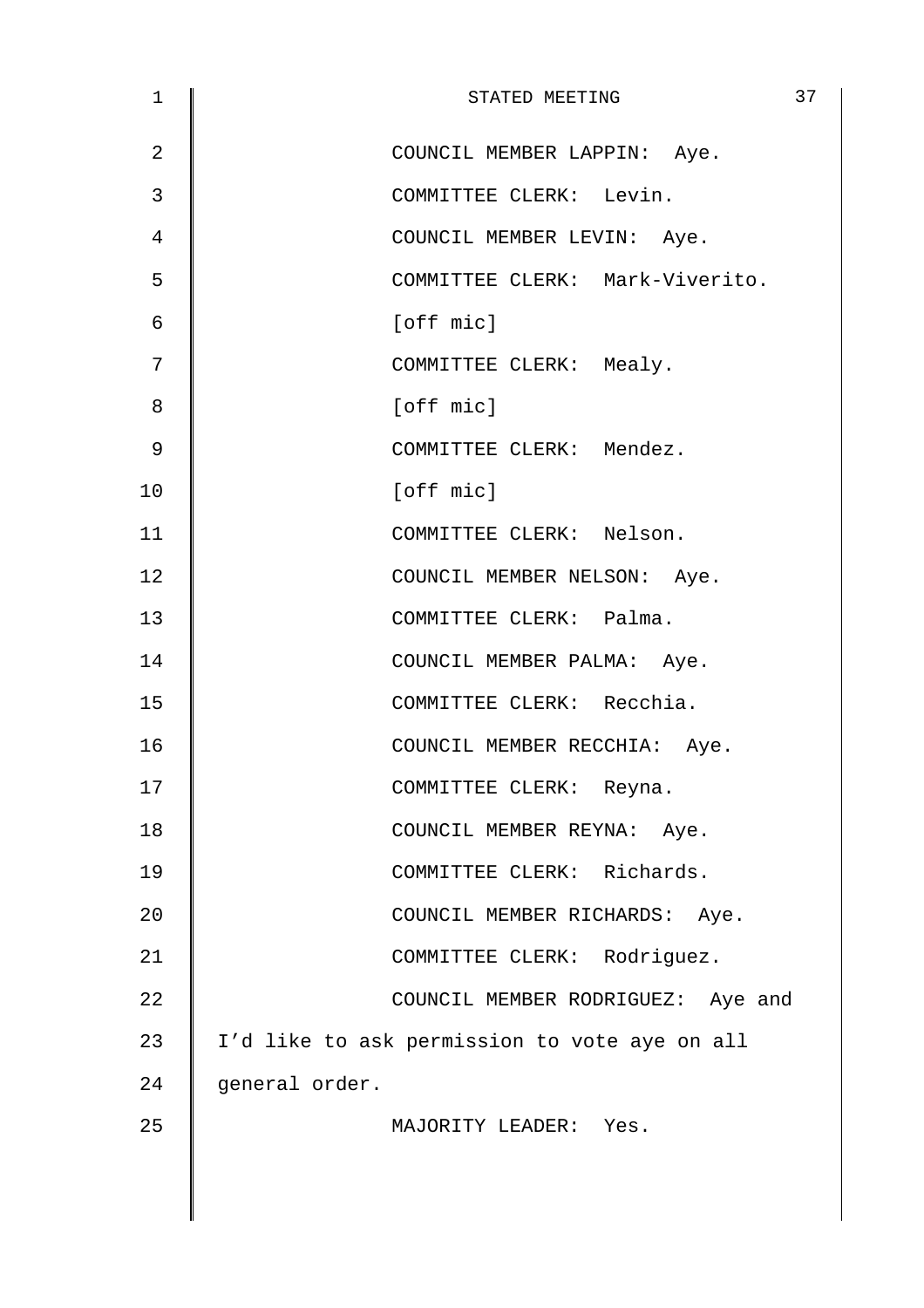| $\mathbf 1$    | 38<br>STATED MEETING                              |
|----------------|---------------------------------------------------|
| $\overline{2}$ | COUNCIL MEMBER RODRIGUEZ: Aye.                    |
| 3              | COMMITTEE CLERK: Rose.                            |
| 4              | COUNCIL MEMBER ROSE: Aye.                         |
| 5              | COMMITTEE CLERK: Ulrich.                          |
| 6              | COUNCIL MEMBER ULRICH: Aye.                       |
| 7              | COMMITTEE CLERK: Vacca.                           |
| 8              | COUNCIL MEMBER VACCA: Aye and I                   |
| 9              | ask permission to vote aye on all calendar items? |
| 10             | MAJORITY LEADER: Yes.                             |
| 11             | COUNCIL MEMBER VACCA: Okay. I                     |
| 12             | vote aye.                                         |
| 13             | COMMITTEE CLERK: Vallone.                         |
| 14             | COUNCIL MEMBER VALLONE: Yes.                      |
| 15             | COMMITTEE CLERK: Van Bramer.                      |
| 16             | COUNCIL MMEMBER VAN BRAMER: I vote                |
| 17             | aye on all Land Use Call Ups and permission to    |
| 18             | vote aye on all coupled general orders and        |
| 19             | resolutions.                                      |
| 20             | MAJORITY LEADER: Yes.                             |
| 21             | COUNCIL MEMBER VAN BRAMER: I vote                 |
| 22             | aye.                                              |
| 23             | COMMITTEE CLERK: Vann.                            |
| 24             | COUNCIL MEMBER VANN: Aye.                         |
| 25             | COMMITTEE CLERK: Weprin.                          |
|                |                                                   |
|                |                                                   |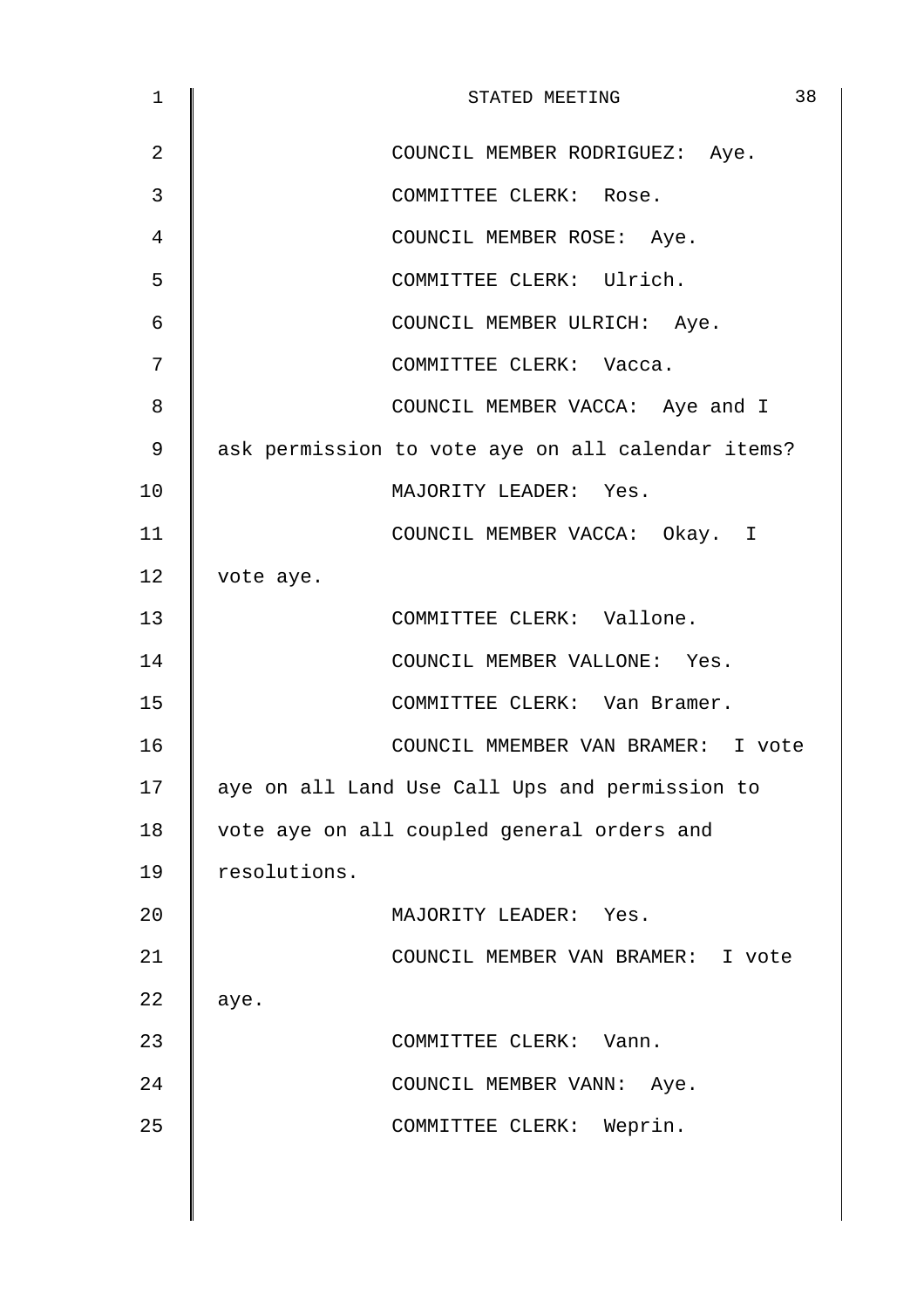| $\mathbf 1$ | 39<br>STATED MEETING                               |
|-------------|----------------------------------------------------|
| 2           | COUNCIL MEMBER WEPRIN: Aye.                        |
| 3           | COMMITTEE CLERK: Williams.                         |
| 4           | COUNCIL MEMBER WILLIAMS: Aye.                      |
| 5           | COMMITTEE CLERK: Wills.                            |
| 6           | COUNCIL MEMBER WILLS: I vote aye                   |
| 7           | with permission to vote on all Call Ups and        |
| 8           | general order calendars.                           |
| 9           | MAJORITY LEADER: Yes.                              |
| 10          | COMMITTEE CLERK: Oddo.                             |
| 11          | COUNCIL MEMBER ODDO: Yes.                          |
| 12          | COMMITTEE CLERK: Rivera.                           |
| 13          | COUNCIL MEMBER RIVERA: Yes.                        |
| 14          | COMMITTEE CLERK: Speaker Quinn.                    |
| 15          | SPEAKER QUINN: Aye.                                |
| 16          | MAJORITY LEADER: Today's Land Use                  |
| 17          | Call Ups are adopted by a vote of 47 in the        |
| 18          | affirmative, with 0 in the negative.               |
| 19          | Communication from the Speaker.                    |
| 20          | SPEAKER QUINN: Thank you. We have                  |
| 21          | a number of important pieces of legislation today  |
| 22          | but the first one is Intro 694a, it's a piece of   |
| 23          | legislation relating to studying the feasibility   |
| 24          | of further development of geothermal energy in New |
| 25          | York City which is really a potential energy       |
|             |                                                    |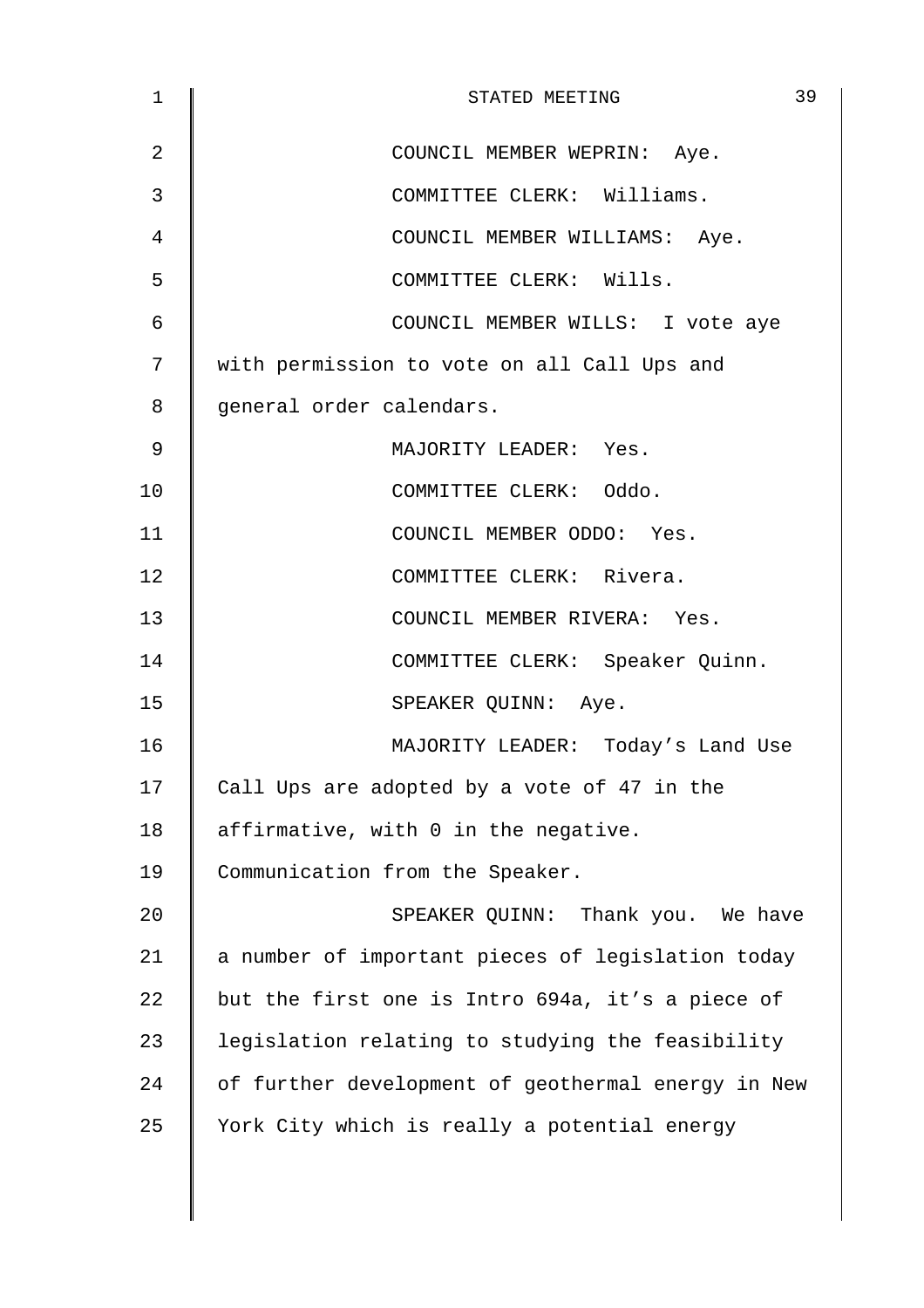| $\mathbf{1}$ | 40<br>STATED MEETING                                            |
|--------------|-----------------------------------------------------------------|
| 2            | source, a clean energy source which could be                    |
| 3            | enormously helpful to the city and enormously                   |
| 4            | helpful to us meeting our goals of reducing the                 |
| 5            | city's carbon footprint.                                        |
| 6            | I want to thank Laura Poppell, Bob                              |
| 7            | O'Han and Jeff Baker who have all worked on this                |
| 8            | piece of legislation as well as Dan Avery and                   |
| 9            | Samara Swanson who have also worked on the                      |
| 10           | legislation but most importantly I want to thank                |
| 11           | and call on the Chair of our Environmental                      |
| 12           | Protection Committee Jim Gennaro and I want to                  |
| 13           | make note that Chair Gennaro on April 19 <sup>th</sup> will win |
| 14           | the 2013 Federal Environmental Protection Agency                |
| 15           | Environmental Quality Awareness Lifetime                        |
| 16           | Achievement in Public Service which is an enormous              |
| 17           | recognition from the highest ranking environmental              |
| 18           | agency in the land about what Jim has done                      |
| 19           | throughout his entire career as a staffer, as a                 |
| 20           | geologist, as a public servant, as an elected                   |
| 21           | official, as a father to make this city, state,                 |
| 22           | country and planet a safer, healthier and greener               |
| 23           | place. So, Jim, congratulations and tell us why                 |
| 24           | we love geothermal energy.                                      |
| 25           | COUNCIL MEMBER GENNARO: Oh my                                   |

 $\overline{\phantom{a}}$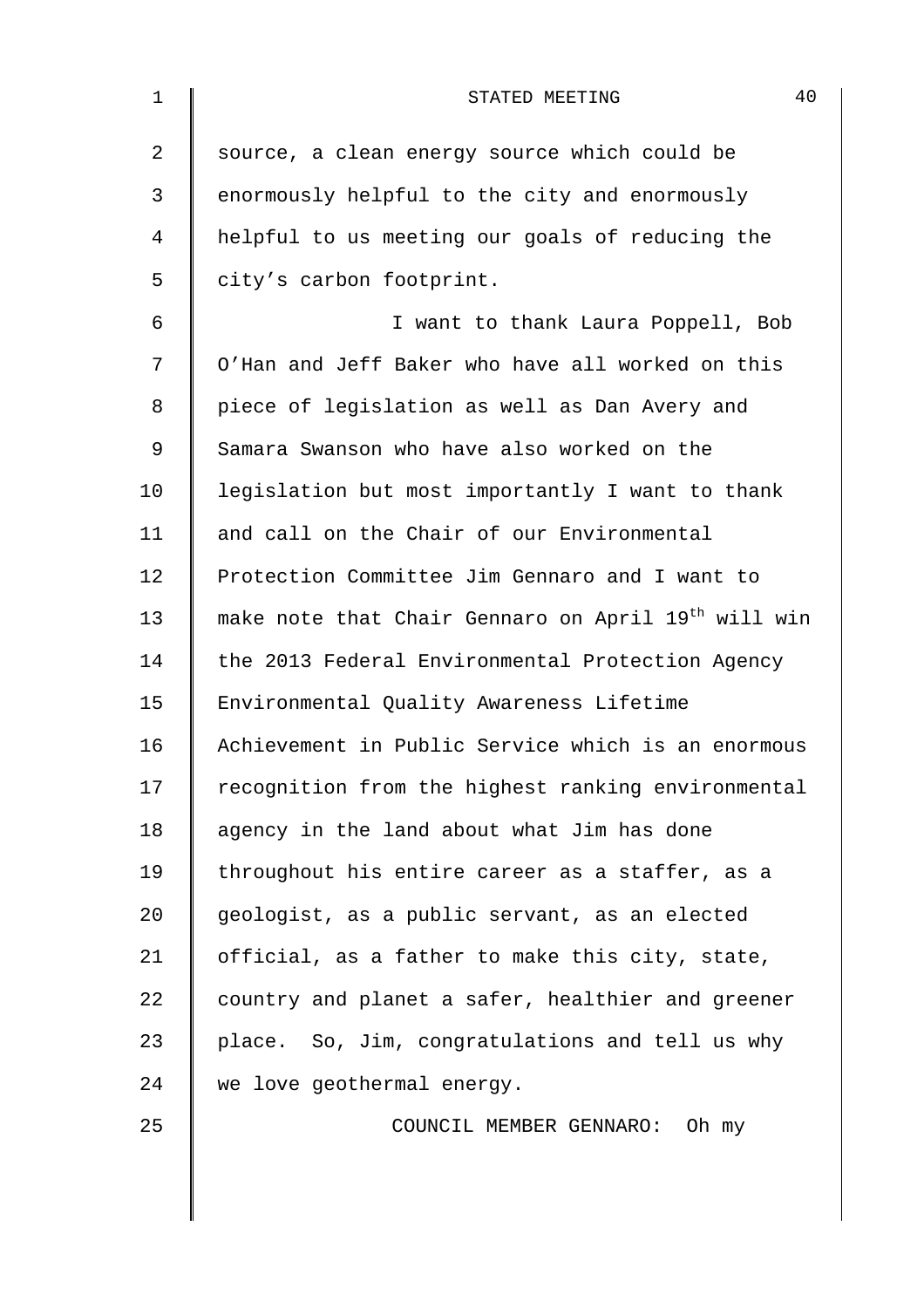| 1              | 41<br>STATED MEETING                               |
|----------------|----------------------------------------------------|
| $\overline{2}$ | goodness. Thank you Madam Speaker and yes, this    |
| 3              | is a- we all love geothermal. And this is          |
| 4              | completely consistent with all the steps we've     |
| 5              | taken to try to advance solar, to try to advance   |
| 6              | wind and this is just the next step in that very   |
| 7              | natural progression.                               |
| 8              | Half of the sun's energy is stored                 |
| 9              | in the Earth just beneath the surface. Constant    |
| 10             | 57 degrees and we can rely upon going down there   |
| 11             | just putting some pipes in the ground and using    |
| 12             | that, just using the presence of this natural heat |
| 13             | source to heat and cool our buildings. And it      |
| 14             | will be a great great step forward.                |
| 15             | It's something that the Bloomberg                  |
| 16             | Administration has embraced. They produced a       |
| 17             | manual in the past to talk to some of their        |
| 18             | contractors to try to get them interested and we   |
| 19             | thought it was really important to go out there    |
| 20             | and literally write the book on this technology,   |
| 21             | which is what this bill will do. In talking to     |
| 22             | the industry and what they needed to really bring  |
| 23             | this industry forward, we came up with some very   |
| 24             | very good ideas that will be part of the manual    |
| 25             | and as a result of our actions they geothermal     |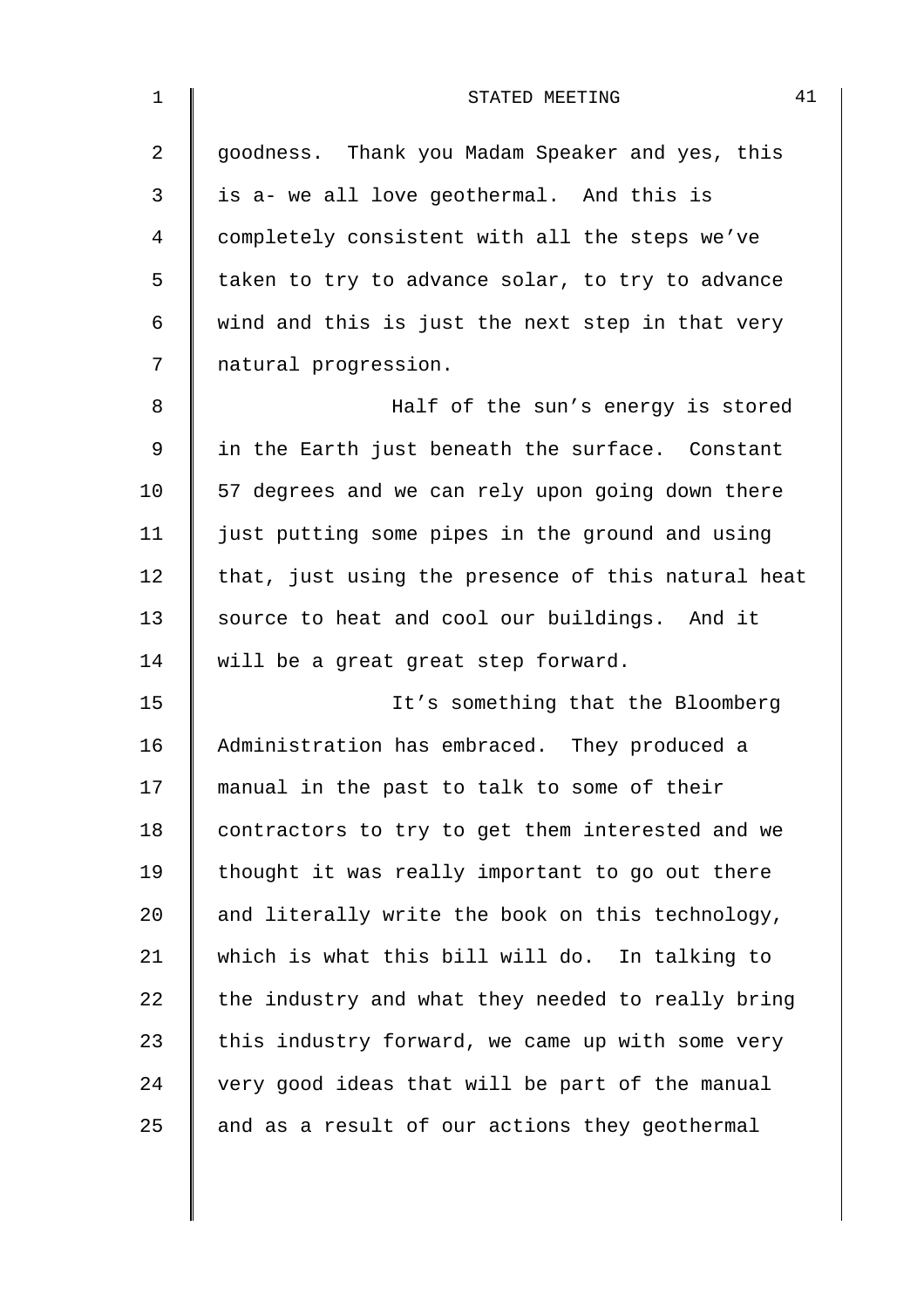| $\mathbf 1$    | 42<br>STATED MEETING                               |
|----------------|----------------------------------------------------|
| $\overline{a}$ | heat trade association was formed and this is what |
| $\mathfrak{Z}$ | we want to do in this city. We really want to      |
| 4              | catalyze these good green businesses to move       |
| 5              | forward.                                           |
| 6              | I want to thank in a very very                     |
| 7              | special way the Speaker for her ongoing            |
| 8              | environmental leadership, all the members of the   |
| 9              | environmental committee, the sponsors of the bill, |
| 10             | and the counsel to the committee, our own very     |
| 11             | good Samara Swanson, who is just so happy with     |
| 12             | this bill. She worked really long and hard on it   |
| 13             | and she's just delighted and everyone should be    |
| 14             | delighted with this bill. And my own guy, Bill     |
| 15             | Murray, who is here, who works on all my           |
| 16             | environmental stuff, Paul Leonard, who did the     |
| 17             | communications and I will end where I began with   |
| 18             | thanking you Madam Speaker. It's been a great 23-  |
| 19             | year ride from here on the Council working on this |
| 20             | committee and there's more to come and thank you   |
| 21             | very much for your support. I appreciate it.       |
| 22             | SPEAKER QUINN: Thank you very                      |
| 23             | much, Jim. And I think we all know that there      |
| 24             | will be more to come on this issue from you and we |
| 25             | thank you for that.                                |
|                |                                                    |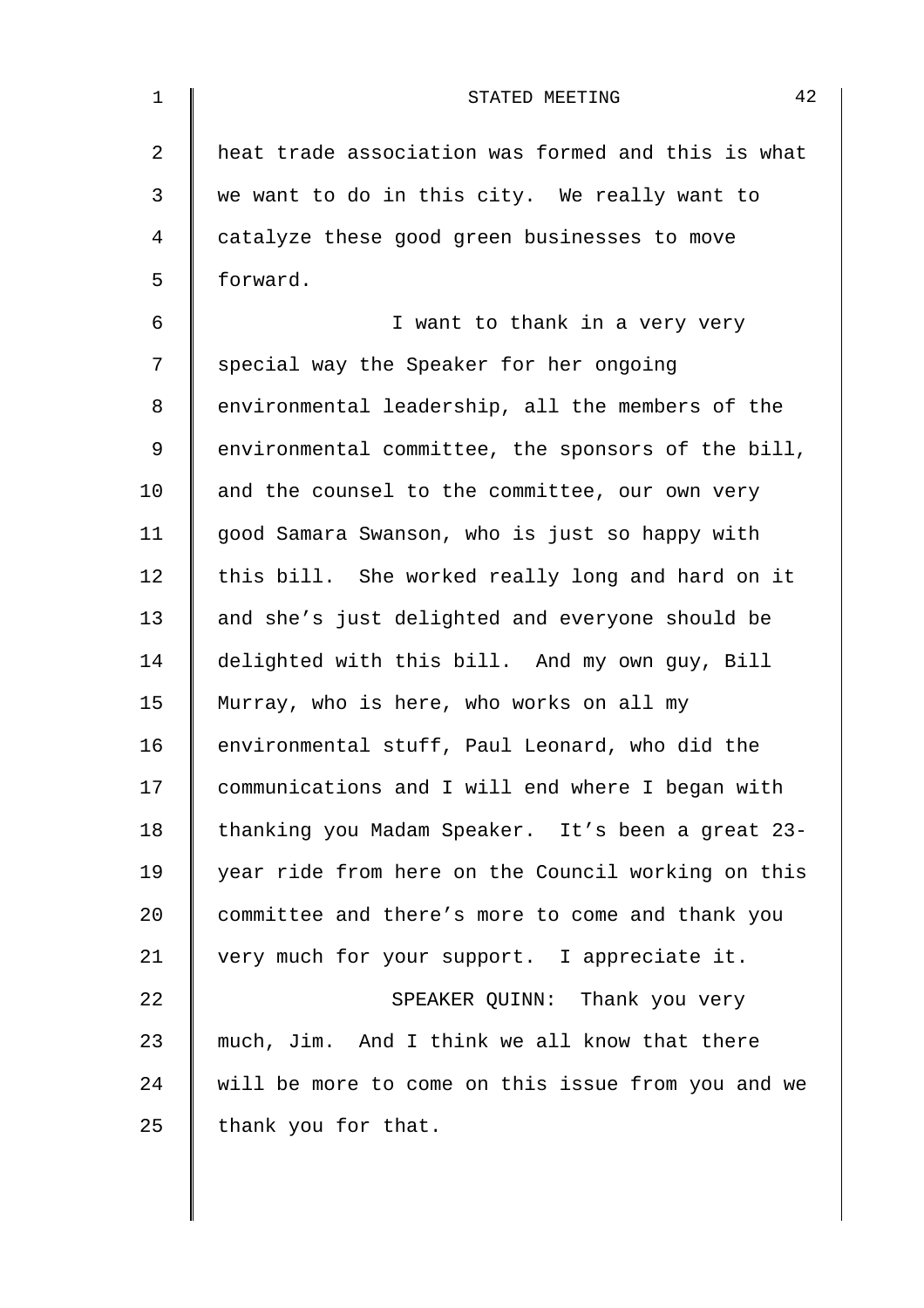| $\mathbf 1$    | 43<br>STATED MEETING                               |
|----------------|----------------------------------------------------|
| $\overline{a}$ | We are voting on a number of pieces                |
| 3              | of legislation. Three that come out of Government  |
| 4              | Operations, two that come out of Small Business    |
| 5              | Committee that relate to the City Council's        |
| 6              | ongoing efforts to support small businesses in     |
| 7              | this city of New York and I want to thank Rob      |
| 8              | Newman, David Sitzer, Tim Metchuzovo, John         |
| 9              | Russell, Faith Corbett, Ralph Hernandez, Teresa    |
| 10             | Nozzo, Jeff Campagna, for their work on these      |
| 11             | pieces of legislation. I want to thank Chair       |
| 12             | Brewer and Chair Reyna also Council members        |
| 13             | Koslowitz and Comrie who are also sponsors of this |
| 14             | legislation. These pieces of legislation, Intro    |
| 15             | 941a and 956, 949a and 942a collectively take many |
| 16             | of the recommendations of the Regulatory Review    |
| 17             | Commission and I wanted to also thank Council      |
| 18             | members Oddo and Comrie who served on Reg Review   |
| 19             | with Council member Reyna, move forward the        |
| 20             | important issues we heard and concerns from small  |
| 21             | businesses in that process.                        |
| 22             | Coming up with a standardized                      |
| 23             | customer service training for agency inspectors,   |
| 24             | particularly 1) that focuses on being able to help |
| 25             | businesses where the owner may not speak English,  |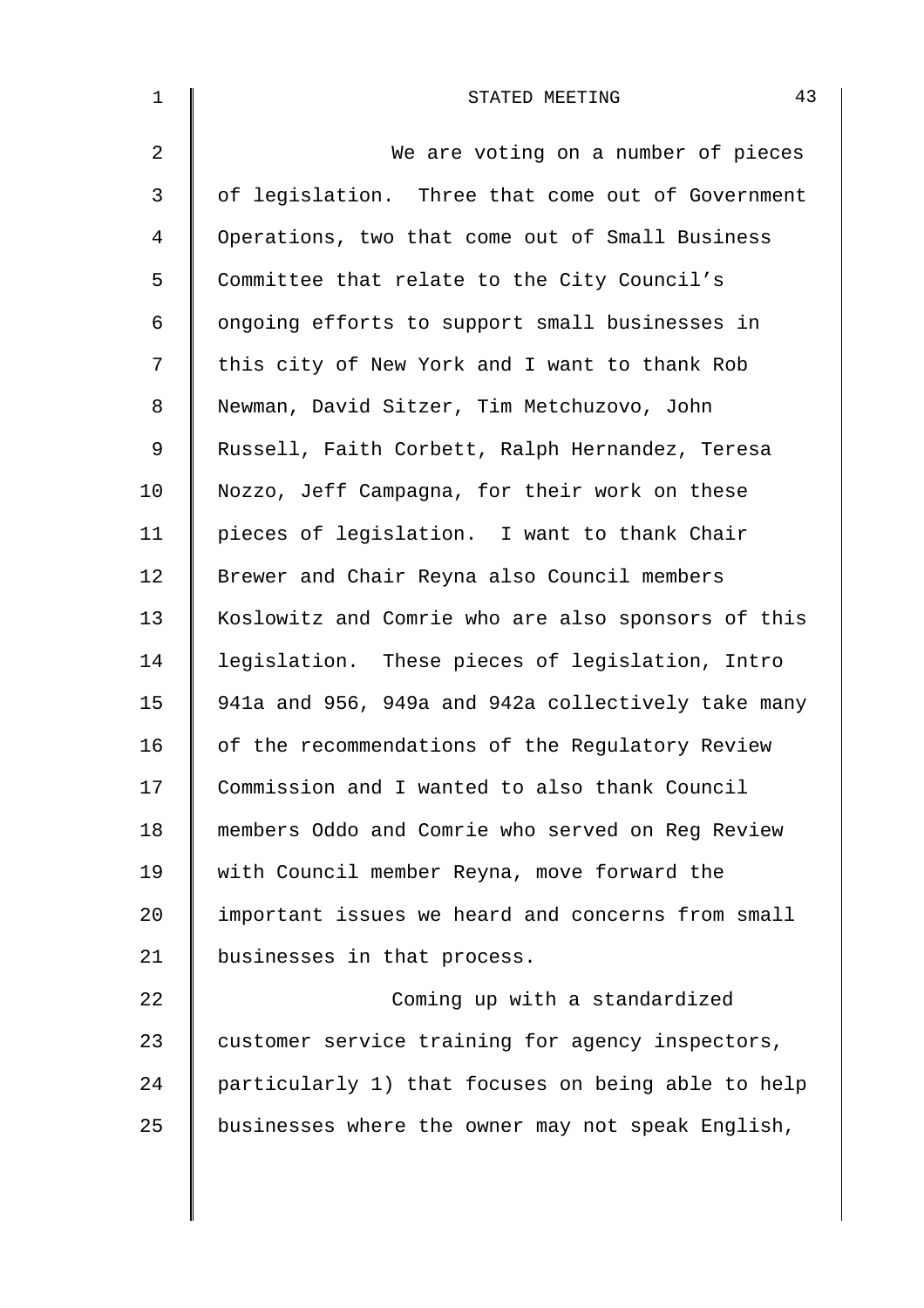| $\mathbf 1$ | 44<br>STATED MEETING                               |
|-------------|----------------------------------------------------|
| 2           | to make sure we are embracing the same customer    |
| 3           | service businesses have to. 2) to making sure      |
| 4           | that the Business Owner's Bill of Rights is        |
| 5           | something that business owners get in their hand   |
| 6           | every time an inspector comes into their business. |
| 7           | A report that will be issued at the end of the     |
| 8           | summer that will give us a list for the agencies   |
| 9           | of any rule, regulation or law in the books that   |
| 10          | we could change from a first time fine to a first  |
| 11          | time warning which makes tremendous, tremendous    |
| 12          | sense and requiring the city agencies that most    |
| 13          | frequently interact with small businesses to have  |
| 14          | a liaison appointed in their agency who will       |
| 15          | report directly to the city's Chief Business       |
| 16          | Officer within the Mayor's Office. All of this     |
| 17          | together is going to be another step forward for   |
| 18          | businesses.                                        |
| 19          | I want to thank all of the staff                   |
| 20          | who worked on this. Let me call on Chair Brewer,   |
| 21          | Council member Koslowitz, Chair Reyna and then     |
| 22          | Council member Comrie.                             |
| 23          | COUNCIL MEMBER BREWER: Thank you                   |
| 24          | very much, Madam Chair. And I'm here to talk       |
| 25          | about Intro 941, which as you indicated came out   |
|             |                                                    |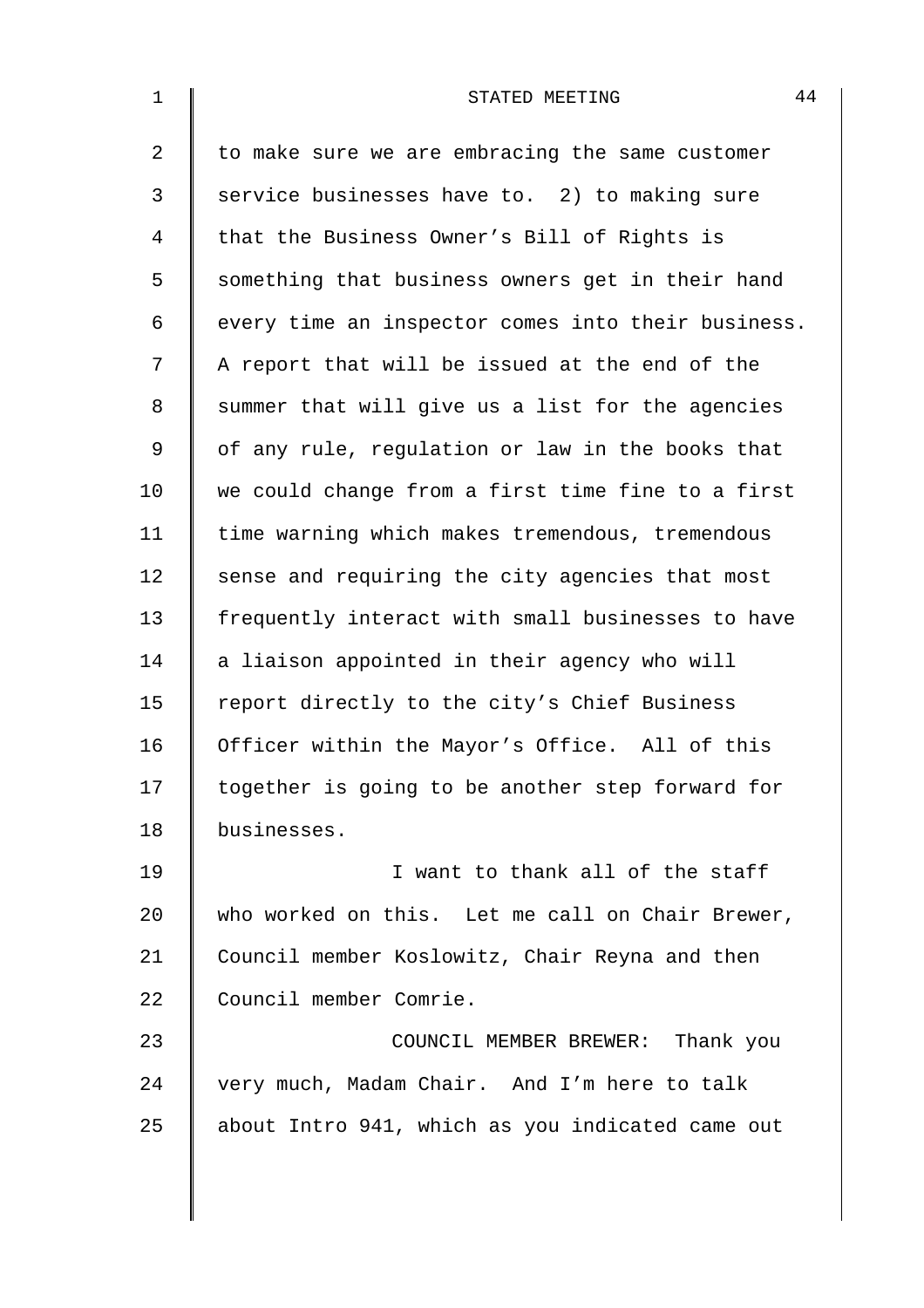| $\mathbf 1$    | 45<br>STATED MEETING                               |
|----------------|----------------------------------------------------|
| $\overline{2}$ | of the Council's regulatory review process and has |
| 3              | the goal of making the inspection process for      |
| 4              | business owners more standardized and consistent.  |
| 5              | I think we hear time and time                      |
| 6              | again legitimate complaints from businesses about  |
| 7              | inspectors who give inconsistent and often         |
| 8              | contradictory instructions on how to comply with   |
| $\mathsf 9$    | agency's rules. The inspectors have mentioned, I   |
| 10             | mean the Speaker has mentioned several time if you |
| 11             | have a sign, maybe it should be on the right side, |
| 12             | maybe it should be on the left side but inspectors |
| 13             | have to be consistent as to where that sign should |
| 14             | be and often they are not. You think you've        |
| 15             | completed an inspection, somebody else comes in    |
| 16             | with a new inspection criteria and it is endless   |
| 17             | frustration for businesses and we need to just     |
| 18             | stop that.                                         |
| 19             | So the Mayor's office will                         |
| 20             | coordinate with different agencies for             |
| 21             | standardized customer service training curriculum. |
| 22             | At the same time we heard from businesses also     |
| 23             | from Council member Koo regarding the issue of     |
| 24             | making sure that the training program produces     |
| 25             | inspectors who are culturally appropriate and know |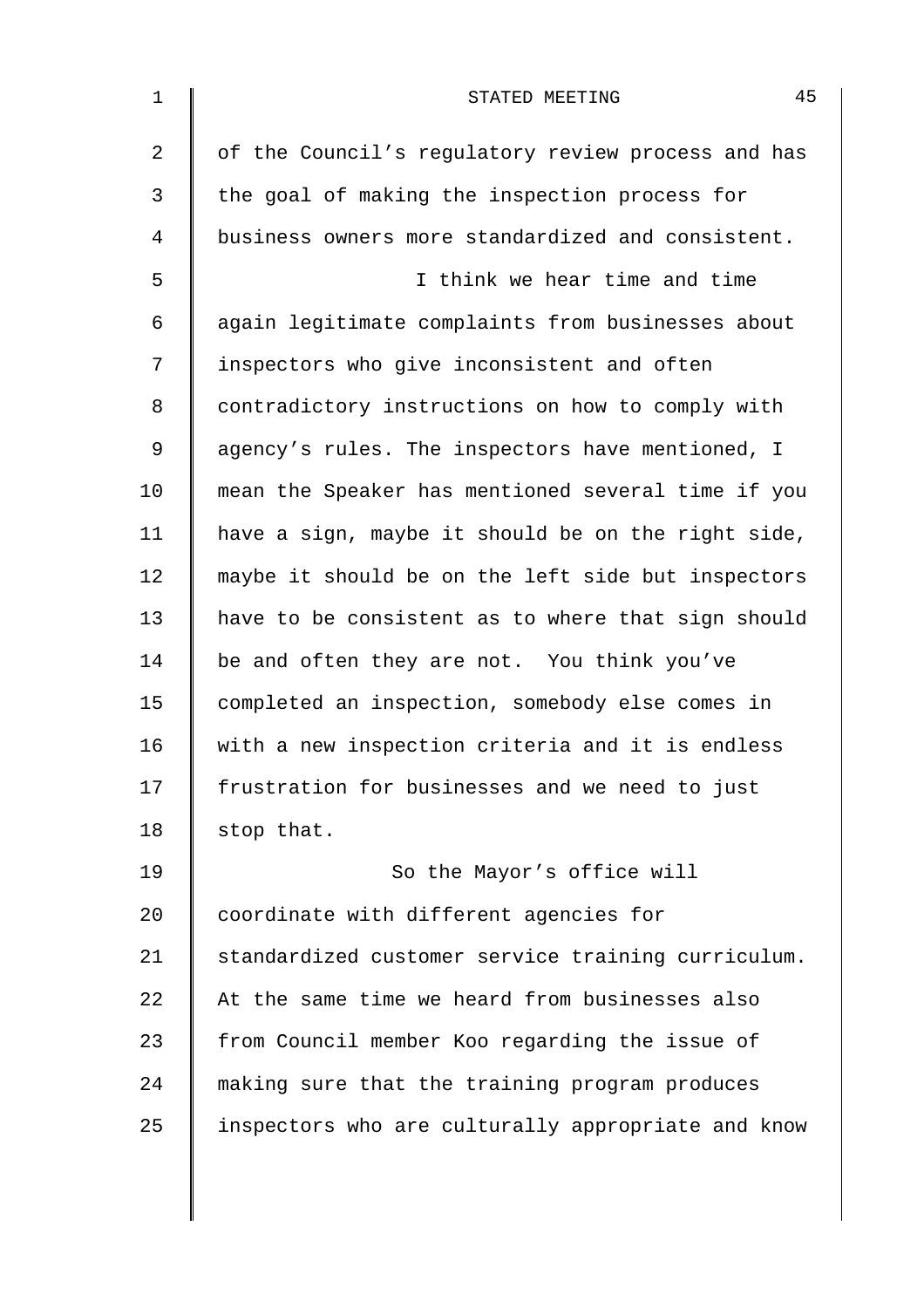| $\mathbf 1$    | 46<br>STATED MEETING                               |
|----------------|----------------------------------------------------|
| $\overline{a}$ | how to communicate effectively with our many       |
| 3              | fabulous non-English speaking businesses. This is  |
| 4              | a huge problem and will be addressed with this     |
| 5              | legislation. Thank you very much, Madam Speaker.   |
| 6              | [off mic]                                          |
| 7              | COUNCIL MEMBER KOSLOWITZ: Thank                    |
| 8              | you, Madam Speaker. Intro 956 is a very important  |
| 9              | change to Local Law 18. Local Law 18 of 2010       |
| 10             | required the publication of a Business Owner's     |
| 11             | Bill of Rights. This was an imperative step that   |
| 12             | informed all business owners of what to expect     |
| 13             | before and after an inspection by city agencies.   |
| 14             | Through this legislation business owners were      |
| 15             | informed of consistent enforcement of agency       |
| 16             | rules. Business owners were given the ability to   |
| 17             | give feedback about an inspector or inspectors and |
| 18             | the ability to contest a notice of violation.      |
| 19             | This law also gives business owners                |
| 20             | a peace of mind by knowing what to expect from     |
| 21             | each inspector such as an inspector who behaves in |
| 22             | a professional and courteous manner, an inspector  |
| 23             | who can answer reasonable questions relating to    |
| 24             | the inspections and an inspector with a sound      |
| 25             | knowledge of the applicable laws, rules, and       |
|                |                                                    |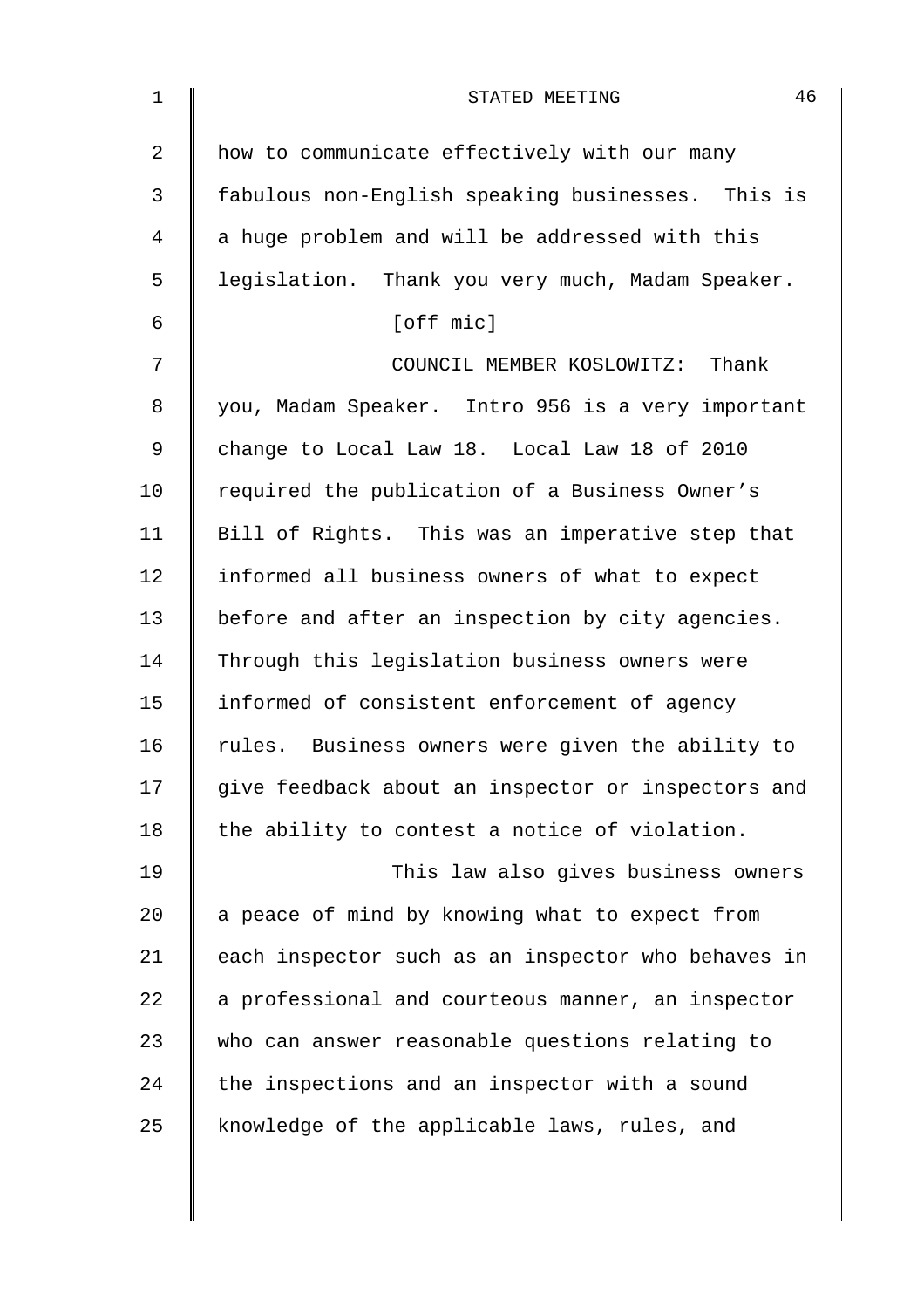| $\mathbf 1$ | 47<br>STATED MEETING                               |
|-------------|----------------------------------------------------|
| 2           | regulations.                                       |
| 3           | Intro 956 is a minor change to                     |
| 4           | Local Law 18 explicitly requiring that a physical  |
| 5           | copy of the Business Owner's Bill of Rights be     |
| 6           | handed out at all non-undercover inspections,      |
| 7           | which was not previously required. This bill aims  |
| 8           | to ensure that small businesses are getting as     |
| 9           | much use out of the Bill of Rights as possible and |
| 10          | should be a guide to all business owners during    |
| 11          | any city inspection. Thank you.                    |
| 12          | COUNCIL MEMBER REYNA: Thank you,                   |
| 13          | Madam Speaker. I too often hear from small         |
| 14          | business owners that want to obey the law.<br>The  |
| 15          | question whether the goal of city regulations is   |
| 16          | to improve public safety or to impose fines to     |
| 17          | cover budget shortfalls. Intro 949a addresses      |
| 18          | this concern by emphasizing compliance through     |
| 19          | education, transparency and outreach not punitive  |
| 20          | measures. 949 will require Department of           |
| 21          | Buildings, Consumer Affairs, Health and Mental     |
| 22          | Hygiene, Environmental Protection, Sanitation,     |
| 23          | Fire and Transportation to conduct a review of the |
| 24          | violations they each enforce and to recommend to   |
| 25          | the City Council and to Mayor Bloomberg violations |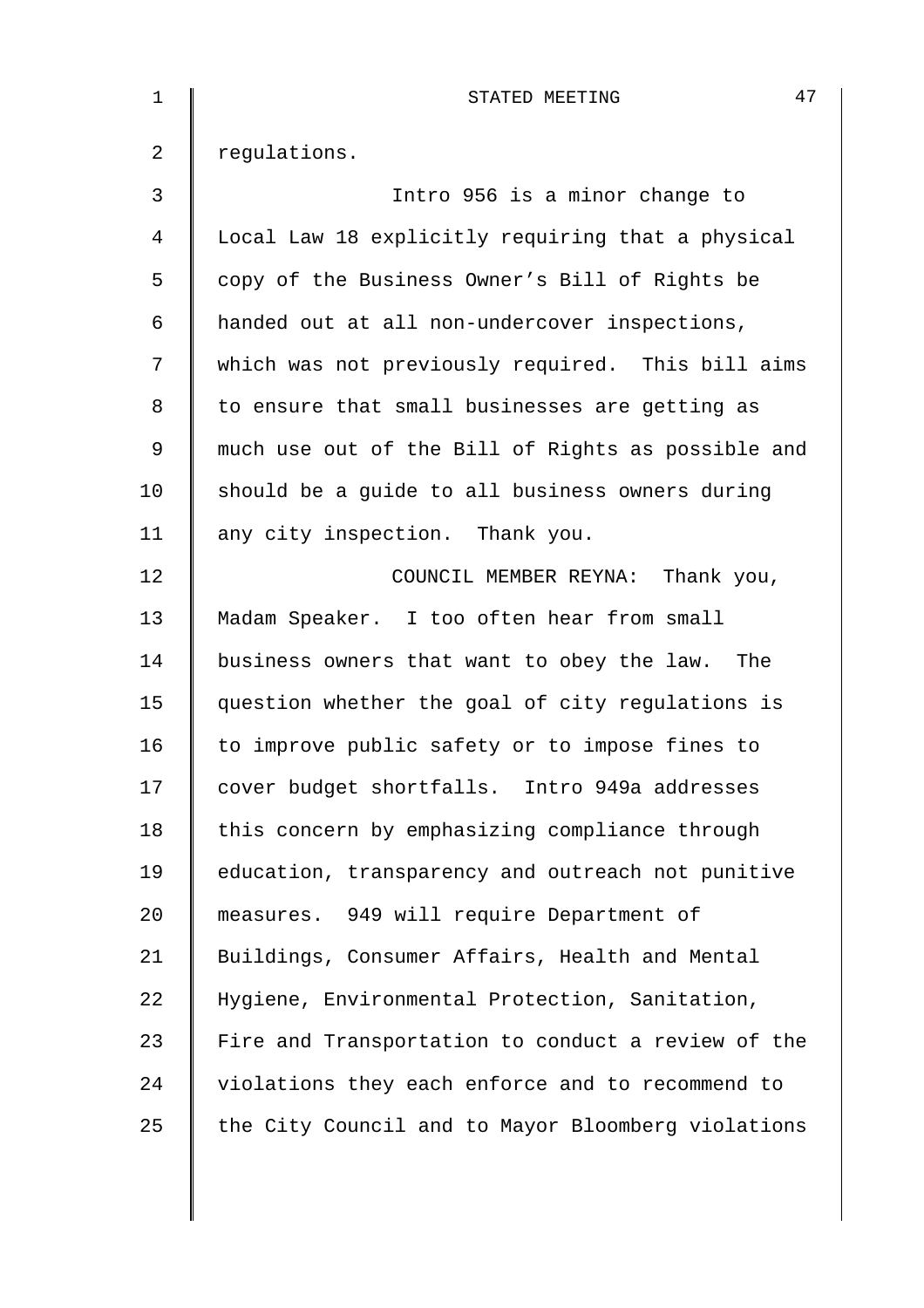| $\mathbf 1$ | 48<br>STATED MEETING                               |
|-------------|----------------------------------------------------|
| 2           | that could include a cure period, a period of time |
| 3           | for a business to correct any compliance issue     |
| 4           | without being fined.                               |
| 5           | I look forward to working with my                  |
| 6           | colleagues, Speaker Quinn and the Administration   |
| 7           | once the agencies report their findings. Intro     |
| 8           | 949a will begin the process of retrospective       |
| 9           | review but act to change the regulations for which |
| 10          | there should be opportunities to cure, will still  |
| 11          | need to take place.                                |
| 12          | Thank you again to Speaker Quinn                   |
| 13          | and to the Chief Business Operations Officer,      |
| 14          | Tokumbo Shobowale, for their leadership on the     |
| 15          | issue of regulatory review. Thank you to my        |
| 16          | colleagues of the City Council and my committee    |
| 17          | members for supporting this bill and the Small     |
| 18          | Business Committee staff, Jeffrey Campagna, the    |
| 19          | committee's counsel, Faith Corbett, the            |
| 20          | committee's policy analyst, Ralph Hernandez, the   |
| 21          | committee's finance analyst and my staff,          |
| 22          | legislative director Malcolm Sandborn Han for all  |
| 23          | of their work and dedication and we look forward   |
| 24          | to further improvement of the environment and      |
| 25          | culture we are building to allow for small         |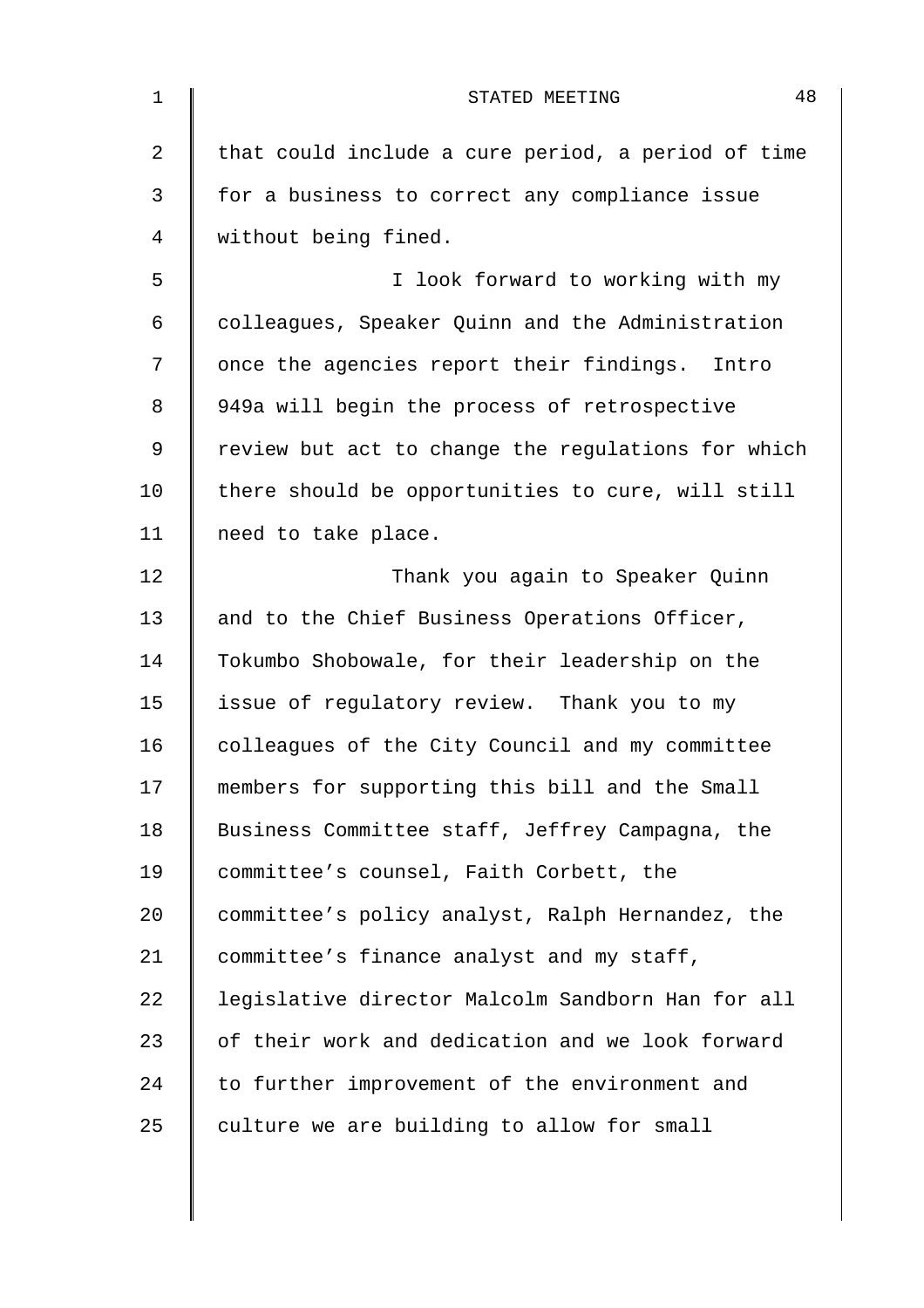| $\mathbf 1$    | 49<br>STATED MEETING                               |
|----------------|----------------------------------------------------|
| $\overline{2}$ | business growth and protection for our small       |
| 3              | business owners in the city of New York.           |
| 4              | COUNCIL MEMBER COMRIE: Intro 942a                  |
| 5              | will create an opportunity to have agency liaisons |
| 6              | in the major city agencies that will interface     |
| 7              | with the local Chamber of Commerce and other       |
| 8              | industry groups which will help keep the lines of  |
| 9              | communication open enabling city agencies to be    |
| 10             | more responsive to their questions and concerns.   |
| 11             | As we look to ensure that New York's economy       |
| 12             | continues to grow, the relationship the city has   |
| 13             | with its entrepreneurs will be increasingly        |
| 14             | important. These new liaisons will make sure that  |
| 15             | we continue to enhance the opportunities to expand |
| 16             | our small business environment, to create          |
| 17             | opportunities for small businesses to have a one   |
| 18             | stop shop to find out about their questions within |
| 19             | their agencies and to hopefully reduce the process |
| 20             | that happens only to often where a person tries to |
| 21             | find out information at one agency and gets passed |
| 22             | around to five different people.                   |
| 23             | I want to thank Speaker Quinn and                  |
| 24             | my colleagues in the Council for sponsoring this   |
| 25             | bill and the other bills today and also            |
|                |                                                    |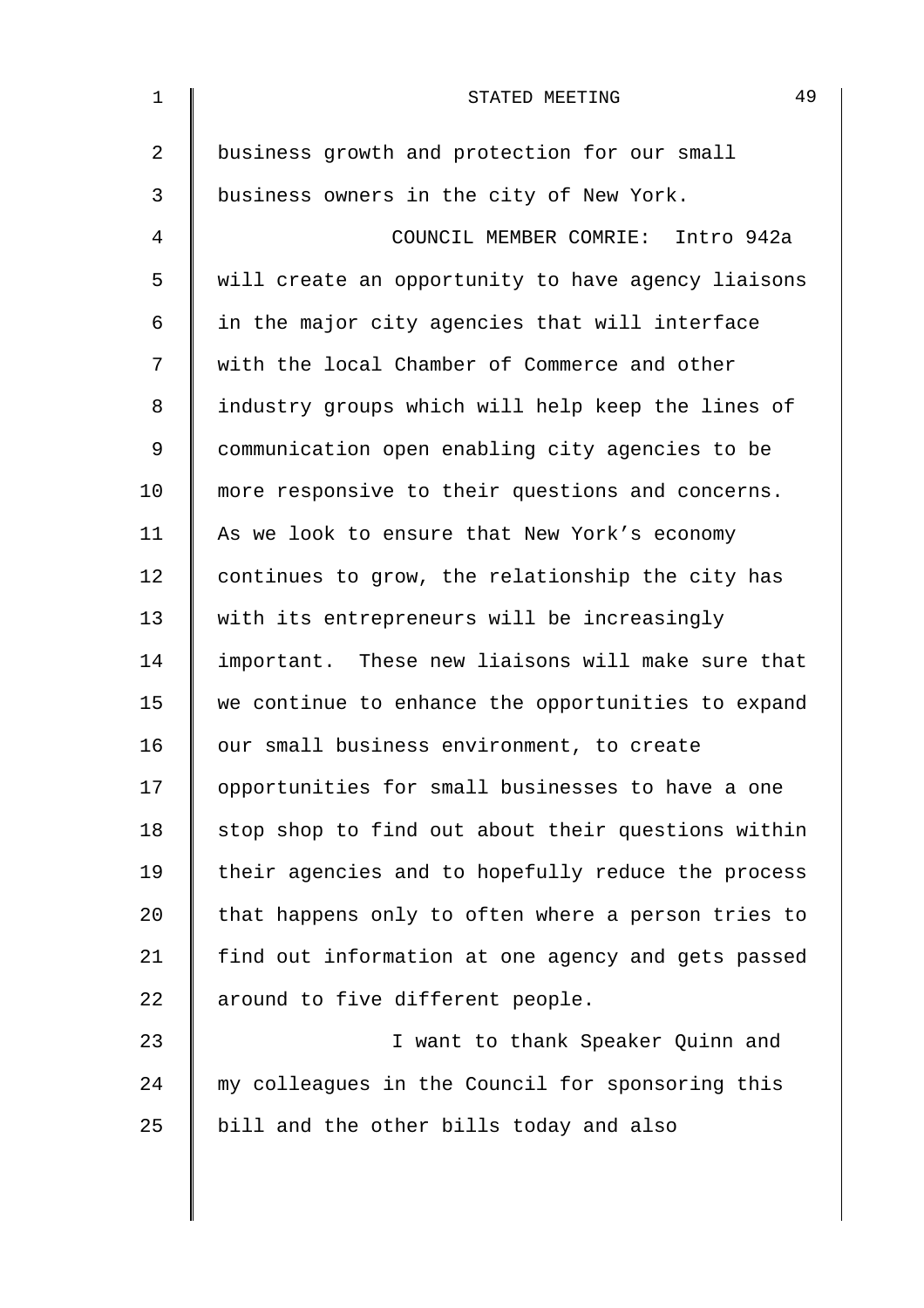| $\mathbf 1$    | 50<br>STATED MEETING                               |
|----------------|----------------------------------------------------|
| $\overline{a}$ | congratulate my colleagues on the other bills that |
| 3              | are being passed today as part of the regulatory   |
| 4              | review process and together we will continue to    |
| 5              | work with small businesses and entrepreneurs in    |
| 6              | the city to make this a more business friendly     |
| 7              | city. As we need to ensure that our small          |
| 8              | businesses are encouraged and entrepreneurs are    |
| $\mathsf 9$    | certainly encouraged. We need to remove the red    |
| 10             | tape that is shackling them from being able to     |
| 11             | move forward in their opportunities.               |
| 12             | SPEAKER QUINN: Thank you all for                   |
| 13             | your important work on this package. I also want   |
| 14             | to thank folks in the Finance Committee for Pre-   |
| 15             | considered Intro 1032 particularly Tanisha Edwards |
| 16             | and Chair Recchia. I also want to thank Chair      |
| 17             | Comrie and Chair Weprin and the other Chair Levin  |
| 18             | and Chair Lander for their support in the Land Use |
| 19             | Committee around Pier 57 and the Hudson River Park |
| 20             | Trust, which is in my district which we're very    |
| 21             | excited about. The new cultural and                |
| 22             | entrepreneurial and open space that will bring in  |
| 23             | particular I want to thank Chuck Maro Martinez,    |
| 24             | Danielle Deservo and Amy Stokes for their work on  |
| 25             | Pier 57 and that concludes communications from the |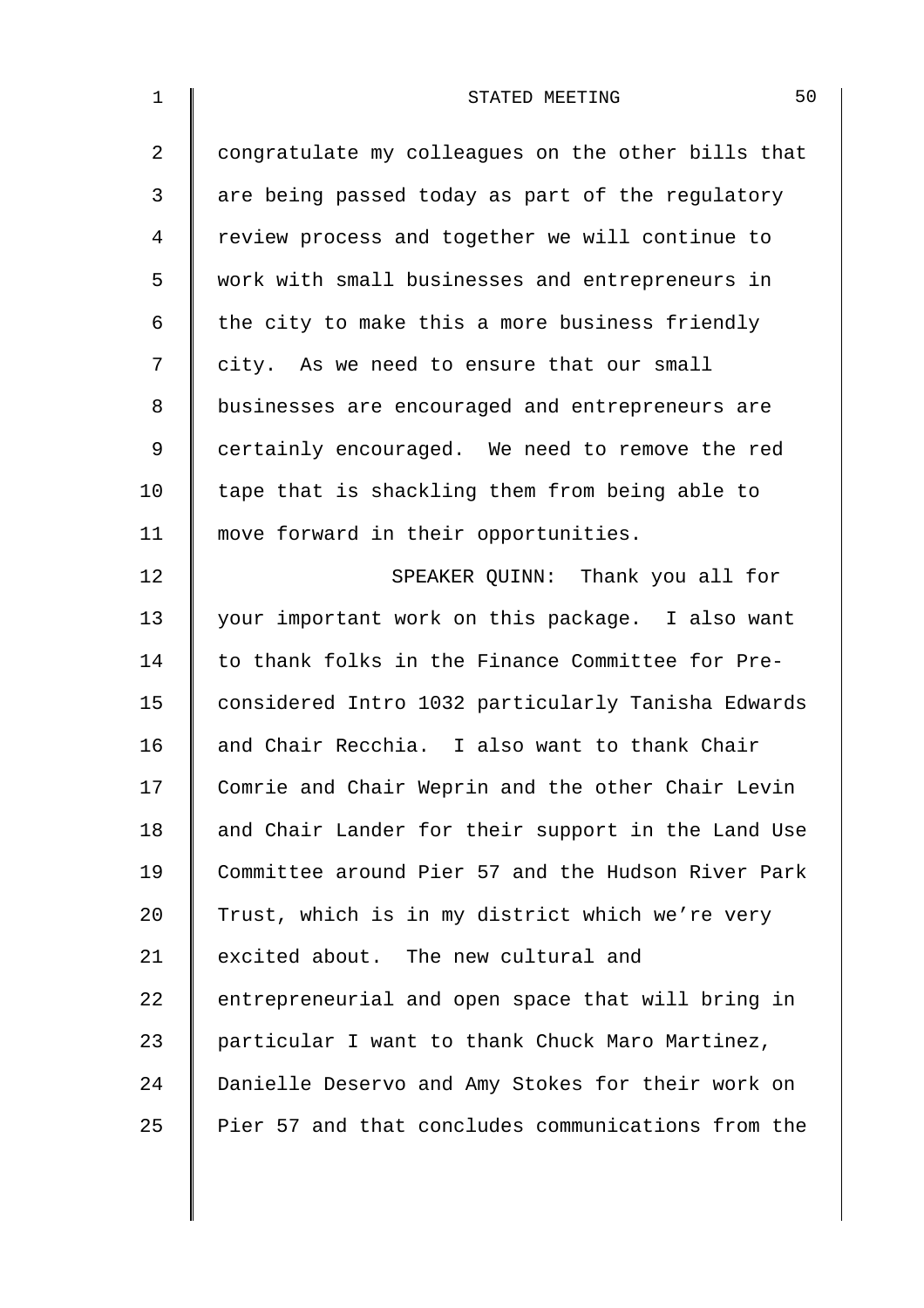| $\mathbf{1}$   | 51<br>STATED MEETING                              |
|----------------|---------------------------------------------------|
| $\overline{2}$ | Speaker.                                          |
| 3              | MAJORITY LEADER: Thank you very                   |
| $\overline{4}$ | much, Madam Speaker. We now move on to discussion |
| 5              | of general orders. Seeing none we will now move   |
| $\epsilon$     | on to reports of special committees.              |
| 7              | COMMITTEE CLERK: None.                            |
| 8              | MAJORITY LEADER: Reports of                       |
| 9              | standing committees.                              |
| 10             | COMMITTEE CLERK: Report of the                    |
| 11             | Committee on Environmental Protection             |
| 12             | Introductions 694a Geothermal Energy.             |
| 13             | SPEAKER QUINN: Mandated and                       |
| 14             | coupled in general orders.                        |
| 15             | COMMITTEE CLERK: Report of the                    |
| 16             | Committee on Finance. Intro 1032 Budget dates     |
| 17             | Fiscal Year '14.                                  |
| 18             | SPEAKER QUINN: Coupled on general                 |
| 19             | orders.                                           |
| 20             | COMMITTEE CLERK: Pre-considered LU                |
| 21             | 789 and Resolution 1724 Linden Harman, Brooklyn.  |
| 22             | SPEAKER QUINN: Coupled on general                 |
| 23             | orders.                                           |
| 24             | COMMITTEE CLERK: Report of the                    |
| 25             | Committee on Governmental Operations Intro 941a   |
|                |                                                   |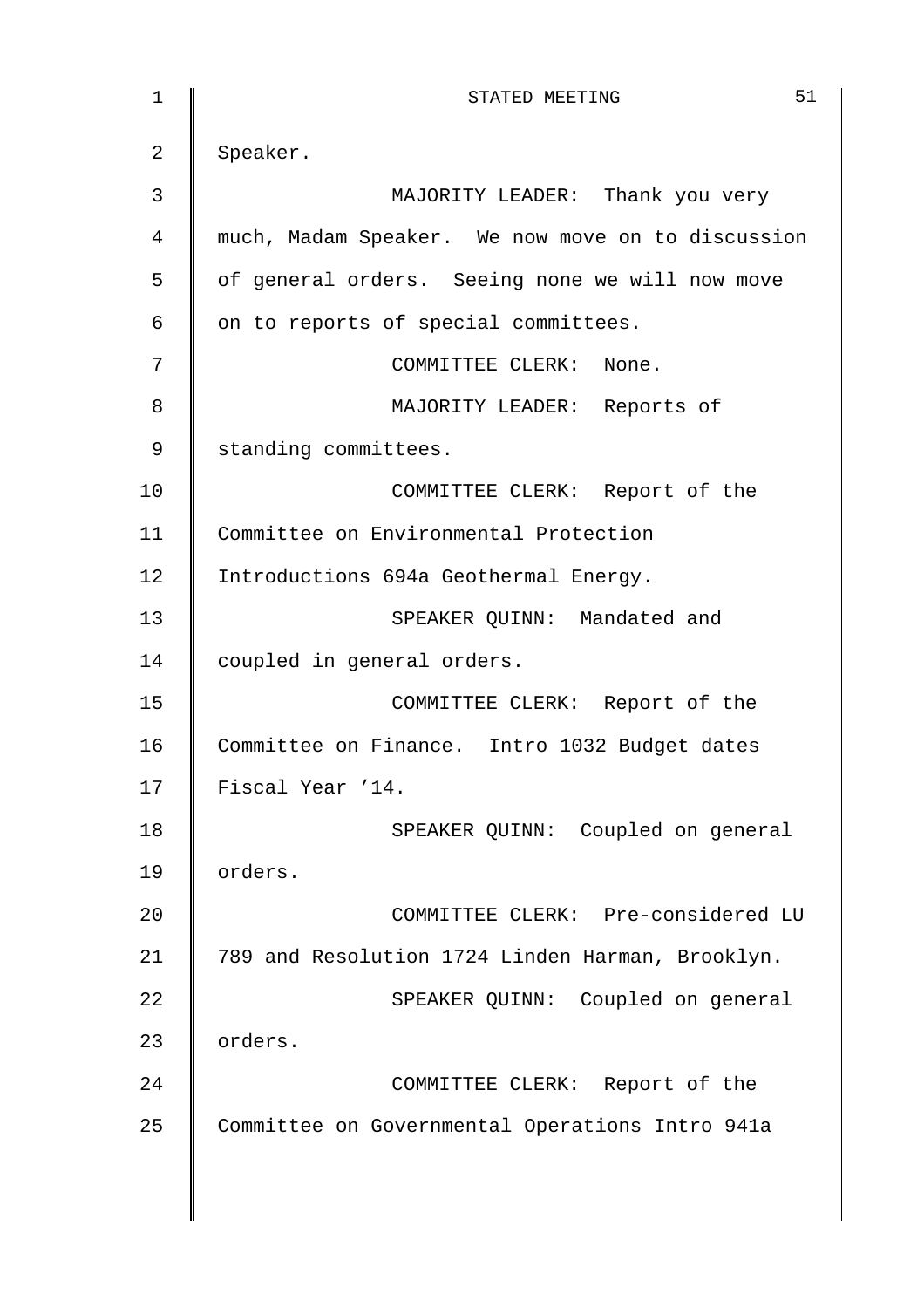1 || STATED MEETING 52 2 Training for Agency Inspectors. 3 | SPEAKER QUINN: Mandated and 4 | coupled in general orders. 5 COMMITTEE CLERK: Intro 956 6 Business Owner's Bill of Rights. 7 || SPEAKER QUINN: Coupled on general 8 | orders. 9 COMMITTEE CLERK: Report of the 10 Committee on Land Use LU 741 and Reso 1725 UDAP 11 Manhattan. 12 | SPEAKER QUINN: Coupled to be filed 13 | pursuant to a letter of withdrawal. 14 COMMITTEE CLERK: LU 783 and 15 Resolution 1726 through LU 786 and Resolution 1729 16  $\parallel$  on Page 5. 17 || SPEAKER QUINN: Coupled on general 18 | orders. 19 COMMITTEE CLERK: LU 787 and 20 | Resolution 1730 Special Downtown Jamaica District 21 | Queens. 22 | SPEAKER QUINN: Coupled on general 23 | orders. 24 COMMITTEE CLERK: LU 788 and 25 | Resolution 1731 Unenclosed Sidewalk Café.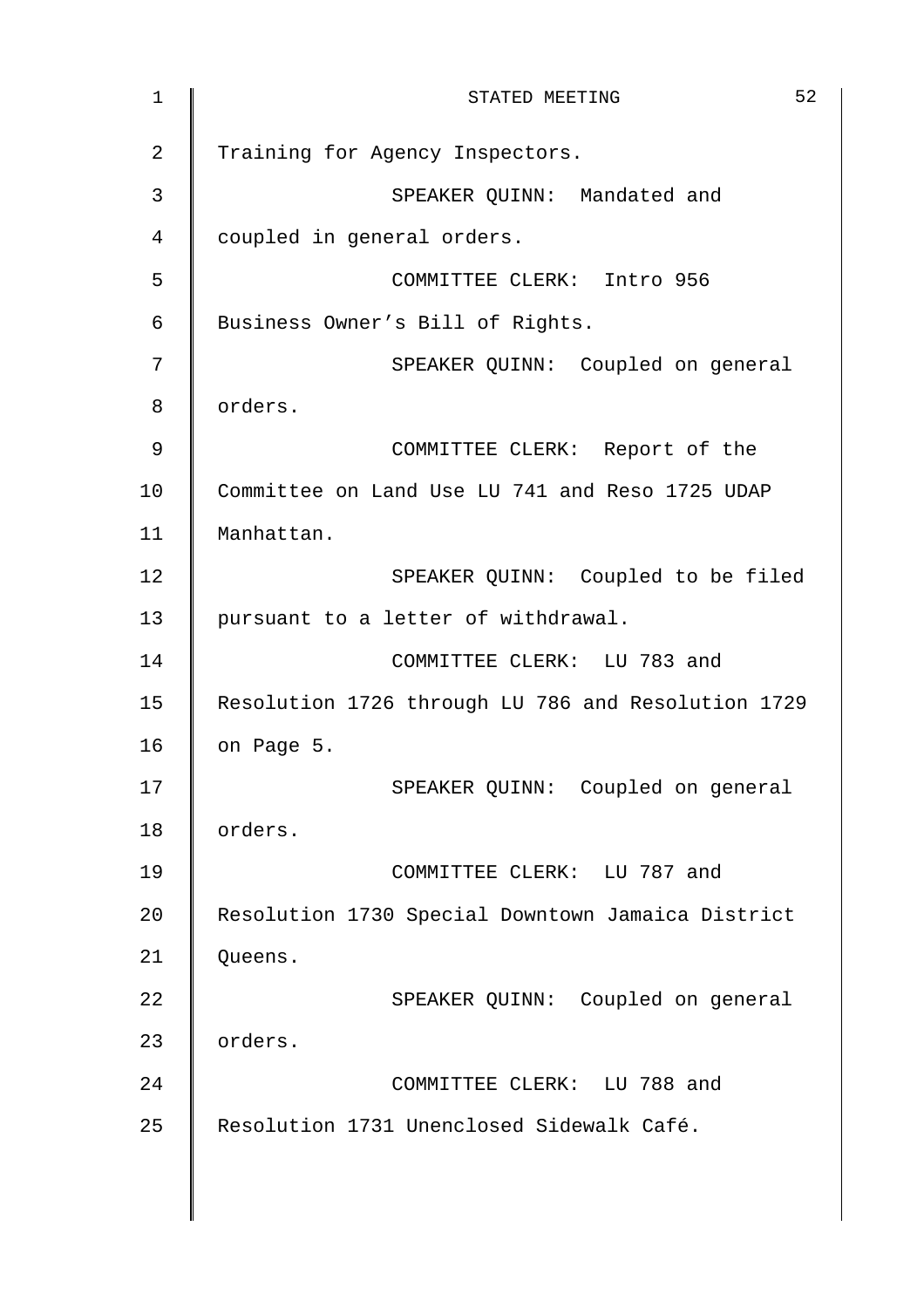| 53<br>STATED MEETING                               |
|----------------------------------------------------|
| SPEAKER QUINN: Coupled to be filed                 |
| pursuant to a letter of withdrawal.                |
| COMMITTEE CLERK: Report of the                     |
| Committee on Rules, Privileges and Elections.      |
| Pre-considered Reso 1732 Membership Changes.       |
| SPEAKER QUINN: Coupled on general                  |
| orders.                                            |
| COMMITTEE CLERK: Report of the                     |
| Committee on Small Business Intro 942a Agency      |
| Liaisons.                                          |
| SPEAKER QUINN: Mandated and couple                 |
| in general orders.                                 |
| COMMITTEE CLERK: Intro 949a                        |
| Agency's Existing Violations.                      |
| SPEAKER QUINN: Mandated and                        |
| coupled on general orders.                         |
| MAJORITY LEADER: General order                     |
| calendar.                                          |
| COMMITTEE CLERK: Resolution                        |
| Appointing Various Persons, Commissioner of Deeds. |
| SPEAKER QUINN: Coupled on general                  |
| orders although this time I would like to ask for  |
| a roll call on items that are coupled under        |
| general order calendar and also remind folks that  |
|                                                    |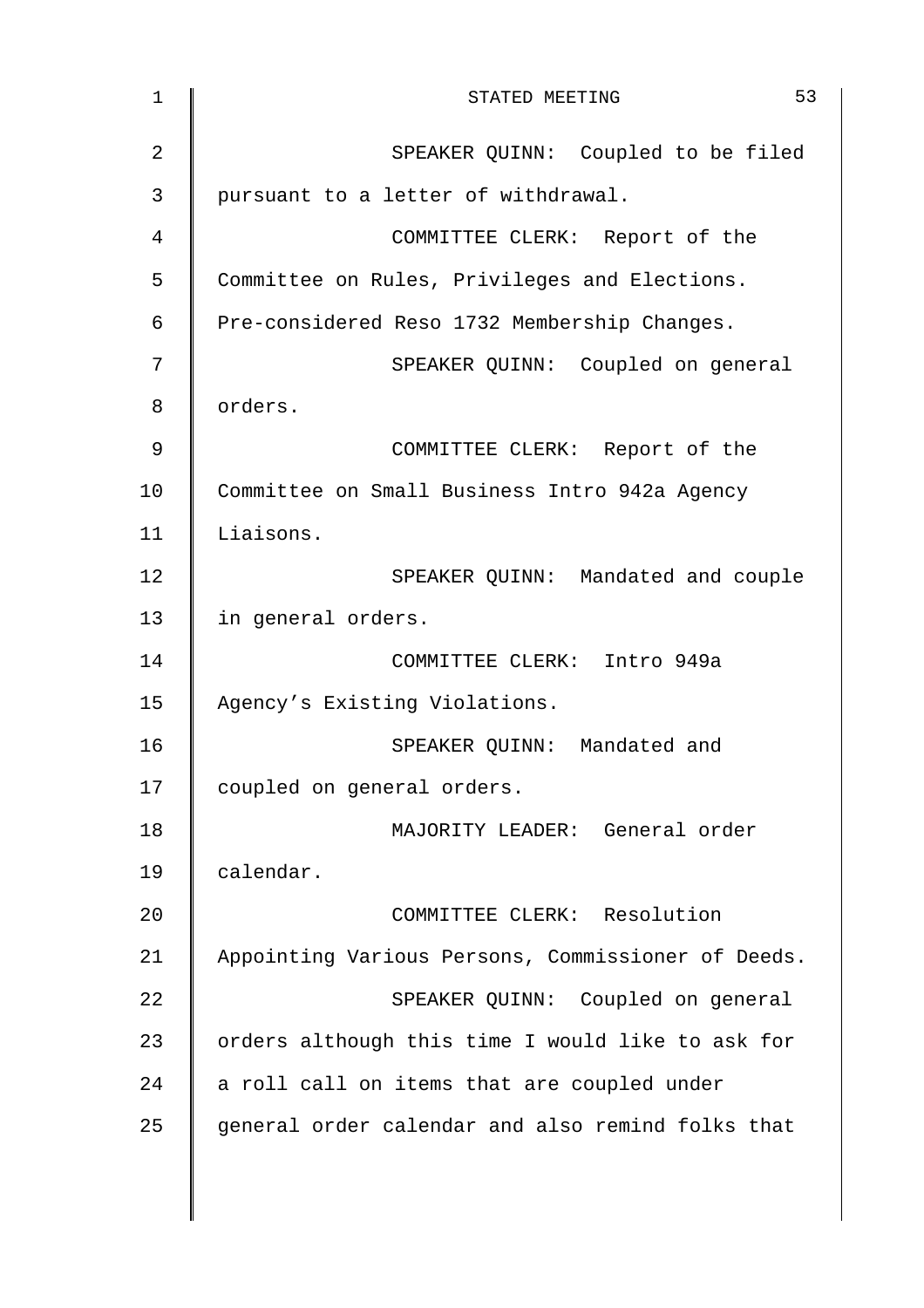| $1\,$      | 54<br>STATED MEETING                               |
|------------|----------------------------------------------------|
| 2          | we have two resolutions to vote on at the end of   |
| 3          | the meeting.                                       |
| 4          | COMMITTEE CLERK: Barron.                           |
| 5          | COUNCIL MEMBER BARRON: May I be                    |
| $\epsilon$ | excused to explain my vote?                        |
| 7          | MAJORITY LEADER: Yes.                              |
| 8          | COUNCIL MEMBER BARRON: I'd like to                 |
| 9          | commend the Chair of the Environmental Committee,  |
| 10         | James Gennaro for the work that he's doing         |
| 11         | particularly with the geothermal energy and        |
| 12         | looking at solar energy and wind and hydro. Those  |
| 13         | alternative clean, inexhaustible sources that is   |
| 14         | much better than the energy that is making profits |
| 15         | for people but dangerous to the health of us like  |
| 16         | nuclear energy and the hydro-fracking for gas and  |
| 17         | coal and oil. This is a nation and state and a     |
| 18         | city that really needs to move to those            |
| 19         | inexhaustible, clean sources of energy. And even   |
| 20         | in the geothermal program the earned income tax    |
| 21         | credits that you can even get for your home to     |
| 22         | have that as a part of a geothermal energy plan    |
| 23         | coupled with solar. We can get to clean energy,    |
| 24         | we can get to a greener economy and I just wanted  |
| 25         | to commend Chair Gennaro for the work he is doing  |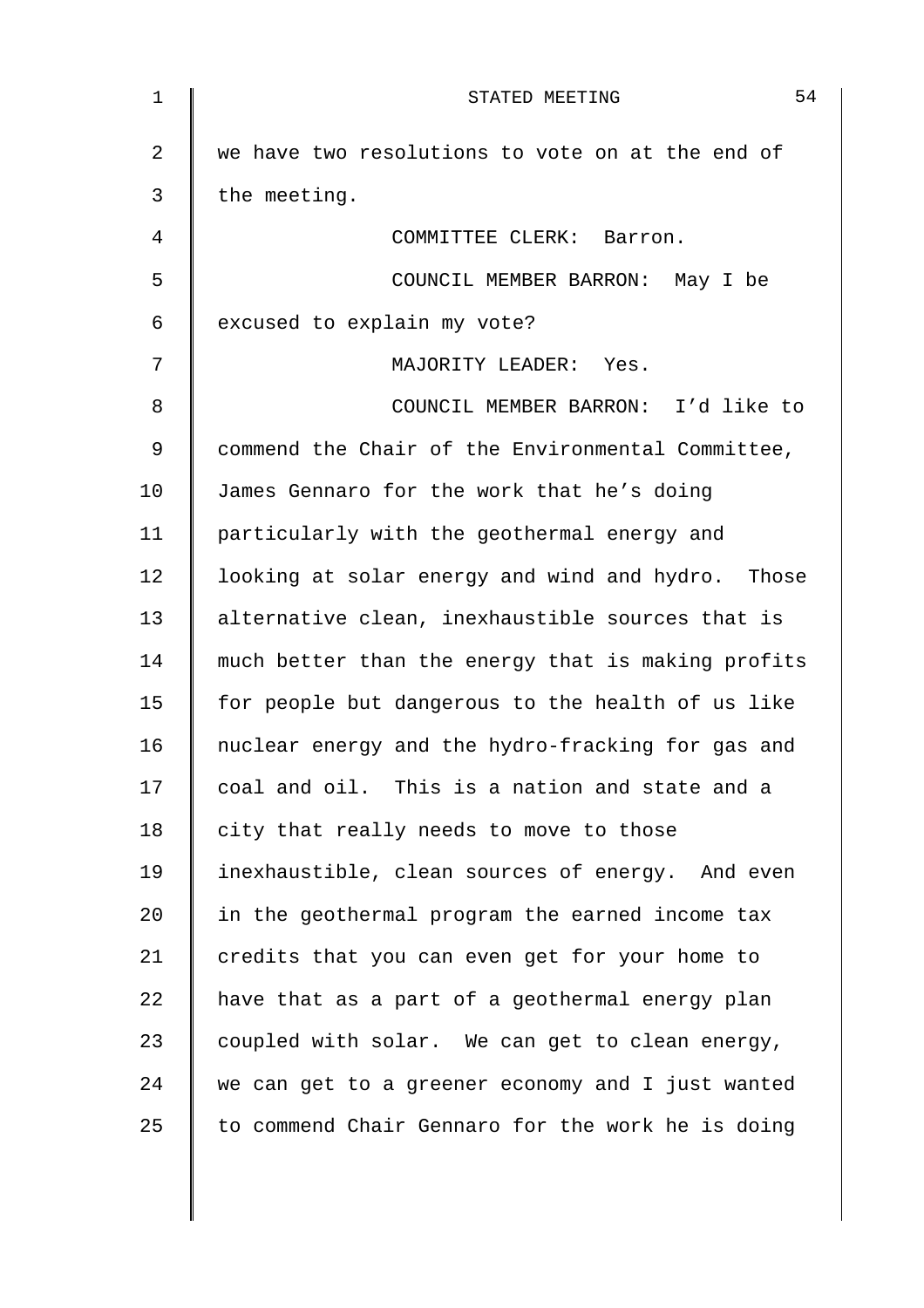| 1  | 55<br>STATED MEETING                               |
|----|----------------------------------------------------|
| 2  | in the environmental arena and vote aye on all.    |
| 3  | COMMITTEE CLERK: Brewer.                           |
| 4  | COUNCIL MEMBER BREWER: I vote aye.                 |
| 5  | Congratulations to Jim Gennaro also.               |
| 6  | COMMITTEE CLERK: Cabrera.                          |
| 7  | COUNCIL MEMBER CABRERA: Aye.                       |
| 8  | COMMITTEE CLERK: Chin.                             |
| 9  | COUNCIL MEMBER CHIN: Aye on all.                   |
| 10 | COMMITTEE CLERK: Comrie.                           |
| 11 | COUNCIL MEMBER COMRIE: Aye on all.                 |
| 12 | COMMITTEE CLERK: Crowley.                          |
| 13 | COUNCIL MEMBER CROWLEY: Aye.                       |
| 14 | COMMITTEE CLERK: Dickens.                          |
| 15 | COUNCIL MEMBER DICKENS: Aye.                       |
| 16 | COMMITTEE CLERK: Dilan.                            |
| 17 | COUNCIL MEMBER DILAN: Aye.                         |
| 18 | COMMITTEE CLERK: Dromm.                            |
| 19 | COUNCIL MEMBER DROMM: Aye.                         |
| 20 | COMMITTEE CLERK: Eugene.                           |
| 21 | COUNCIL MEMBER EUGENE: Aye.                        |
| 22 | COMMITTEE CLERK: Fidler.                           |
| 23 | COUNCIL MEMBER FIDLER: I vote aye                  |
| 24 | on all matters except for Land Use 741 and Reso    |
| 25 | 1725 on which I abstain out of my concern that the |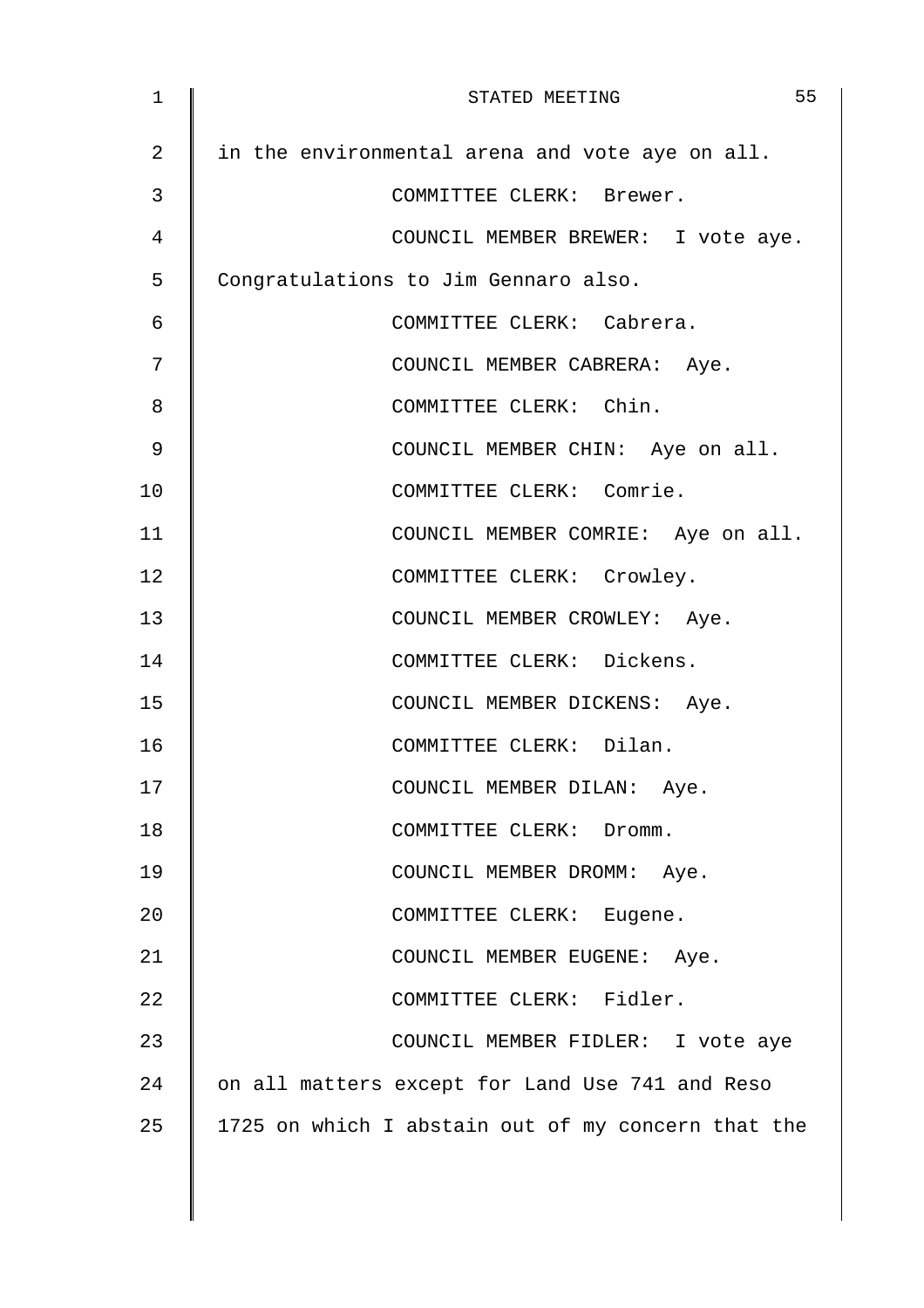| $\mathbf{1}$ | 56<br>STATED MEETING                              |
|--------------|---------------------------------------------------|
| 2            | filing and withdrawal of this UDAP will lead to   |
| 3            | the worst of the three possible results, which is |
| 4            | nothing.                                          |
| 5            | COMMITTEE CLERK: Foster.                          |
| 6            | COUNCIL MEMBER FOSTER: I vote aye                 |
| 7            | on all on everything that's been on the calendar  |
| 8            | prior to me arriving. Thank you.                  |
| 9            | COMMITTEE CLERK: Garodnick.                       |
| 10           | COUNCIL MEMBER GARODNICK: Aye.                    |
| 11           | COMMITTEE CLERK: Gennaro.                         |
| 12           | COUNCIL MEMBER GENNARO: Mr.                       |
| 13           | Leader, I vote yes. And I'd like to thank Council |
| 14           | member Barron and Brewer for their kind and       |
| 15           | gracious remarks. I vote aye.                     |
| 16           | COMMITTEE CLERK: Gentile.                         |
| 17           | COUNCIL MEMBER GENTILE: Aye on                    |
| 18           | all.                                              |
| 19           | COMMITTEE CLERK: Gonzalez.                        |
| 20           | COUNCIL MEMBER GONZALEZ: Aye on                   |
| 21           | all.                                              |
| 22           | COMMITTEE CLERK: Ignizio.                         |
| 23           | COUNCIL MEMBER IGNIZIO: Aye.                      |
| 24           | COMMITTEE CLERK: Jackson.                         |
| 25           | COUNCIL MEMBER JACKSON: Majority                  |
|              |                                                   |
|              |                                                   |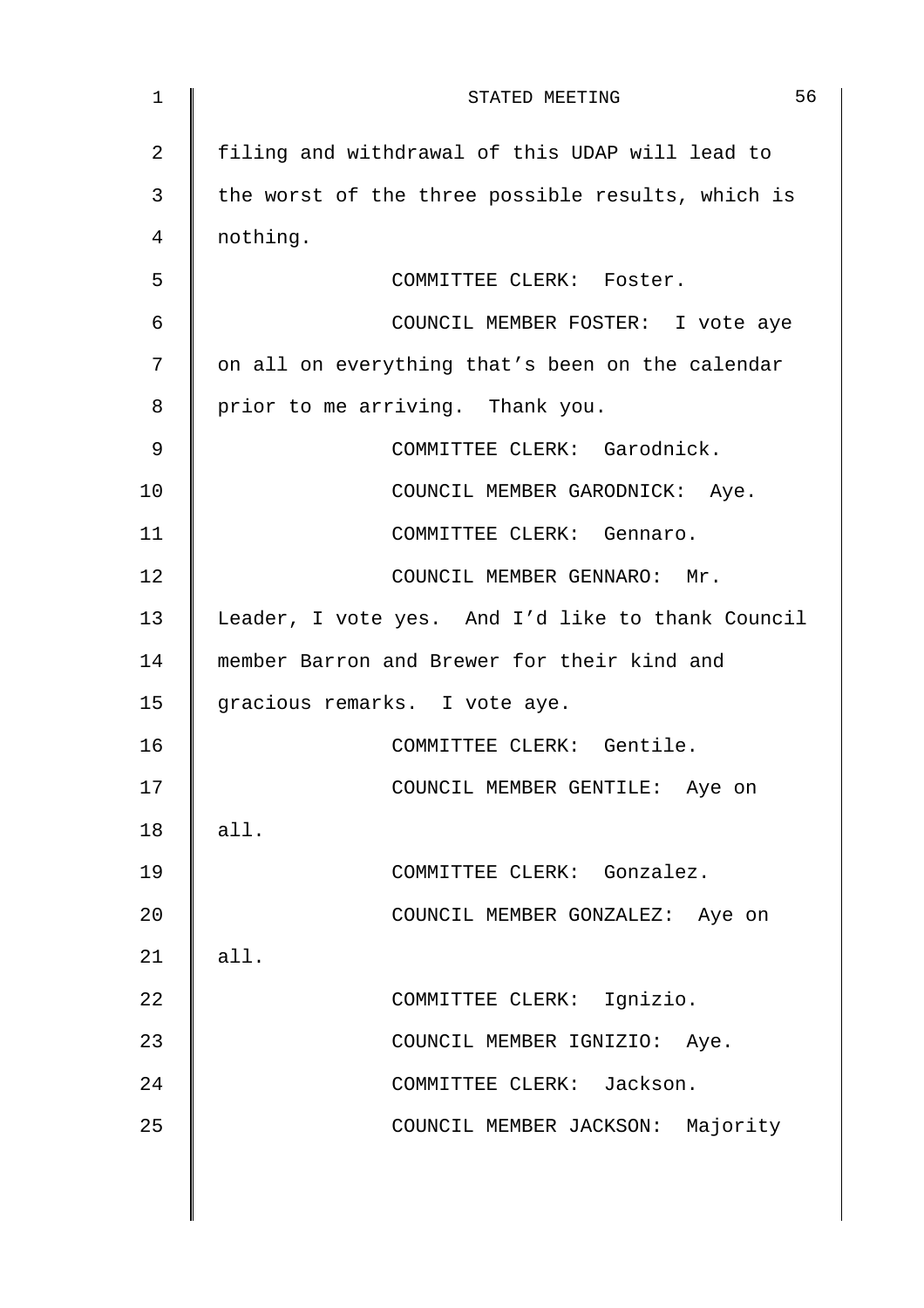| $\mathbf 1$ | 57<br>STATED MEETING                               |
|-------------|----------------------------------------------------|
| 2           | Leader, may I be excused to explain my vote?       |
| 3           | MAJORITY LEADER: Yes.                              |
| 4           | COUNCIL MEMBER JACKSON: Well,                      |
| 5           | thank you. My colleagues have arrived. I'd like    |
| 6           | to compliment my colleagues Diana Reyna, Leroy     |
| 7           | Comrie, Karen Koslowitz, Andy and who else? And    |
| 8           | also Jim Gennaro for the bills that they have put  |
| 9           | forward knowing that the ones that were involved   |
| 10          | in this group that is trying to help small         |
| 11          | businesses in New York City, you are doing a great |
| 12          | job.                                               |
| 13          | And quite frankly small business is                |
| 14          | the backbone of our great city. So many people     |
| 15          | have said it from Mayor Bloomberg and Christine    |
| 16          | Quinn and all of the candidates I believe that are |
| 17          | running for Mayor and many other people. And it    |
| 18          | is the backbone of our great city. And these are   |
| 19          | bills that we're passing today is going to help    |
| 20          | small business to do their job and to give them    |
| 21          | the type of rights that they have and reduce the   |
| 22          | burdens that they are constantly have on them as   |
| 23          | small business owners so I congratulate all of my  |
| 24          | colleagues that have been involved with that. And  |
| 25          | I'm sorry if I missed out anyone in that           |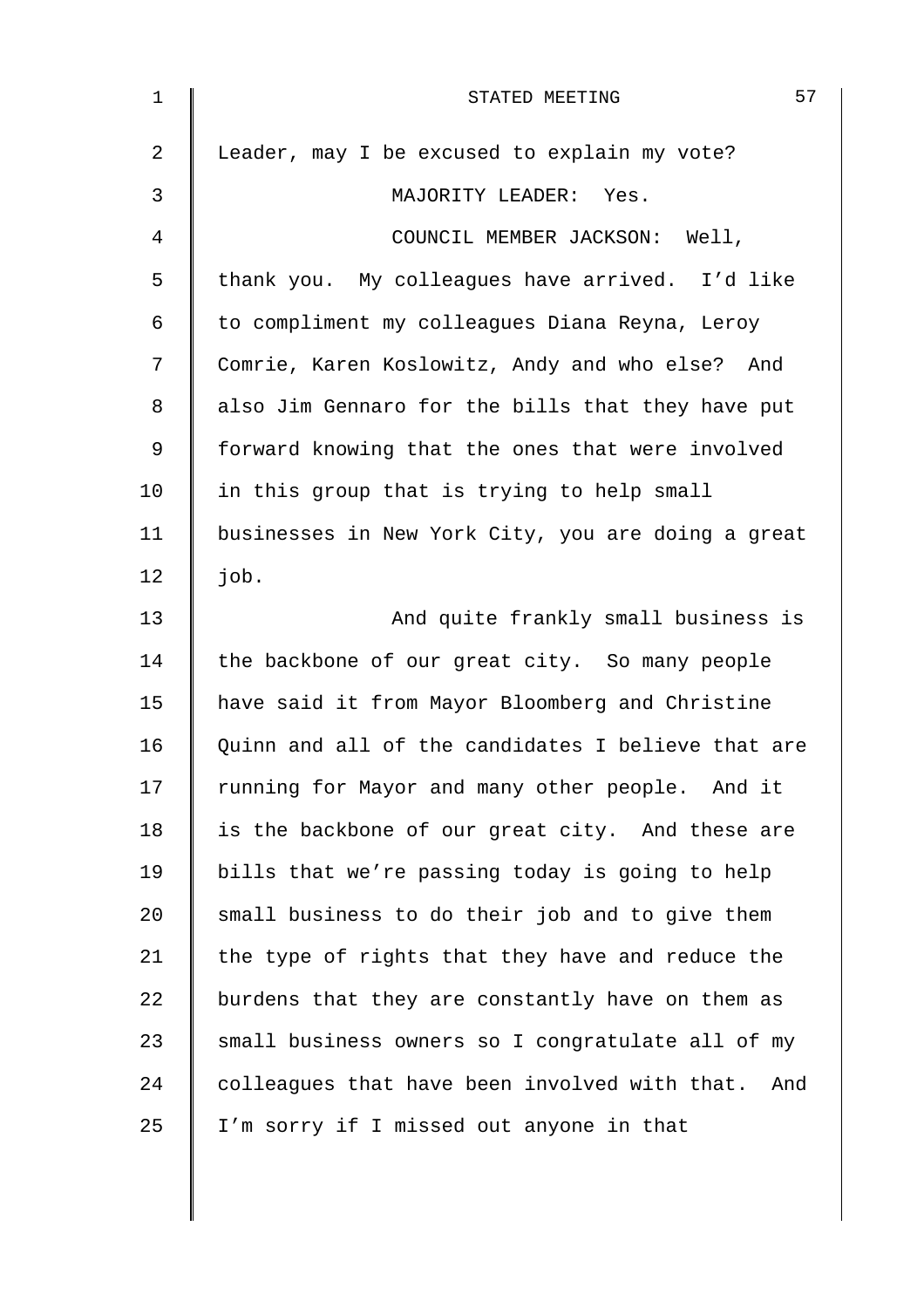| 1  | 58<br>STATED MEETING                               |
|----|----------------------------------------------------|
| 2  | particular matter. I believe I said Reyna,         |
| 3  | Comrie, Koslowitz, was there anyone, Diana, on the |
| 4  | small business side? No. And Gale Brewer, I'm      |
| 5  | sorry, and Gale Brewer. So congratulations to all  |
| 6  | of you and clearly this is a step in the right     |
| 7  | direction for small businesses. Thank you very     |
| 8  | much and I vote aye on all.                        |
| 9  | COMMITTEE CLERK: King.                             |
| 10 | COUNCIL MEMBER KING: Aye on all                    |
| 11 | and I want to congratulate Gennaro on his award    |
| 12 | and the great work that you are doing. Thank you.  |
| 13 | COMMITTEE CLERK: Koslowitz.                        |
| 14 | COUNCIL MEMBER KOSLOWITZ: Aye.                     |
| 15 | COMMITTEE CLERK: Lander.                           |
| 16 | COUNCIL MEMBER LANDER: Aye.                        |
| 17 | COMMITTEE CLERK: Levin.                            |
| 18 | COUNCIL MEMBER LEVIN:                              |
| 19 | Congratulations to my Environmental Chairman, Jim  |
| 20 | Gennaro, and with that, aye on all.                |
| 21 | COMMITTEE CLERK: Mark-Viverito.                    |
| 22 | COUNCIL MEMBER MARK-VIVERITO:<br>Aye               |
| 23 | on all.                                            |
| 24 | COMMITTEE CLERK: Mealy.                            |
| 25 | COUNCIL MEMBER MEALY:                              |
|    |                                                    |
|    |                                                    |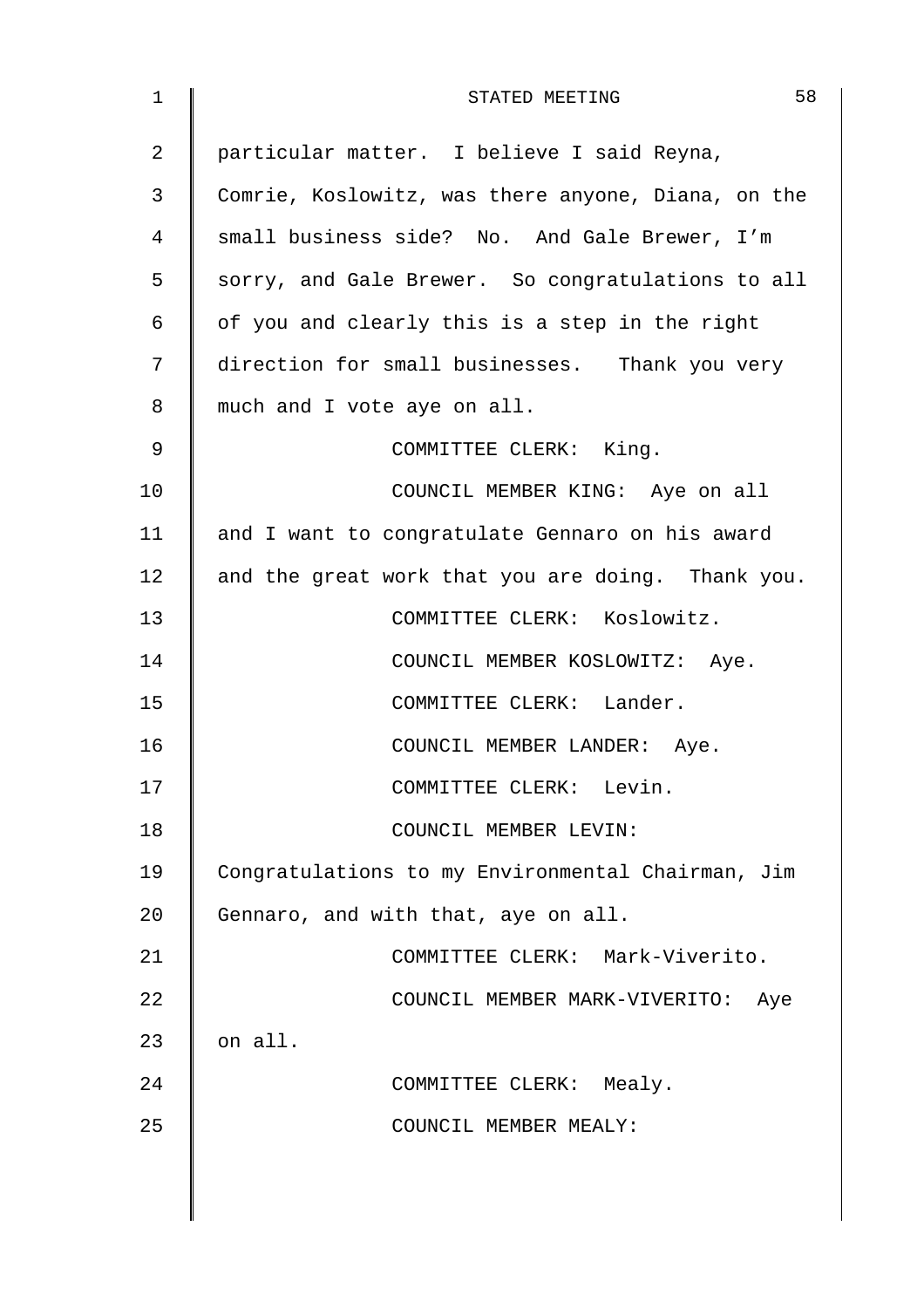| 1  | 59<br>STATED MEETING                               |
|----|----------------------------------------------------|
| 2  | Congratulations to Jim Gennaro and aye on all.     |
| 3  | COMMITTEE CLERK: Mendez.                           |
| 4  | [off mic]                                          |
| 5  | COMMITTEE CLERK: Nelson.                           |
| 6  | COUNCIL MEMBER NELSON: Aye.                        |
| 7  | COMMITTEE CLERK: Palma.                            |
| 8  | COUNCIL MEMBER PALMA: Aye.                         |
| 9  | COMMITTTE CLERK: Recchia.                          |
| 10 | COUNCIL MEMBER RECCHIA: Aye.                       |
| 11 | COMMITTEE CLERK: Reyna.                            |
| 12 | COUNCIL MEMBER REYNA: Aye.                         |
| 13 | COMMITTEE CLERK: Richards.                         |
| 14 | COUNCIL MEMBER RICHARDS: Aye.                      |
| 15 | COMMITTEE CLERK: Rose.                             |
| 16 | COUNCIL MEMBER ROSE: Aye.                          |
| 17 | COMMITTEE CLERK: Ulrich.                           |
| 18 | COUNCIL MEMBER ULRICH: Yes.                        |
| 19 | COMMITTEE CLERK: Vallone.                          |
| 20 | COUNCIL MEMBER VALLONE: I                          |
| 21 | congratulate Jim Gennaro and I hope they left an   |
| 22 | ample amount of time for his acceptance speech and |
| 23 | I vote aye on all.                                 |
| 24 | COMMITTEE CLERK: Vann.                             |
| 25 | COUNCIL MEMBER VANN: Aye.                          |
|    |                                                    |
|    |                                                    |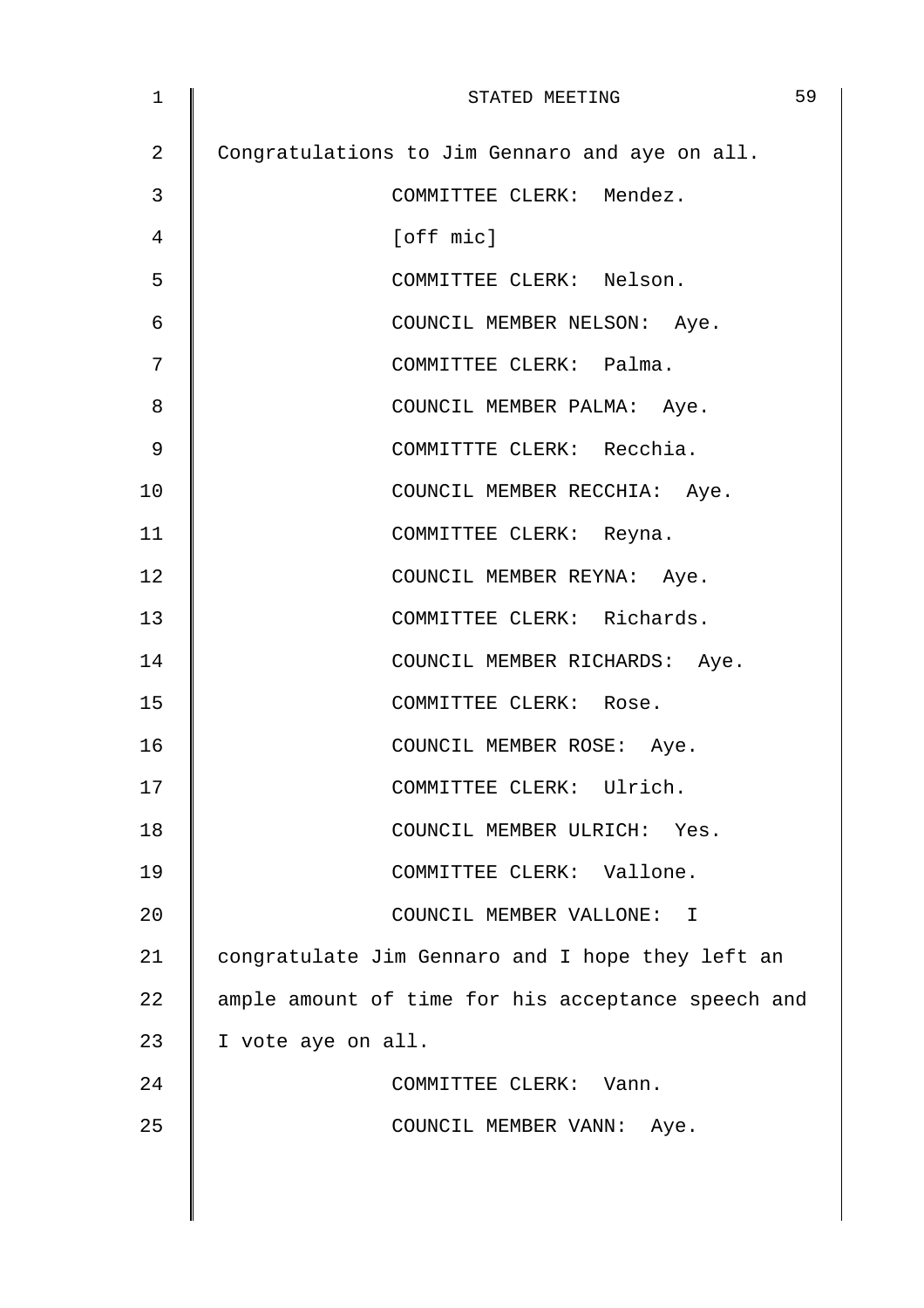| 1              | 60<br>STATED MEETING                               |
|----------------|----------------------------------------------------|
| $\overline{2}$ | COMMITTEE CLERK: Weprin.                           |
| 3              | COUNCIL MEMBER WEPRIN: Aye.                        |
| 4              | COMMITTEE CLERK: Williams.                         |
| 5              | COUNCIL MEMBER WILLIAMS: Aye.                      |
| 6              | COMMITTEE CLERK: Oddo.                             |
| 7              | COUNCIL MEMBER ODDO: Yes.                          |
| 8              | COMMITTEE CLERK: Rivera.                           |
| 9              | COUNCIL MEMBER RIVERA: Aye.                        |
| 10             | COMMITTEE CLERK: Speaker Quinn.                    |
| 11             | SPEAKER QUINN: Aye on all.                         |
| 12             | MAJORITY LEADER: All items on                      |
| 13             | today's general calendar adopted by a vote of 49   |
| 14             | in the affirmative, 0 in the negative and 0        |
| 15             | abstentions with the exception of LU 741 and Reso  |
| 16             | 1725 which was adopted by a vote of 48 in the      |
| 17             | affirmative, 0 in the negative and 1 abstention    |
| 18             | and Revised Land Use Call Ups were adopted by a    |
| 19             | vote of 49 in the affirmative with 0 in the        |
| 20             | negative. We now move on to introduction and       |
| 21             | reading of the bills.                              |
| 22             | SPEAKER QUINN: All bills are                       |
| 23             | referred to committees as indicated on the agenda. |
| 24             | If we could get just a little quiet because there  |
| 25             | is an important resolution from Council member     |
|                |                                                    |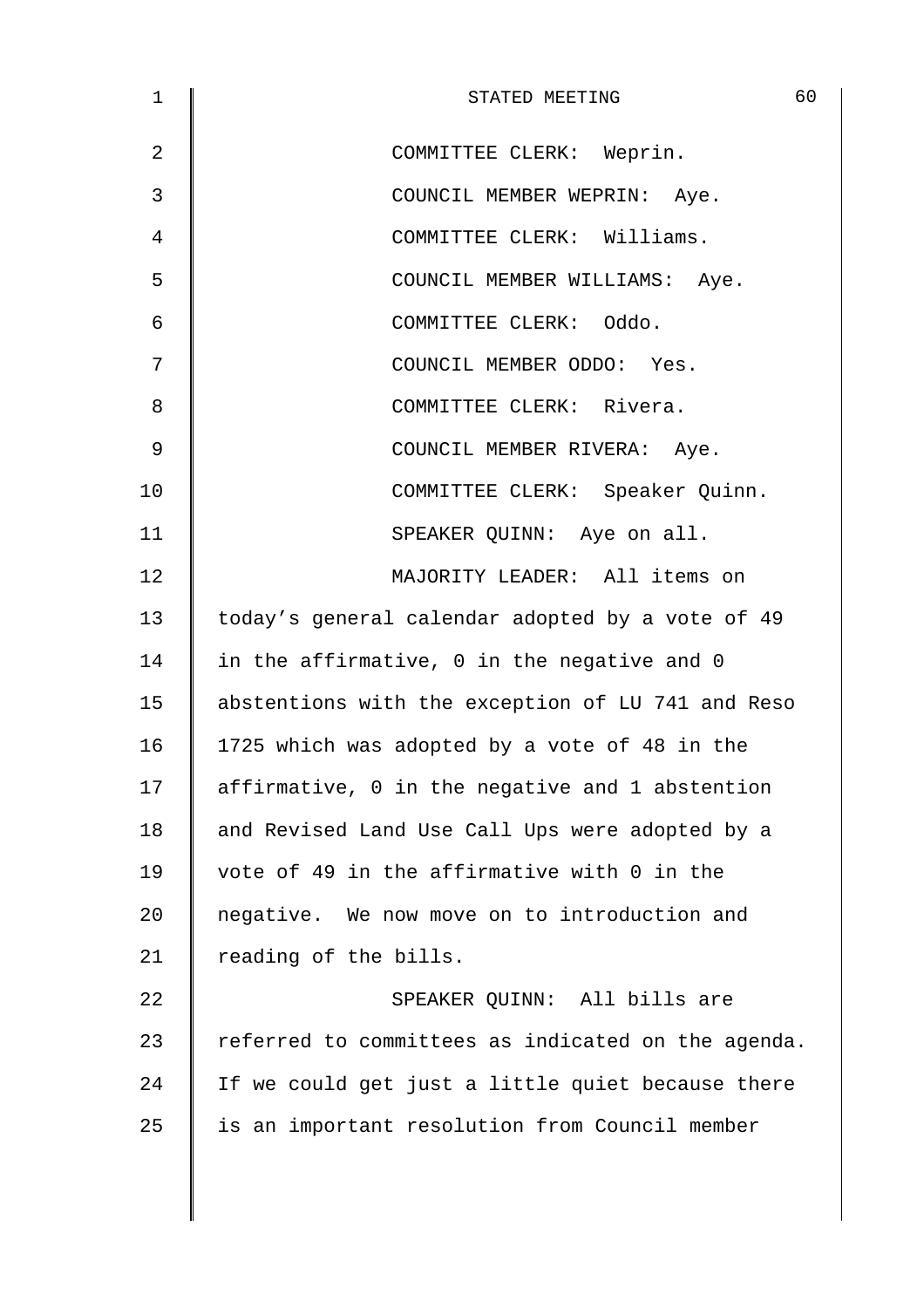| $\mathbf 1$    | 61<br>STATED MEETING                               |
|----------------|----------------------------------------------------|
| $\overline{2}$ | Mendez and an important resolution from Council    |
| 3              | member Dromm.                                      |
| $\overline{4}$ | MAJORITY LEADER: Thank you very                    |
| 5              | much, Madam Speaker. We now move on to discussion  |
| 6              | of resolutions. The first one we will be           |
| 7              | discussing will be Pre-considered Resolution 1711, |
| 8              | a resolution calling upon the Congress to pass and |
| 9              | the President to sign a comprehensive immigration  |
| 10             | reform bill in 2013. Anyone want to speak on this  |
| 11             | item? Okay, we have Council member Dromm.          |
| 12             | COUNCIL MEMBER DROMM: Thank you                    |
| 13             | very much. I just want to call on my colleagues'   |
| 14             | attention and ask them to vote in favor of this    |
| 15             | resolution. It's about time that we have           |
| 16             | comprehensive reform in this country and           |
| 17             | comprehensive reform means to me the inclusion of  |
| 18             | LGBT families and any comprehensive immigration    |
| 19             | bill that goes before Congress so I'd like to      |
| 20             | thank the Speaker and my staff, Julian Beckford    |
| 21             | and Jennifer Montalvo for all the work that they   |
| 22             | did in this resolution and hope that my colleagues |
| 23             | will join me in voting yes for this resolution.    |
| 24             | Thank you very much.                               |
| 25             | MAJORITY LEADER: Thank you very                    |
|                |                                                    |
|                |                                                    |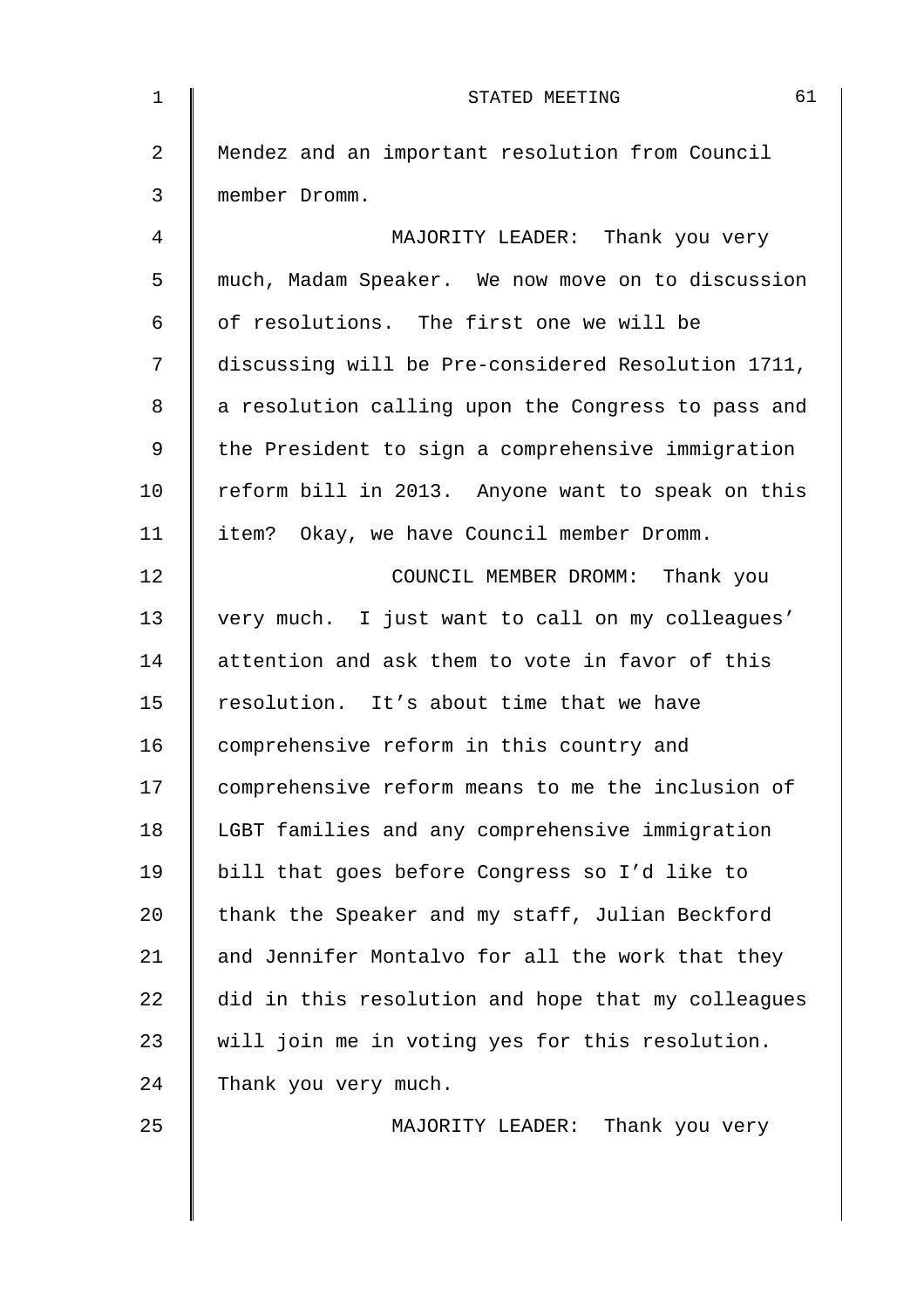| 1              | 62<br>STATED MEETING                               |
|----------------|----------------------------------------------------|
| $\overline{2}$ | much. Any others? Council member Chin?             |
| 3              | COUNCIL MEMBER CHIN: Thank you.<br>$\mathbf I$     |
| 4              | just want to talk on the pre-considered            |
| 5              | resolution. I'm calling upon the New York City     |
| 6              | Housing Authority to meaningfully engage resident- |
| 7              | SPEAKER QUINN: Council member                      |
| 8              | Chin.                                              |
| 9              | MAJORITY LEADER: We're focusing on                 |
| 10             | 1711 right now, which is the first resolution.     |
| 11             | We'll get to that one in a second. Any others on   |
| 12             | Resolution 1711? Seeing no others, I now call for  |
| 13             | a voice vote on Resolution 1711. All in favor,     |
| 14             | say aye.                                           |
| 15             | ALL: Aye.                                          |
| 16             | MAJORITY LEADER: All opposed, say                  |
| 17             | nay. Any abstentions? The ayes have it. Thank      |
| 18             | you very much. We now move on to Pre-considered    |
| 19             | Resolution 1719, a resolution calling upon the New |
| 20             | York City Housing Authority to meaningfully engage |
| 21             | residents on proposed lease plans to provide       |
| 22             | predominately and permanently affordable units and |
| 23             | to include certain requirements on any ground      |
| 24             | leases for NYCHA land. At this point we will call  |
| 25             | on Council member Chin. Thank you.                 |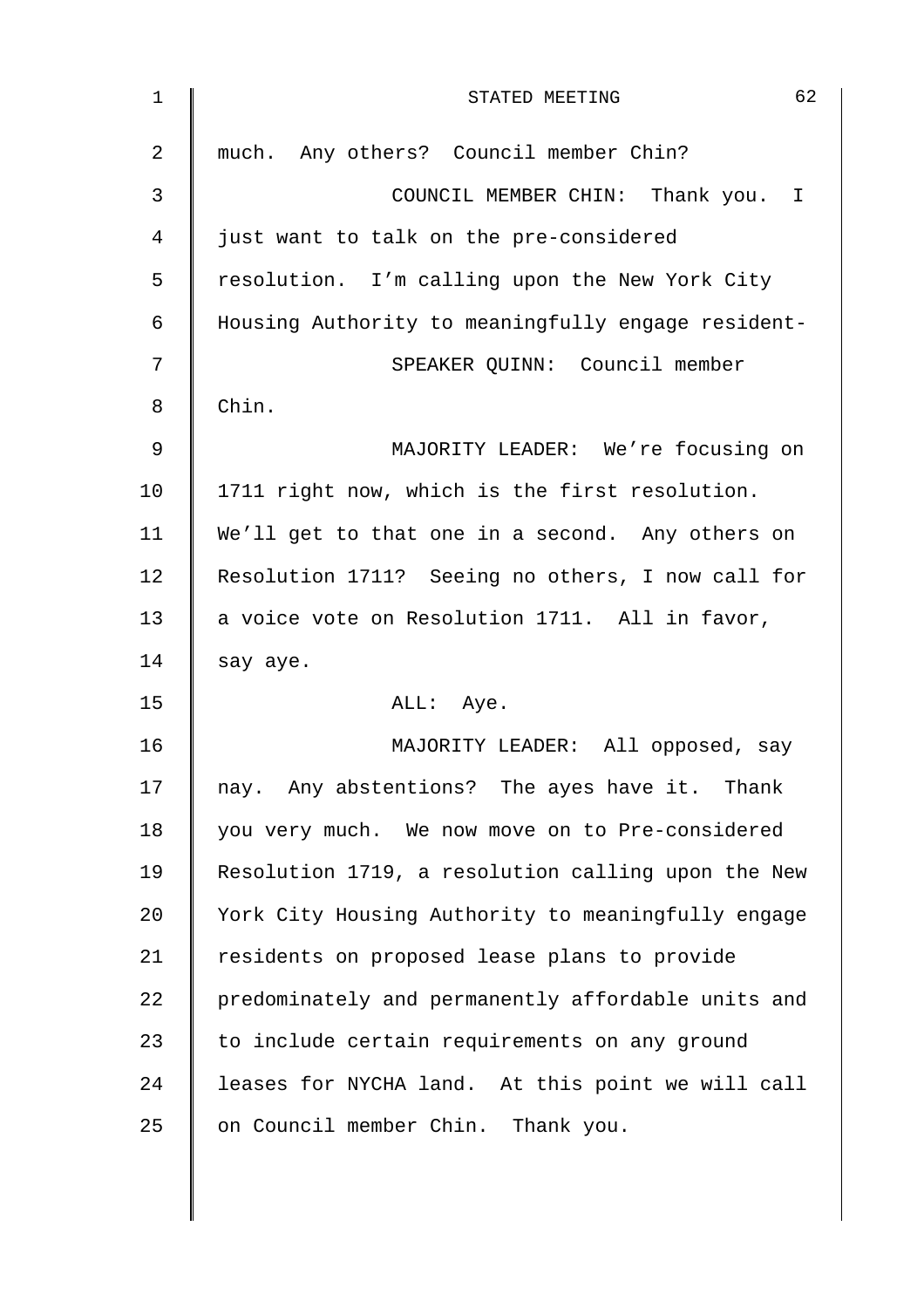| $\mathbf 1$    | 63<br>STATED MEETING                               |
|----------------|----------------------------------------------------|
| $\overline{a}$ | COUNCIL MEMBER CHIN: Thank you.                    |
| $\mathfrak{Z}$ | First, I wanted to thank the Speaker for her       |
| 4              | support on this and also all the committee staff   |
| 5              | that worked on this and definitely Chair of our    |
| 6              | Public Housing Committee, Council member Rosie     |
| 7              | Mendez. I'm one of the co-sponsor of this Reso     |
| 8              | along with Council member Mark-Viverito.           |
| 9              | There's a lot of concern about this                |
| 10             | NYCHA plan and not the least that NYCHA is forging |
| 11             | ahead without any apparent need to consult and     |
| 12             | engage with the local community. We have had       |
| 13             | public meetings scheduled in my district for dates |
| 14             | that tenant leadership can not make and we have    |
| 15             | tenants under the impression that they will be     |
| 16             | evicted if they don't support infill and my office |
| 17             | has been asked to provide translation services for |
| 18             | NYCHA at meetings, services that NYCHA should be   |
| 19             | providing themselves. So what we're asking is for  |
| 20             | NYCHA to slow down the process, to substantially   |
| 21             | engage with the residents and the local community  |
| 22             | and the elected official and if this infill go     |
| 23             | forward that it is predominately affordable units  |
| 24             | to be built. So I ask my colleagues to support     |
| 25             | it. Thank you.                                     |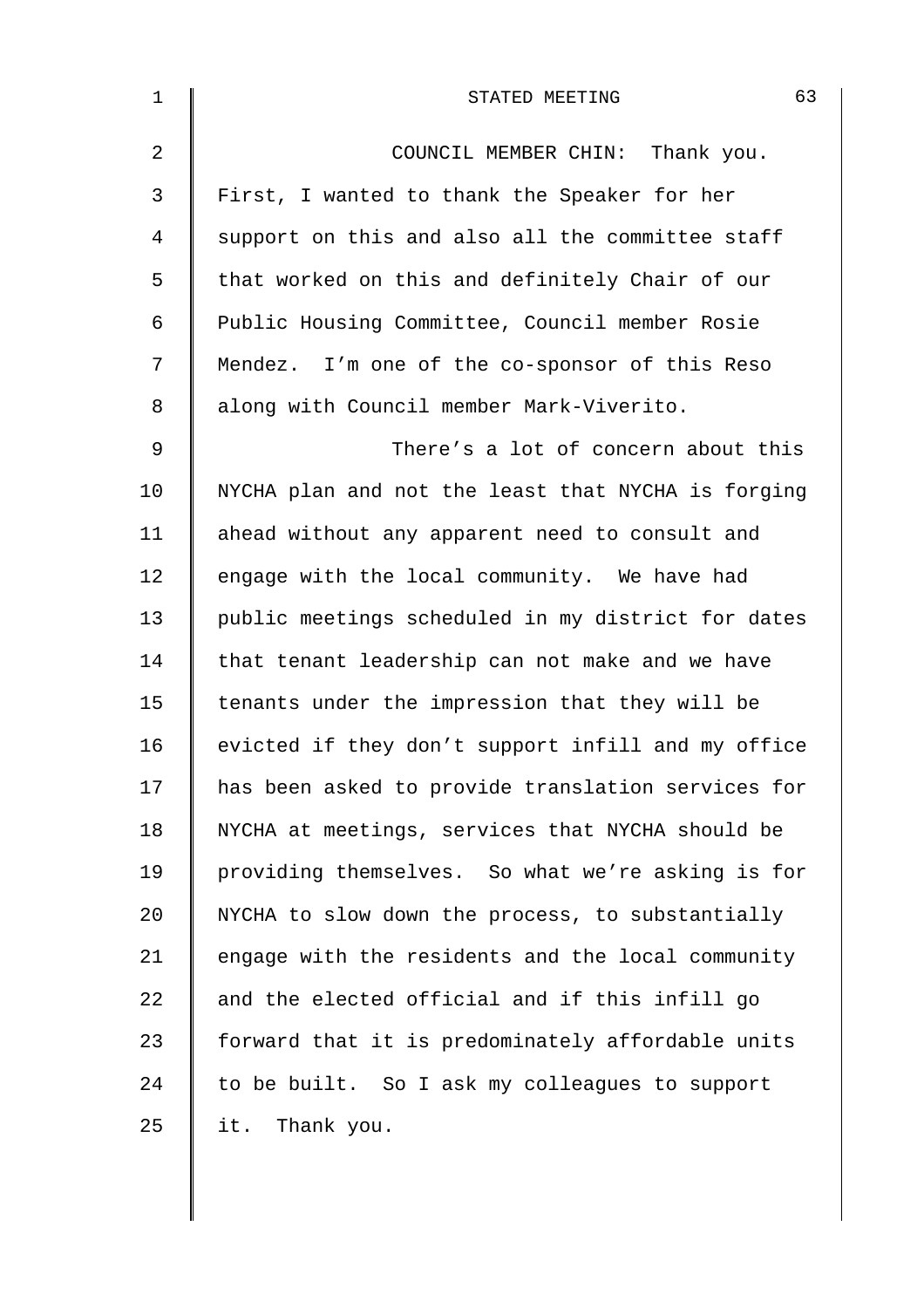| 1              | 64<br>STATED MEETING                               |
|----------------|----------------------------------------------------|
| $\overline{2}$ | MAJORITY LEADER: Thank you very                    |
| 3              | much. Council member Mark-Viverito followed by     |
| 4              | Council member Jackson.                            |
| 5              | COUNCIL MEMBER MARK-VIVERITO: I                    |
| 6              | also wanted to add my voice. I just want to make   |
| 7              | clear that in sponsoring this resolution it does   |
| 8              | not mean that we are in agreement at least         |
| 9              | speaking for myself with the proposed plan. I      |
| 10             | think what we're trying to say is that if NYCHA    |
| 11             | does decide to move forward that there has to be   |
| 12             | significant consideration of tenant voices in this |
| 13             | process and that all the things that have been     |
| 14             | outlined in the resolution, an increase in         |
| 15             | affordable units, and a lot more consideration of  |
| 16             | the tenant voices.                                 |
| 17             | One of the things that I've been                   |
| 18             | hearing from my residents is that they are         |
| 19             | completely overwhelmed. There are meetings after   |
| 20             | meetings after meetings being called by all types  |
| 21             | of different parties. There is a lot of            |
| 22             | information that has to be processed and there is  |
| 23             | not time being given to this process to be         |
| 24             | thorough. And also that the residents need to get  |
| 25             | technical assistance and legal assistance to be    |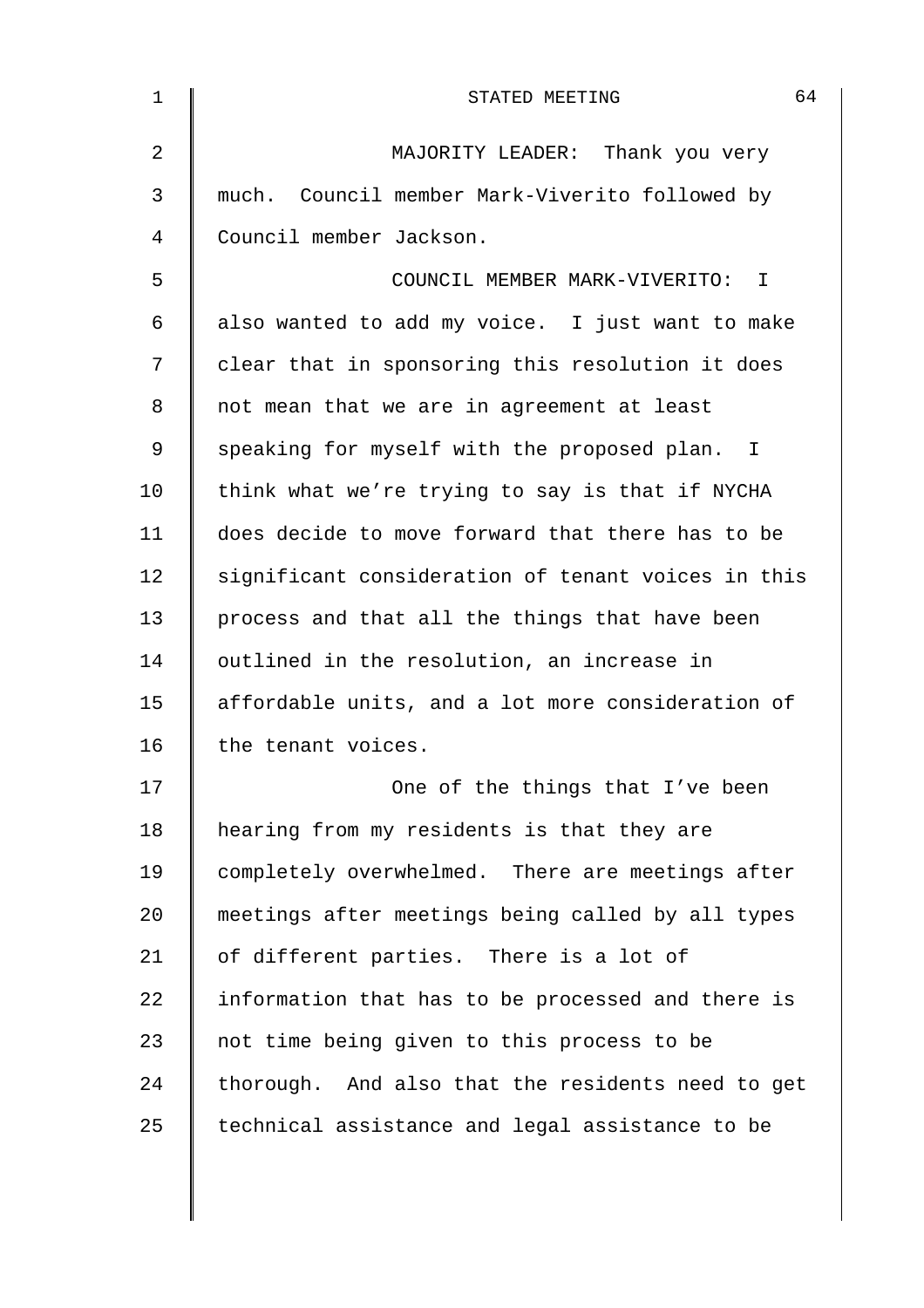| $\mathbf 1$ | 65<br>STATED MEETING                               |
|-------------|----------------------------------------------------|
| 2           | able to be fully vet was is before them so I hope  |
| 3           | our colleagues will sign on to this resolution and |
| 4           | thank the Speaker and Chair Mendez.                |
| 5           | MAJORITY LEADER: Council member                    |
| 6           | Jackson.                                           |
| 7           | COUNCIL MEMBER JACKSON: Thank you.                 |
| 8           | Even though in my community that I represent in    |
| 9           | Northern Manhattan, I don't have any developments  |
| 10          | in which the proposals are taking place. But I     |
| 11          | attended the hearing and the residential leaders   |
| 12          | of the various developments spoke out basically    |
| 13          | against moving forward and not having enough       |
| 14          | information, not being given information way       |
| 15          | before they started the process. And all things    |
| 16          | considered some people expressed well, they are    |
| 17          | not necessarily opposed to it but they don't have  |
| 18          | enough information. They are not involved in the   |
| 19          | process. They don't know what the impact is going  |
| 20          | to be. They don't know what percentage of          |
| 21          | affordability versus market housing. All of these  |
| 22          | things have to be discussed and what our colleague |
| 23          | Rosie Mendez who chaired the Public Housing        |
| 24          | Committee basically said, "let's put this off for  |
| 25          | now and engage in the process".                    |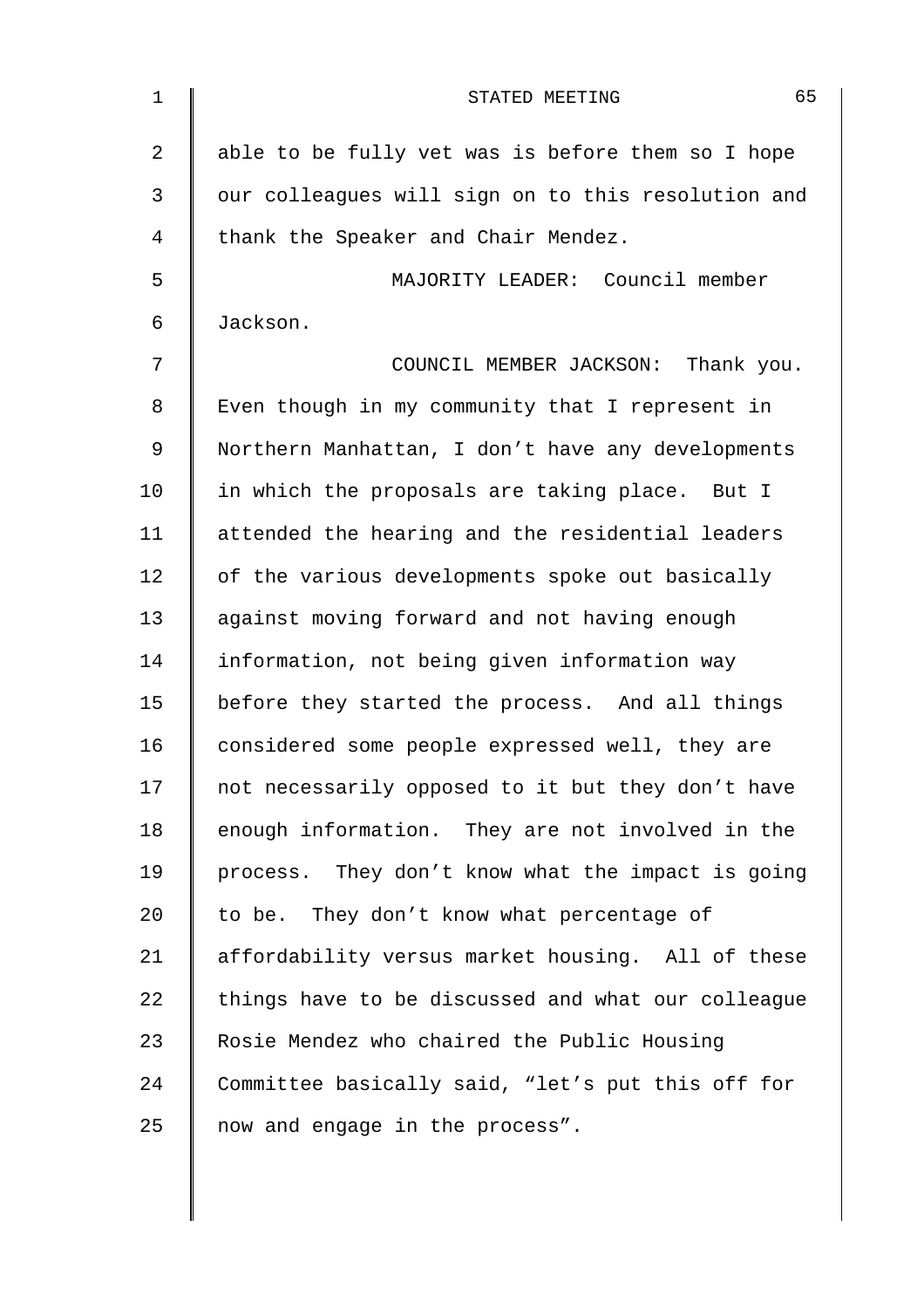| $\mathbf 1$    | 66<br>STATED MEETING                               |
|----------------|----------------------------------------------------|
| $\overline{2}$ | And so I support this Pre-                         |
| 3              | considered Resolution that our colleague           |
| 4              | indicated, this does not mean we agree with NYCHA  |
| 5              | in their position at this moment. Thank you very   |
| 6              | much.                                              |
| 7              | MAJORITY LEADER: Thank you very                    |
| 8              | much. Any others want to speak on Resolution       |
| 9              | 1719? Seeing no others, at this point in time I    |
| 10             | will call for a voice vote on Pre-considered       |
| 11             | Resolution 1719. All in favor, say aye.            |
| 12             | ALL: Aye.                                          |
| 13             | MAJORITY LEADER: All opposed, say                  |
| 14             | nay. Any abstentions? The ayes have it. We now     |
| 15             | move on to general discussion. We have Council     |
| 16             | member Williams followed by Council member         |
| 17             | Dickens.                                           |
| 18             | COUNCIL MEMBER WILLIAMS: Thank                     |
| 19             | you. I just want to call on my colleagues'         |
| 20             | attention to Intro 1035 sponsored by myself and    |
| 21             | co-sponsored by Council member Fidler. It's about  |
| 22             | the increase of sweepstakes cafes that are coming  |
| 23             | into New York City. There's a lot, plethora of     |
| 24             | them down south. The problem is they have been     |
| 25             | going under the guise of not gambling when in fact |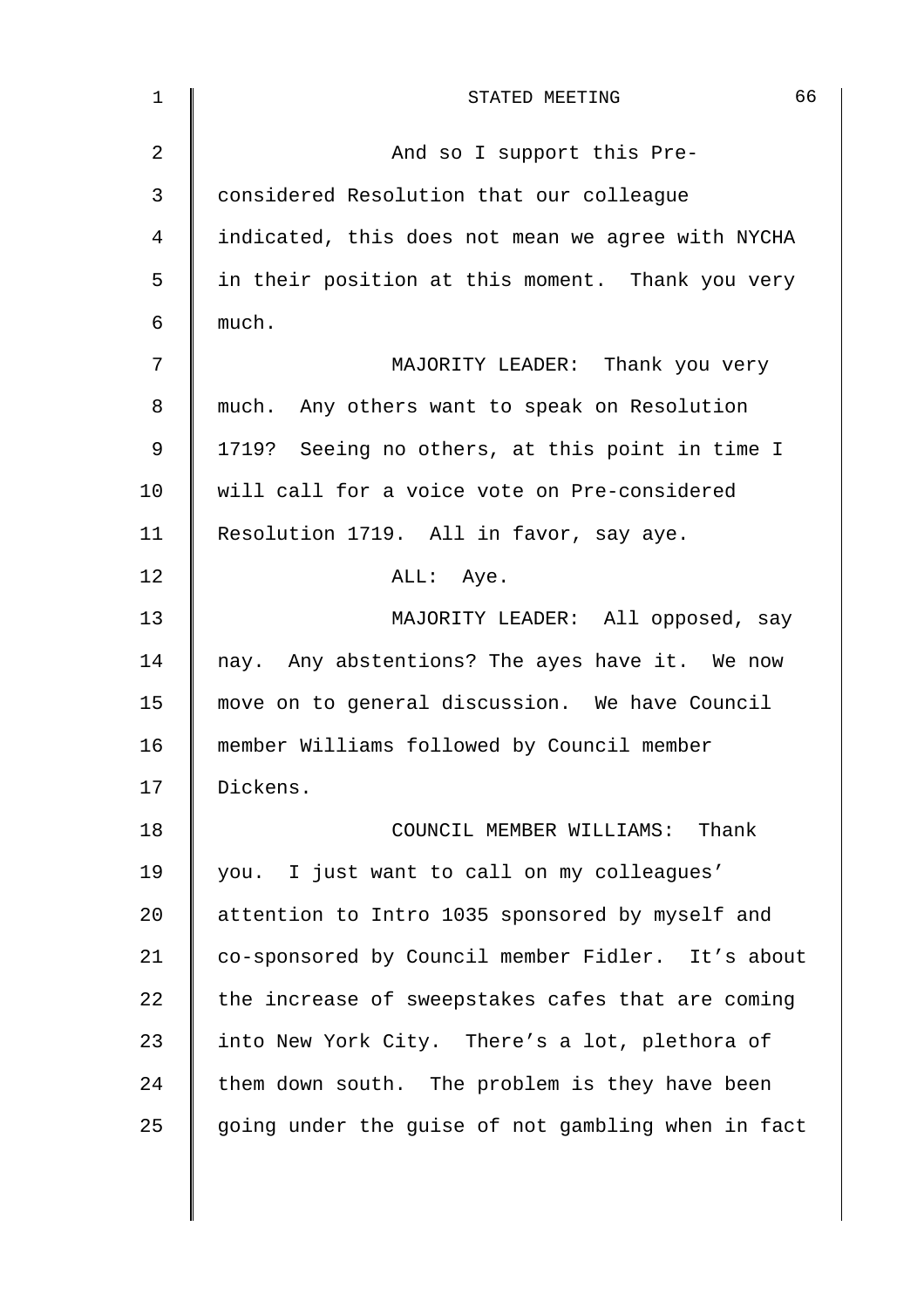| $\mathbf{1}$ | 67<br>STATED MEETING                                                       |
|--------------|----------------------------------------------------------------------------|
| 2            | we believe they are gambling institutions. So two                          |
| 3            | things, it does require mandatory license                                  |
| 4            | verification for any gaming café engaged in                                |
| 5            | offering cash prizes or other unlawful gambling                            |
| 6            | activity. And even more importantly it gives the                           |
| 7            | relevant community boards time to hold a public                            |
| 8            | hearing when a café applies for DCA for a gambling                         |
| 9            | license and would permit a discretionary call up                           |
| 10           | at the Council to review the application.                                  |
| 11           | If they are gambling they should be                                        |
| 12           | treated as gambling companies. Unfortunately they                          |
| 13           | haven't been doing so I would also invite my                               |
| 14           | colleagues to a hearing that we'll be having on                            |
| 15           | this Consumer Affairs under Chairperson Koslowitz                          |
| 16           | next week April $11^{th}$ on the $14^{th}$ Floor at 10:30am.               |
| 17           | Thank you. And I invite my colleagues to sign on.                          |
| 18           | [off mic] What did I say? April 18 <sup>th</sup> , 14 <sup>th</sup> Floor, |
| 19           | 10:30. Thank you.                                                          |
| 20           | MAJORITY LEADER: Thank you. Now                                            |
| 21           | we move on to Council member Dickens followed by                           |
| 22           | Council member Garodnick.                                                  |
| 23           | COUNCIL MEMBER DICKENS: In 2005,                                           |
| 24           | New York's legislature created an Amistad                                  |
| 25           | Commission to review state curriculum regarding                            |
|              |                                                                            |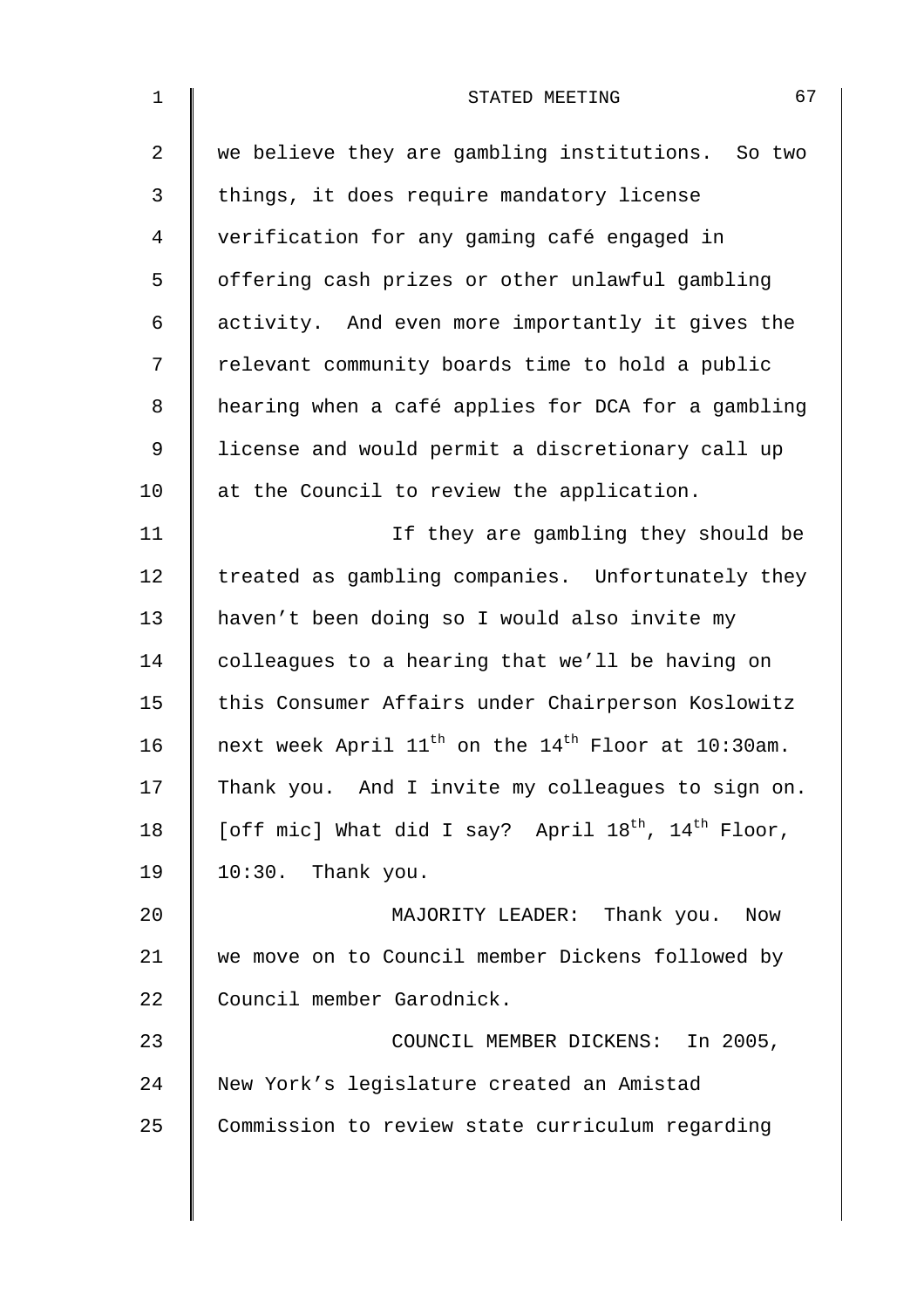| $\mathbf 1$    | 68<br>STATED MEETING                               |
|----------------|----------------------------------------------------|
| $\overline{2}$ | the slave trade so that all New Yorkers would know |
| 3              | of and remember the human carnage and dehumanizing |
| 4              | atrocities committed during the period of the      |
| 5              | African Slave Trade and Slavery in America.        |
| 6              | This critical mission especially                   |
| 7              | for our young people has been at a deficit of      |
| 8              | resources and more importantly of attention.       |
| 9              | Today I call on Secretary of State Cesar Parel,    |
| 10             | State Education Commission John King, CUNY         |
| 11             | Chancellor Nancy Semphora to take this mission     |
| 12             | seriously and commit the time, resources and       |
| 13             | energy to ensure that all young people are         |
| 14             | knowledgeable about this critical period in our    |
| 15             | history. I thank Council members Barron, Jackson   |
| 16             | and Williams for bringing to our full body this    |
| 17             | resolution. I hope all colleagues will sign on to  |
| 18             | Reso 1709.                                         |
| 19             | MAJORITY LEADER: Thank you very                    |
| 20             | much. We now have Council member Garodnick         |
| 21             | followed by Council member Barron.                 |
| 22             | COUNCIL MEMBER GARODNICK: Thank                    |
| 23             | you very much. I wanted to draw my colleagues'     |
| 24             | attention to two bills that I'm introducing today. |
| 25             | The first is Intro 1026 which would close a        |
|                |                                                    |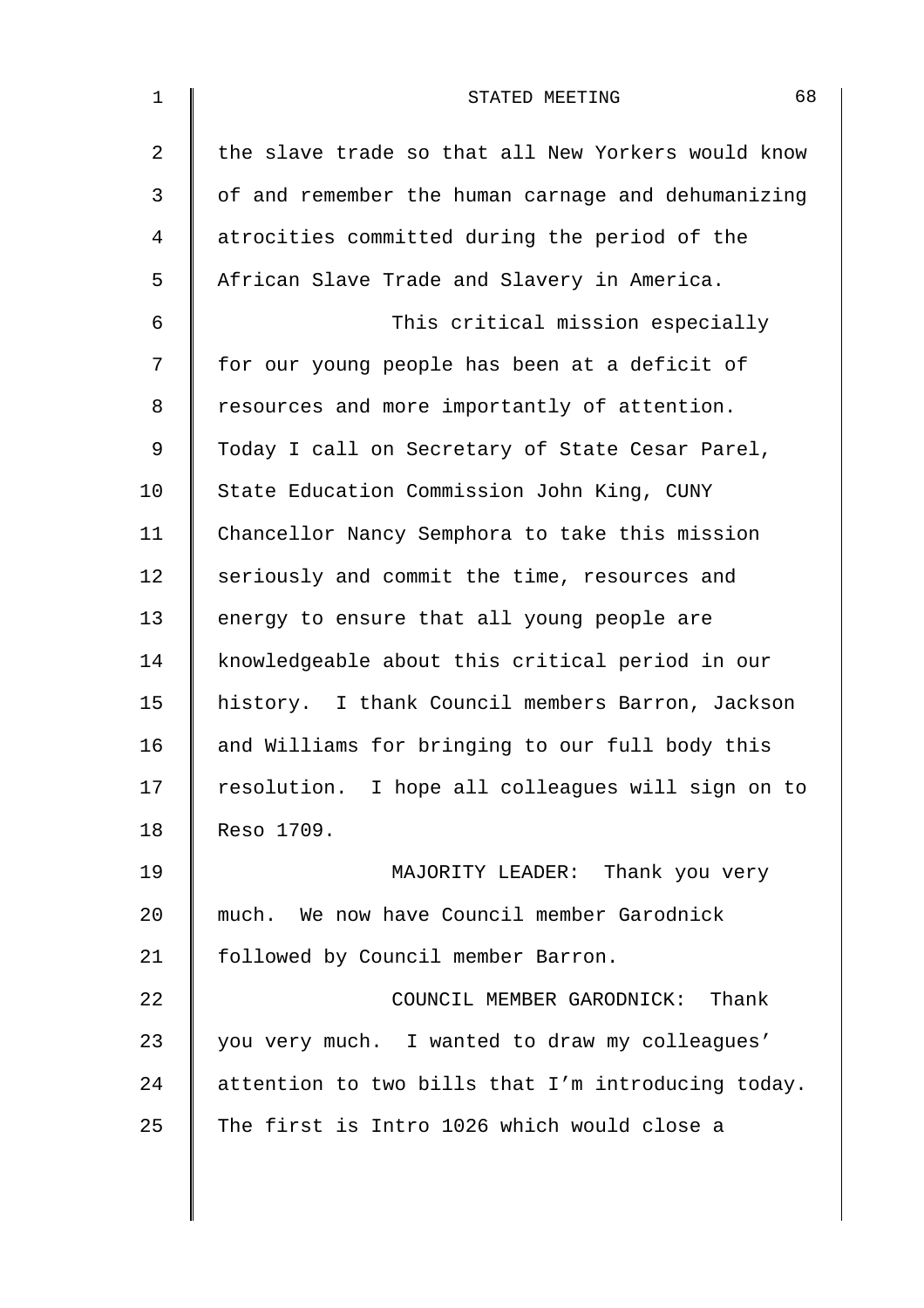| $\mathbf 1$    | 69<br>STATED MEETING                               |
|----------------|----------------------------------------------------|
| $\overline{2}$ | loophole in the current ban on motorized scooters  |
| 3              | also known as ebikes.                              |
| 4              | Currently the ban is poorly                        |
| 5              | enforced because the definition of an ebike        |
| 6              | includes a requirement that would be able to       |
| 7              | exceed 15 miles and hour so in order for the       |
| 8              | police to issue a violation they need to prove     |
| 9              | that such a vehicle can in fact exceed that speed. |
| 10             | I happen to think that police officers should not  |
| 11             | be required to zap ebikes with radar guns in order |
| 12             | to enforce what was meant to be a relatively       |
| 13             | straightforward ban. This bill is intended to      |
| 14             | close that loophole and I ask my colleagues to     |
| 15             | take a look.                                       |
| 16             | The other bill is Intro 1025                       |
| 17             | regarding mobile food truck locations. Despite     |
| 18             | being popular the fact is that many food trucks do |
| 19             | not have a legal place where they may park and     |
| 20             | operate. Food truck owners have to live with the   |
| 21             | constant worry of being towed not to mention       |
| 22             | parking tickets that inflate the cost of doing     |
| 23             | business. And at the same time, residential        |
| 24             | communities and bricks and mortar businesses feel  |
| 25             | frustrated that there is not regulatory scheme to  |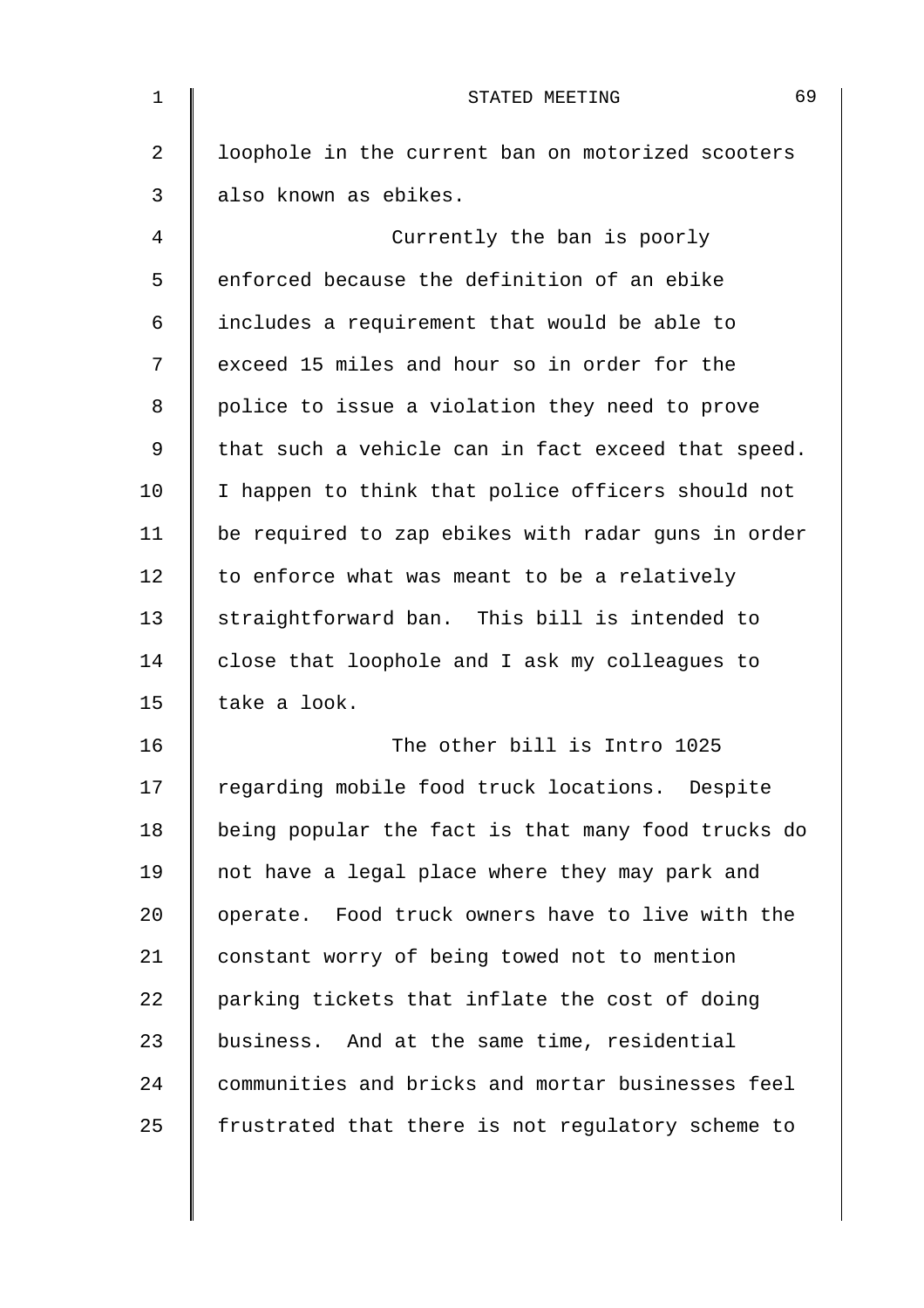| $\mathbf 1$    | 70<br>STATED MEETING                               |
|----------------|----------------------------------------------------|
| $\overline{a}$ | govern the trucks.                                 |
| 3              | This bill would charge the                         |
| $\overline{4}$ | Department of Transportation with creating         |
| 5              | designated mobile food truck locations.<br>There   |
| 6              | would essentially be parking spots from which food |
| 7              | trucks would be explicitly permitted to vend. The  |
| 8              | bill would also bring an end to the days of food   |
| $\mathsf 9$    | trucks parking haphazardly and unsafely since DOT  |
| 10             | would select these new locations with an eye       |
| 11             | toward pedestrian and traffic safety and with the  |
| 12             | input of local community boards and Council        |
| 13             | members.                                           |
| 14             | For the first time, communities                    |
| 15             | will have a say in where food trucks may set up    |
| 16             | shop. The bill will result I hope in the creation  |
| 17             | of safe, legitimate food truck locations that are  |
| 18             | in accord with the needs of communities and a      |
| 19             | positive outcome for all involved. So I just       |
| 20             | encourage you to take a look at Intro 1026 and     |
| 21             | 1025. Thank you.                                   |
| 22             | MAJORITY LEADER: Thank you very                    |
| 23             | much. Council member Barron followed by Council    |
| 24             | member Chin.                                       |
| 25             | COUNCIL MEMBER BARRON: Thank you                   |
|                |                                                    |
|                |                                                    |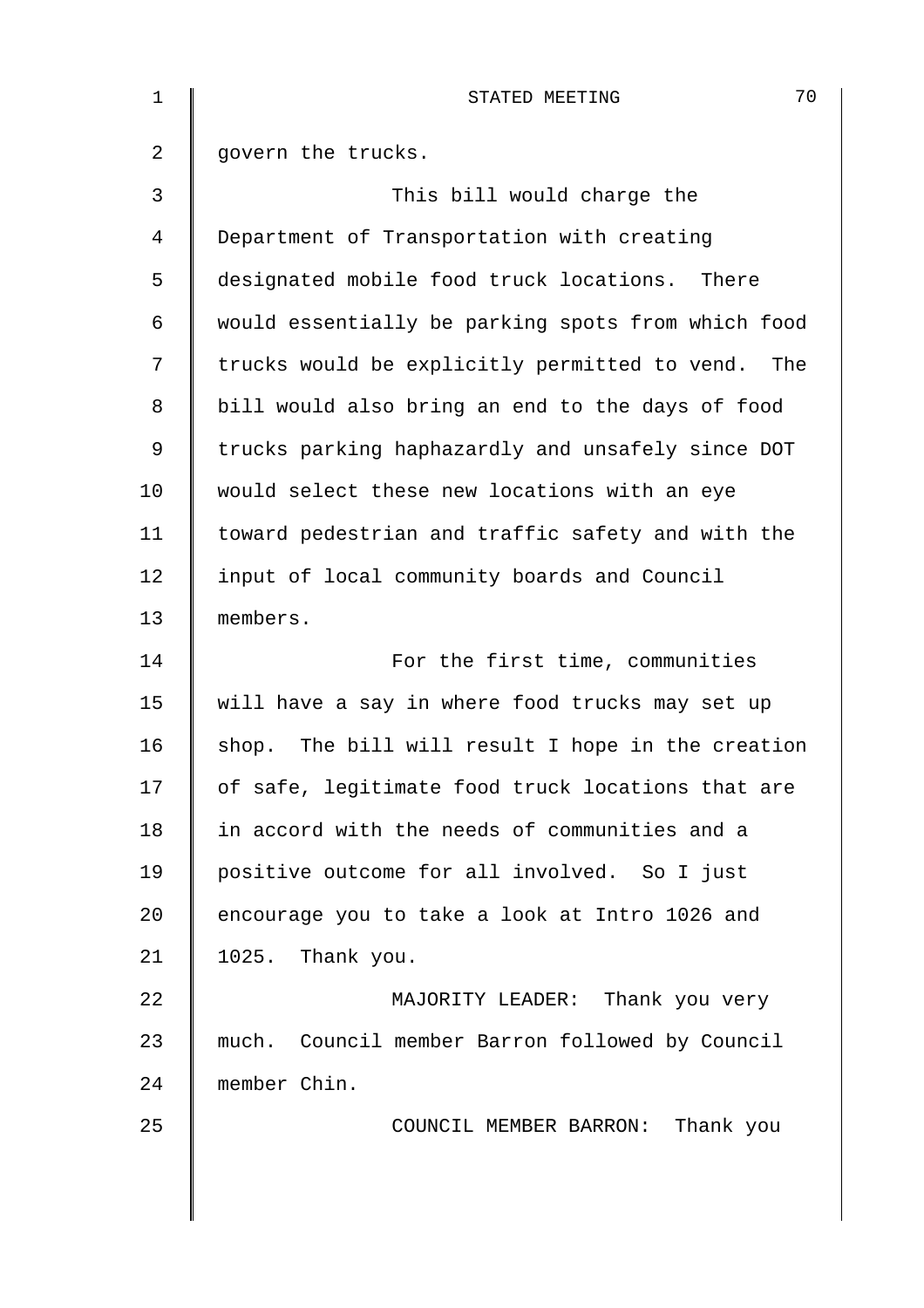| $\mathbf 1$ | 71<br>STATED MEETING                               |
|-------------|----------------------------------------------------|
| 2           | very much. I want to thank Council member Inez     |
| 3           | Dickens for raising a very serious question on the |
| 4           | Resolution 1709 calling on the State to implement  |
| 5           | a curriculum on African American History that's    |
| 6           | been in the State for over the last five years.    |
| 7           | So we're now calling for the                       |
| 8           | Amistad Commission, as a matter of fact            |
| 9           | Assemblyman Keith Wright is a part of the          |
| 10          | development of that, and it is important that the  |
| 11          | 3 million people of African ancestry that's in     |
| 12          | this state and the 2 million that are residents in |
| 13          | this city that the history be told.                |
| 14          | Our forbearers, our ancestors built                |
| 15          | America, built this city right here. It was built  |
| 16          | on enslaved Africans' labor. And people need to    |
| 17          | know the truth about how New York City was built.  |
| 18          | Riding by East New York we have an African burial  |
| 19          | ground right downtown here in Manhattan, there's   |
| 20          | an African burial ground. Under this building      |
| 21          | right here 20,000 of our remains. When we came     |
| 22          | here, forced here, it was nothing but forest. We   |
| 23          | cut down the forest, built the roads, built the    |
| 24          | bridges, built the forts and everything only to be |
| 25          | raped, murdered, treated horribly, enslaved, free  |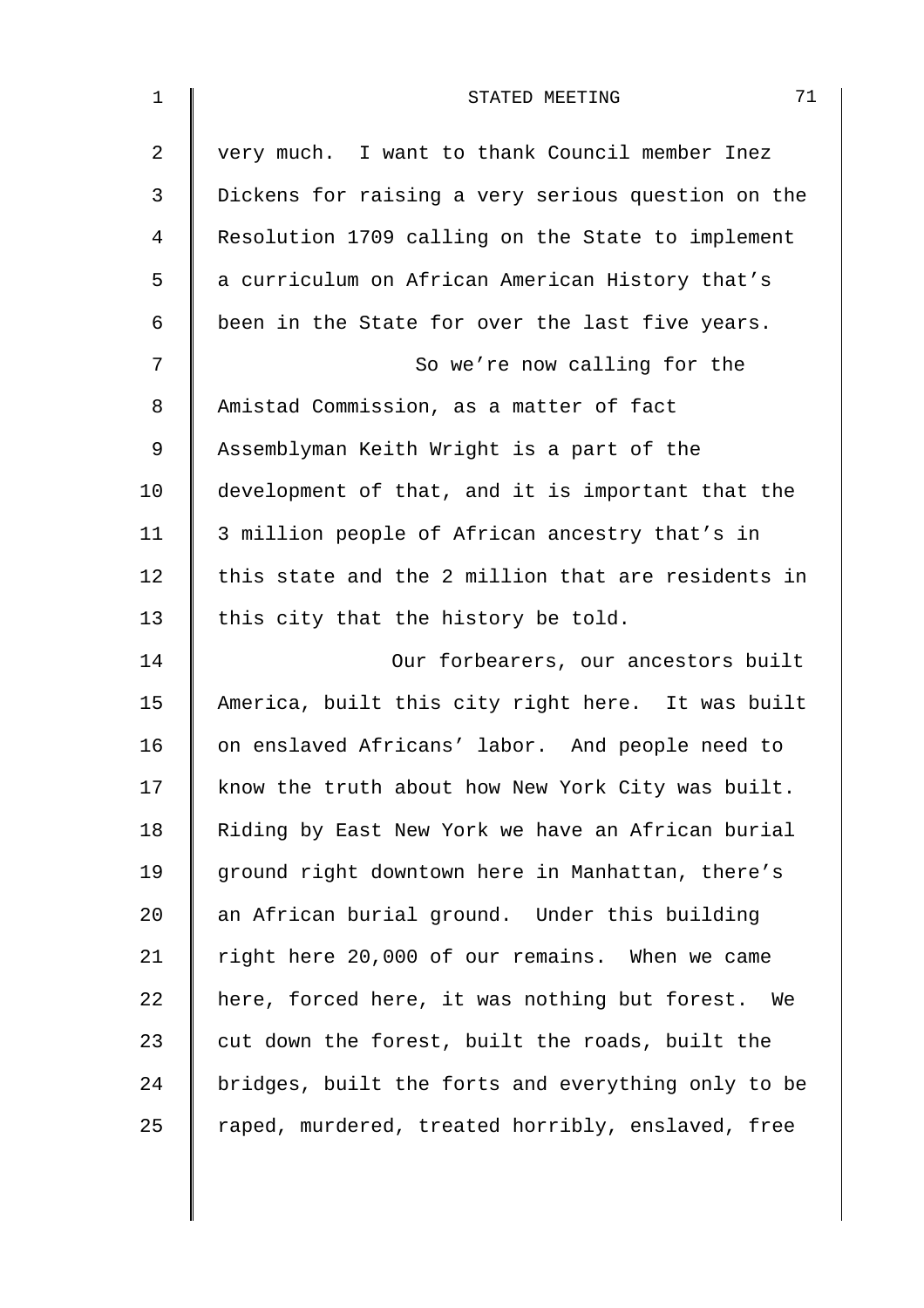| $\mathbf 1$    | 72<br>STATED MEETING                               |
|----------------|----------------------------------------------------|
| $\overline{2}$ | labor to build this nation and this every child    |
| 3              | should know this and know that we didn't start our |
| $\overline{4}$ | history in slavery. It started in Africa where we  |
| 5              | were the first people on the planet. We built      |
| 6              | pyramids. Gave the world mathematics and science   |
| 7              | and we should have this history taught.            |
| 8              | And I'm fighting hard for this one.                |
| $\mathsf 9$    | It would be great if this Council could provide    |
| 10             | the leadership to say that every child, because I  |
| 11             | bet if I gave you all a test in here now on the    |
| 12             | history of African people you would fail. Every    |
| 13             | last one of you. Who would pass the test? Raise    |
| 14             | your hand. All right. All right. That's 3.         |
| 15             | That's 3 out of 51. I need support for this        |
| 16             | resolution. Thank you very much.                   |
| 17             | MAJORITY LEADER: Council member                    |
| 18             | Chin followed by Council member Dromm.             |
| 19             | COUNCIL MEMBER CHIN: Okay. Hi,                     |
| 20             | I'm introducing two pieces of legislation, Reso    |
| 21             | 1710 and Intro 1023 that I believe will contribute |
| 22             | to further order and safety in the Wild West of    |
| 23             | the interstate bus and commuter van industry. I    |
| 24             | want to thank the staff who worked on the draft of |
| 25             | these important pieces of legislation including    |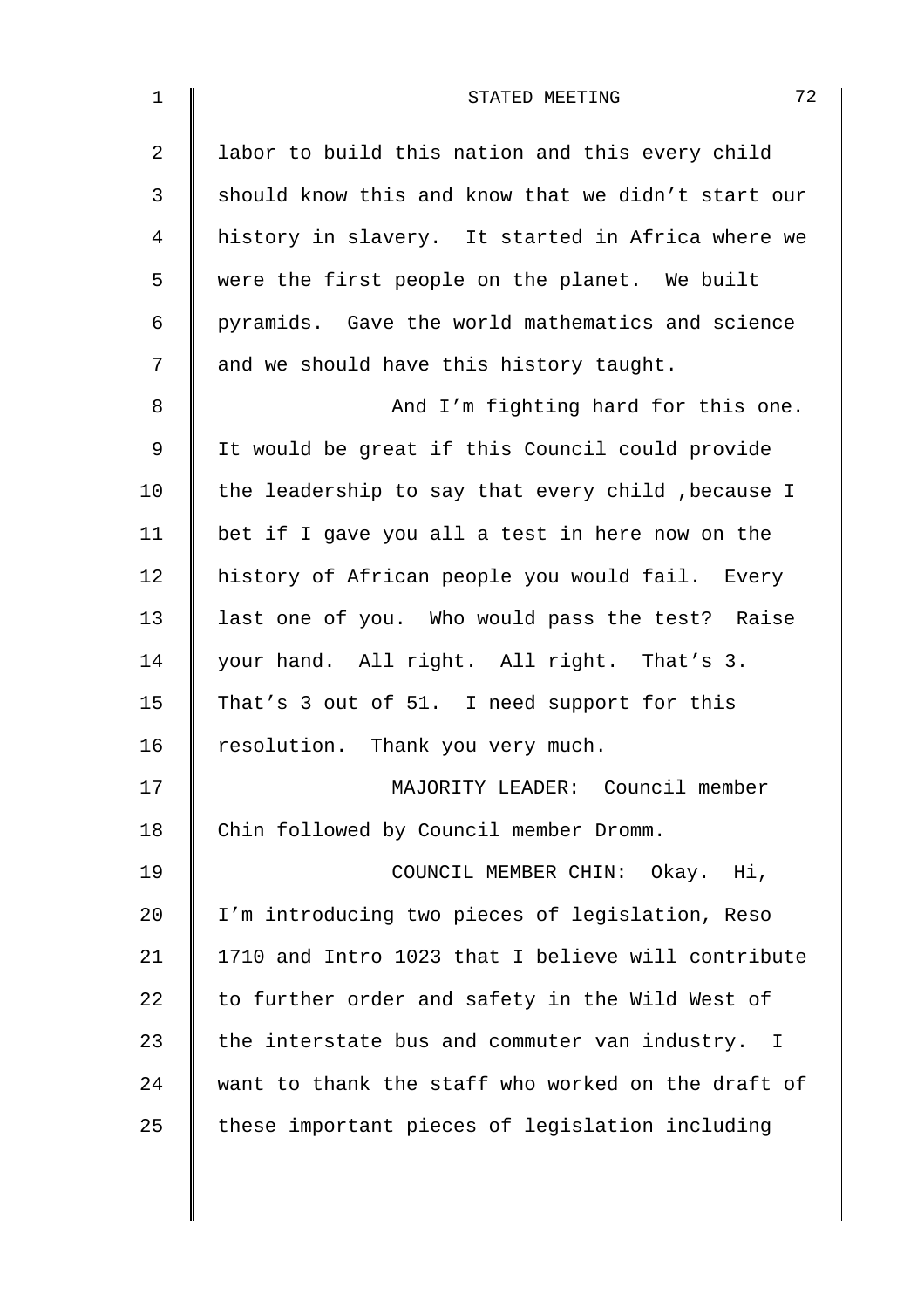| $\mathbf 1$    | 73<br>STATED MEETING                               |
|----------------|----------------------------------------------------|
| $\overline{2}$ | Timare Jonathon, Melissa Serrano and Lyle Frank.   |
| 3              | The Introduction and Resolution                    |
| 4              | calls for interstate buses and intracity commuter  |
| 5              | vans by requiring them to post information in the  |
| 6              | window or the exterior of the vehicle to make it   |
| 7              | clear to anyone walking down the street where      |
| 8              | they're going, who they are and how to contact     |
| 9              | them. There are many unmarked vans and busses      |
| 10             | that operate off the curb in the city and not only |
| 11             | is it difficult for the consumer to see which      |
| 12             | busses are which but it also makes it difficult    |
| 13             | for inspectors of safety regulation to understand  |
| 14             | who is who and which are legal and authorized to   |
| 15             | operate.                                           |
| 16             | So I urge my colleagues to sign on                 |
| 17             | to these two pieces of legislation and to help     |
| 18             | promote further safety in the bussing and van      |
| 19             | industry. Thank you.                               |
| 20             | MAJORITY LEADER: Thank you very                    |
| 21             | much. Council member Dromm followed by Council     |
| 22             | member Jackson.                                    |
| 23             | COUNCIL MEMBER DROMM: Thank you                    |
| 24             | very much. I want to call on my colleagues'        |
| 25             | attention to two pieces of legislation that I'm    |
|                |                                                    |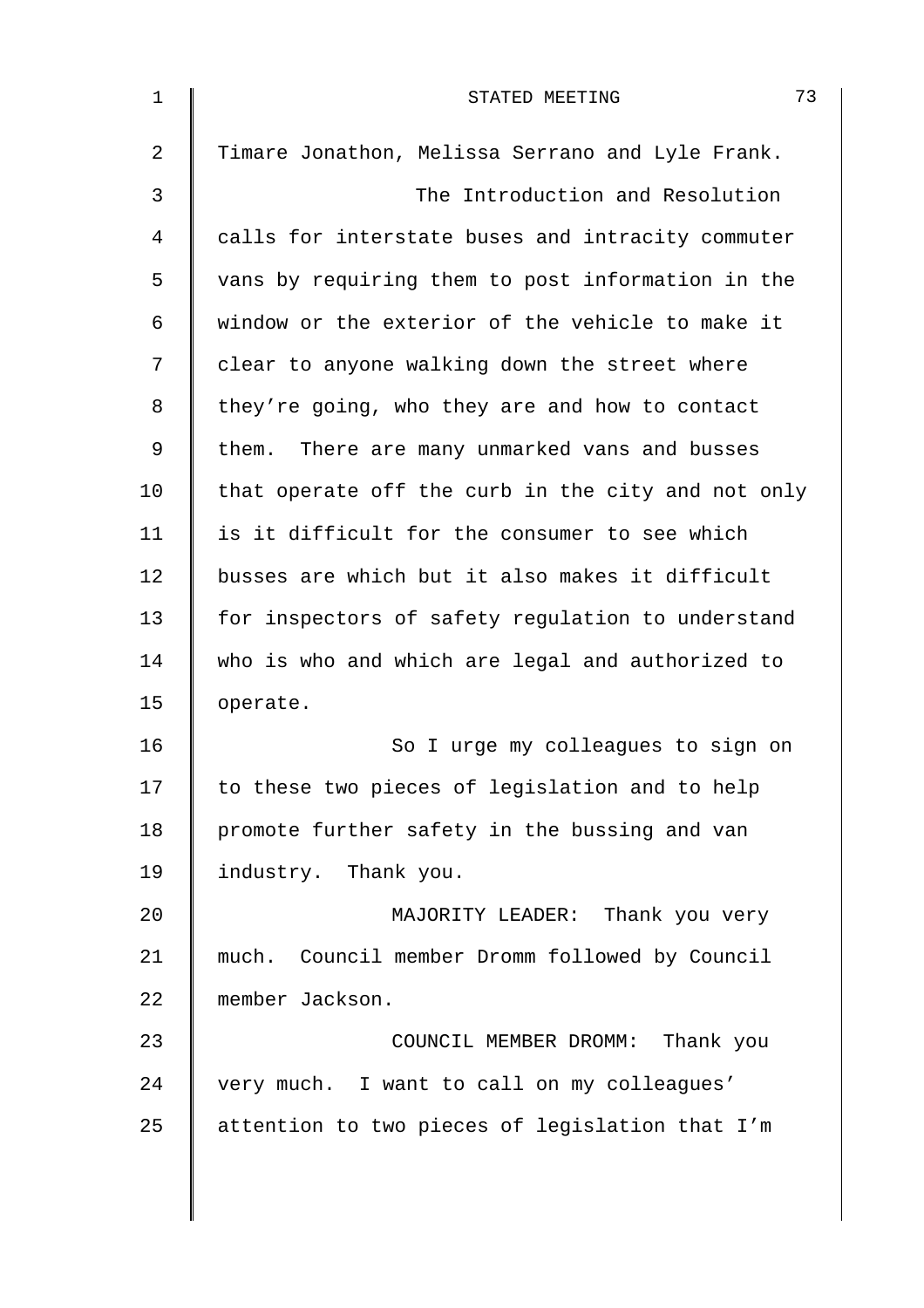| $\mathbf 1$ | 74<br>STATED MEETING                               |
|-------------|----------------------------------------------------|
| 2           | introducing also. Intro 1924 which is a local law  |
| 3           | in relation to requiring the Commissioner of       |
| 4           | Department of Correction to post a monthly report  |
| 5           | on its website regarding punitive segregation or   |
| 6           | solitary confinement.                              |
| 7           | Statistics for city jails, it's                    |
| 8           | vitally important that we know what's going on in  |
| 9           | the city jails. As best as I can tell at this      |
| 10          | point we've seen a 44% increase in the use of      |
| 11          | solitary confinement over the last year and that   |
| 12          | deeply concerns me when you consider the fact that |
| 13          | many people being put into solitary confinement    |
| 14          | are those who are mentally ill or have substance   |
| 15          | abuse issues. That's why we need to get this data  |
| 16          | and we need to get it soon.                        |
| 17          | In addition, I have a resolution                   |
| 18          | calling on the New York City Department of         |
| 19          | Correction to end the practice of placing          |
| 20          | individuals returning to city jails after they've  |
| 21          | left the system and they have days owed in         |
| 22          | solitary confinement they are immediately placed   |
| 23          | back into solitary confinement even though they    |
| 24          | have been out of the system, out of the jail       |
| 25          | system, out of the state prison system, been on    |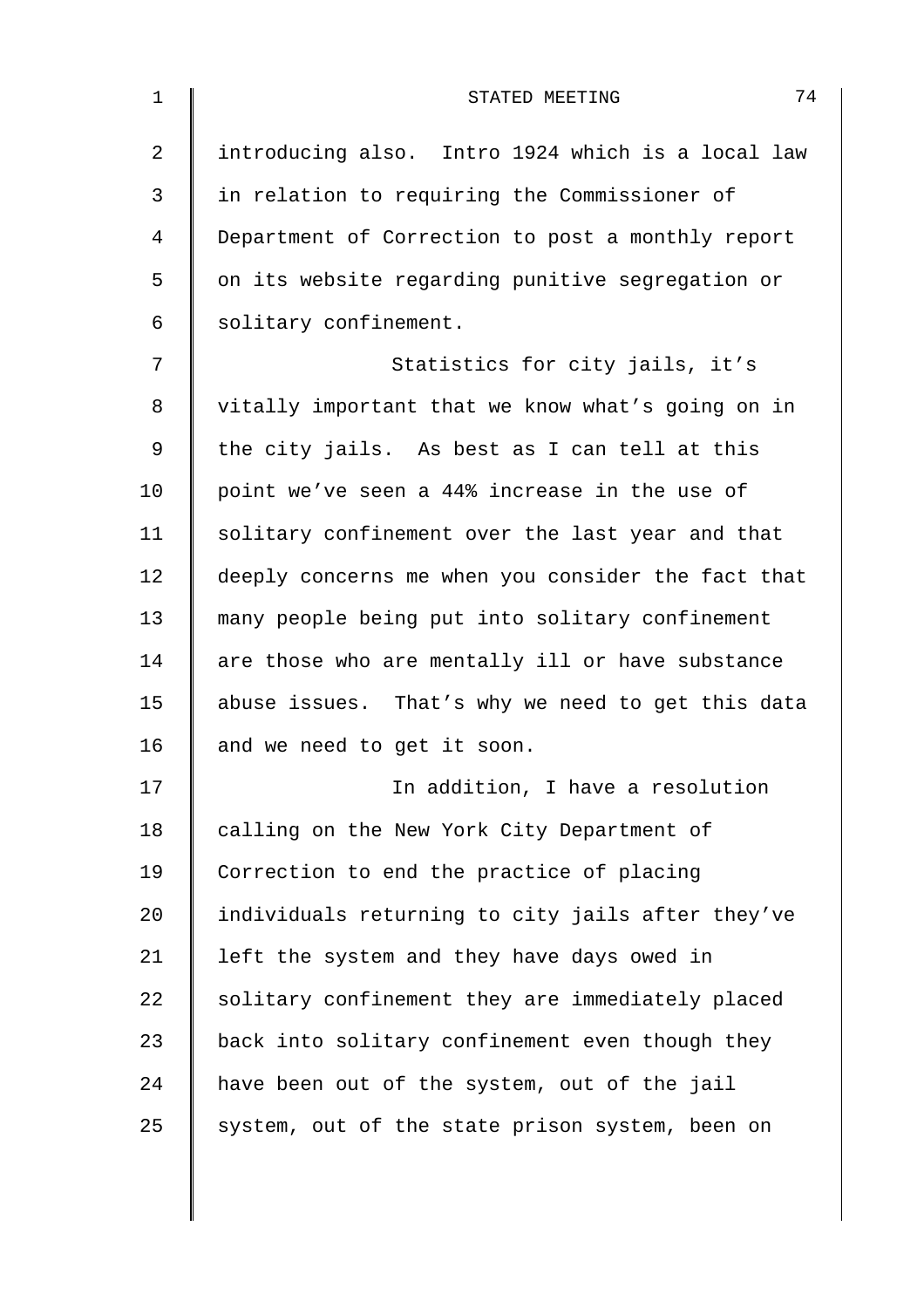| $\mathbf 1$    | 75<br>STATED MEETING                               |
|----------------|----------------------------------------------------|
| $\overline{2}$ | the streets, been living good lives no matter what |
| 3              | if they owe time they still have to complete that  |
| 4              | time. They have to go back into solitary           |
| 5              | confinement. I believe that the New York City      |
| 6              | Department of Correction should end that practice  |
| 7              | and that it is what that resolution is about. I    |
| 8              | urge my colleagues to sign on to both pieces of    |
| 9              | legislation. Thank you.                            |
| 10             | MAJORITY LEADER: Thank you. We                     |
| 11             | have Council member Jackson followed by Council    |
| 12             | member Mealy.                                      |
| 13             | COUNCIL MEMBER JACKSON: Thank you,                 |
| 14             | Majority Leader, my colleagues, I rise in order to |
| 15             | speak in favor of and ask our colleagues to sign   |
| 16             | on to Resolution 1709 sponsored by colleagues      |
| 17             | Barrons and Williams calling on the State of New   |
| 18             | York to make active the Amistad Resolution calling |
| 19             | the Commission and to promote a curriculum such as |
| 20             | the Underground Railroad and to teach African      |
| 21             | American History in New York public schools.       |
| 22             | As someone of African descent I say                |
| 23             | to you that I have not found my total history as   |
| 24             | of yet and I say that loud and clear because I did |
| 25             | some research as to my mother who was born in      |
|                |                                                    |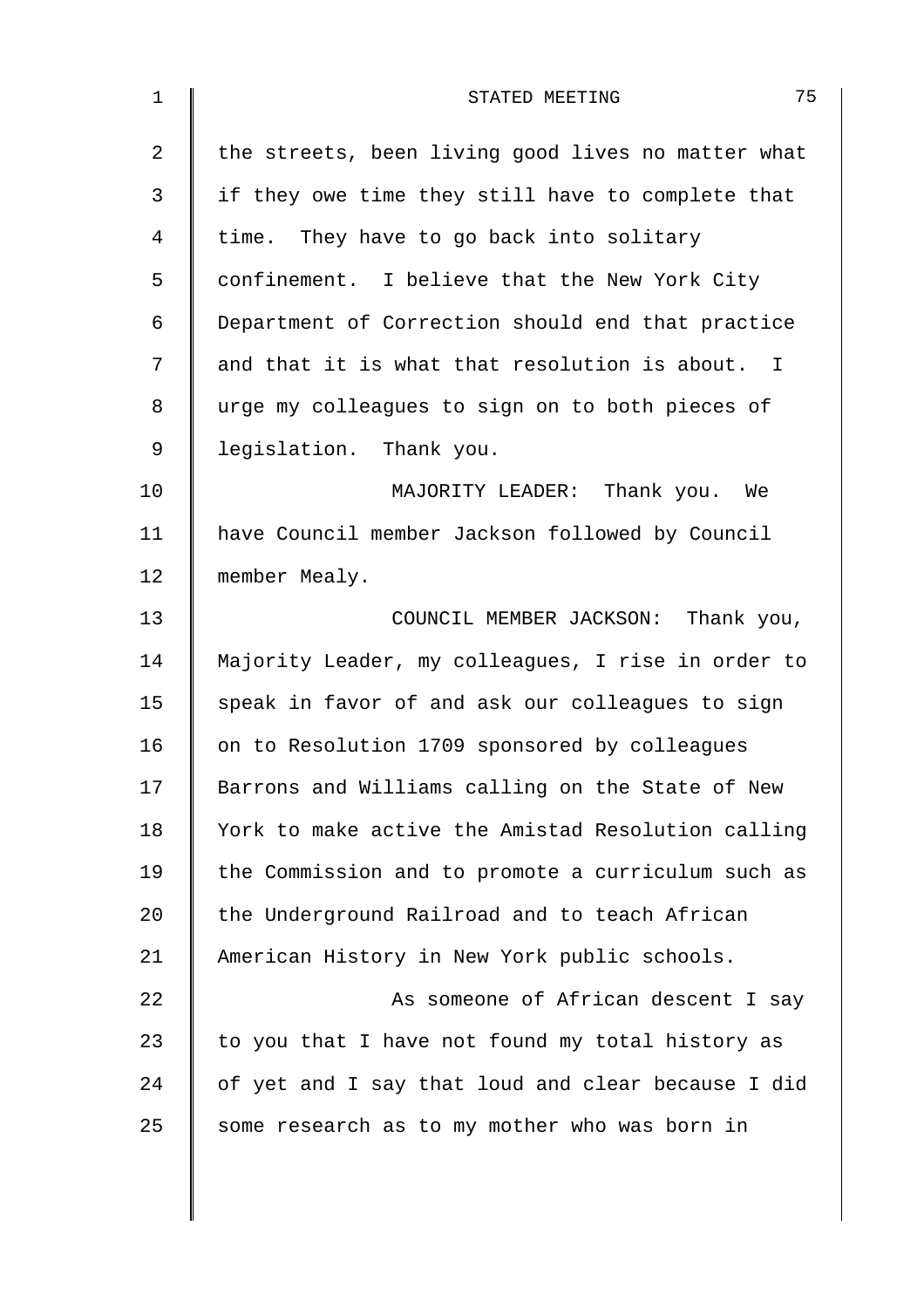| $\mathbf 1$    | 76<br>STATED MEETING                               |
|----------------|----------------------------------------------------|
| $\overline{2}$ | Athens, Georgia and my grandmother who died giving |
| 3              | childbirth. My mother and her siblings never had   |
| 4              | a birth certificate because in the laws of Georgia |
| 5              | did not require birth certificates until 1930.     |
| 6              | But I do know that my family slave name was        |
| 7              | Willingham and that going back around 1860 there   |
| 8              | were a lot of slaves owned by the Willingham       |
| 9              | families. In fact my Aunt Cheney and Aunt Bobby,   |
| 10             | their last names were Willingham. And thus when    |
| 11             | my grandmother married, her name was Jackson and   |
| 12             | thus my mother's name was Zelma Jackson. And if    |
| 13             | you know anything about the Southern names when    |
| 14             | you talk about Zelma Ann and Ruby Mae and Emma     |
| 15             | Mae, those are old Southern names. And I say to    |
| 16             | you that I don't really know my history going back |
| 17             | because of the families were torn apart and during |
| 18             | slavery.                                           |
| 19             | And so I want to know the history                  |
| 20             | of African Americans be taught not only in New     |
| 21             | York City and New York State but around the        |
| 22             | country. Because clearly it's part of America's    |
| 23             | fabric so I ask all of you to sign on to           |
| 24             | Resolution 1709 on our behalf. Thank you very      |
| 25             | much.                                              |
|                |                                                    |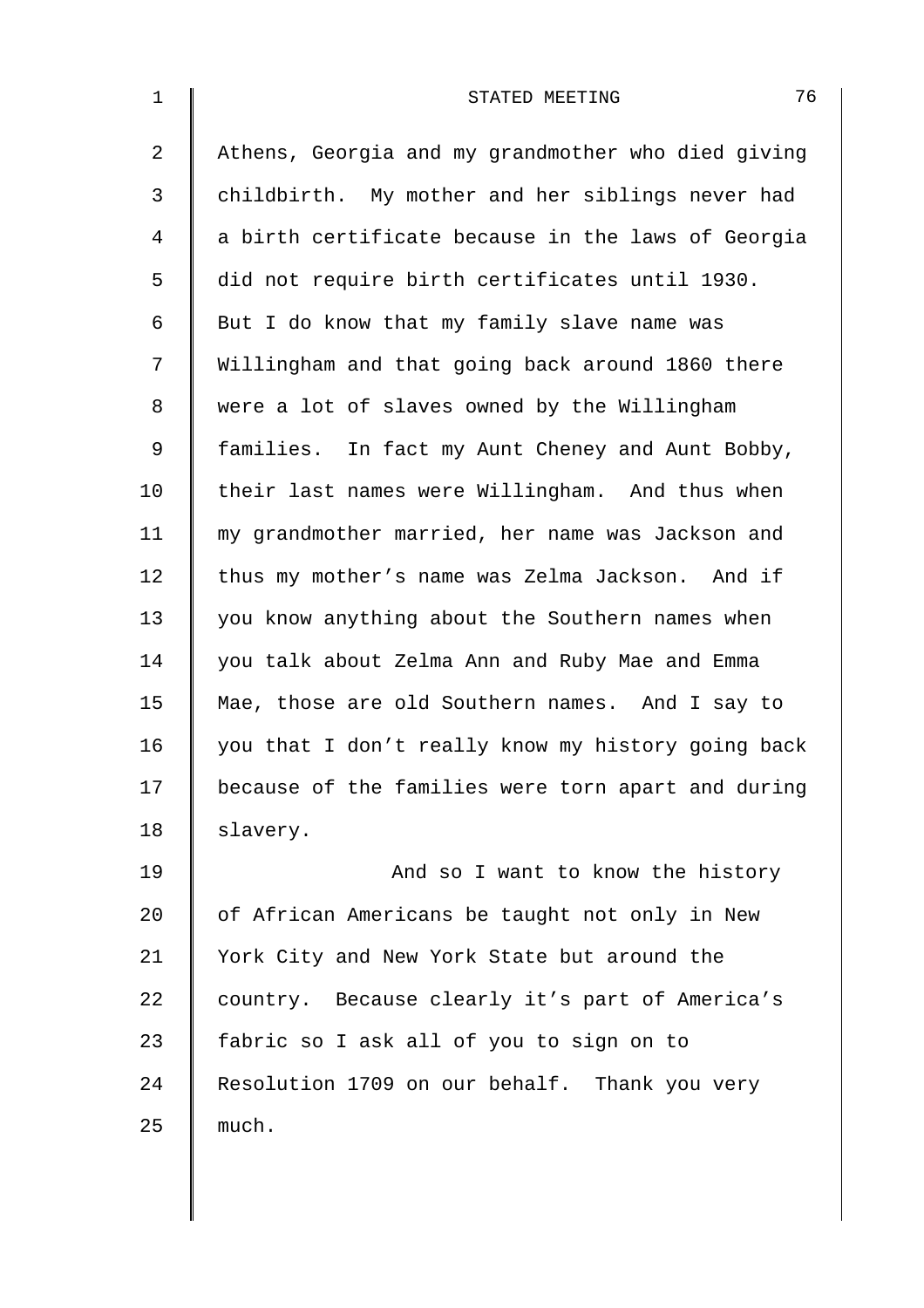| $\mathbf 1$ | 77<br>STATED MEETING                                          |
|-------------|---------------------------------------------------------------|
| 2           | MAJORITY LEADER: Council member                               |
| 3           | Mealy.                                                        |
| 4           | COUNCIL MEMBER MEALY: I stand just                            |
| 5           | for my fast food workers who striked on April 4 <sup>th</sup> |
| 6           | in my district. Myself and New York City, New                 |
| 7           | York Community for Change joined the fast food                |
| 8           | workers outside of Kentucky Fried Chicken on                  |
| 9           | Picken Avenue as they walked off the job to demand            |
| 10          | higher wages and the right to form a union without            |
| 11          | intimidation.                                                 |
| 12          | I'm standing with the fast food                               |
| 13          | workers in this city because they need wages that             |
| 14          | are high enough to provide for their families and             |
| 15          | support themselves. They also deserve the right               |
| 16          | to organize without fearing that they will lose               |
| 17          | their jobs. More money in these workers' pockets              |
| 18          | is good for all of us. It lifts up our collective             |
| 19          | dignity and the economy in this city.                         |
| 20          | 45 years ago today, Sanitation                                |
| 21          | workers in Memphis, Tennessee were facing the same            |
| 22          | struggle. They wen on strike to demand dignity                |
| 23          | for all workers joined by our Reverend Dr. Martin             |
| 24          | Luther King, Jr. on the eve of his assassination              |
| 25          | in Memphis, strikers declared their rights. Fast              |
|             |                                                               |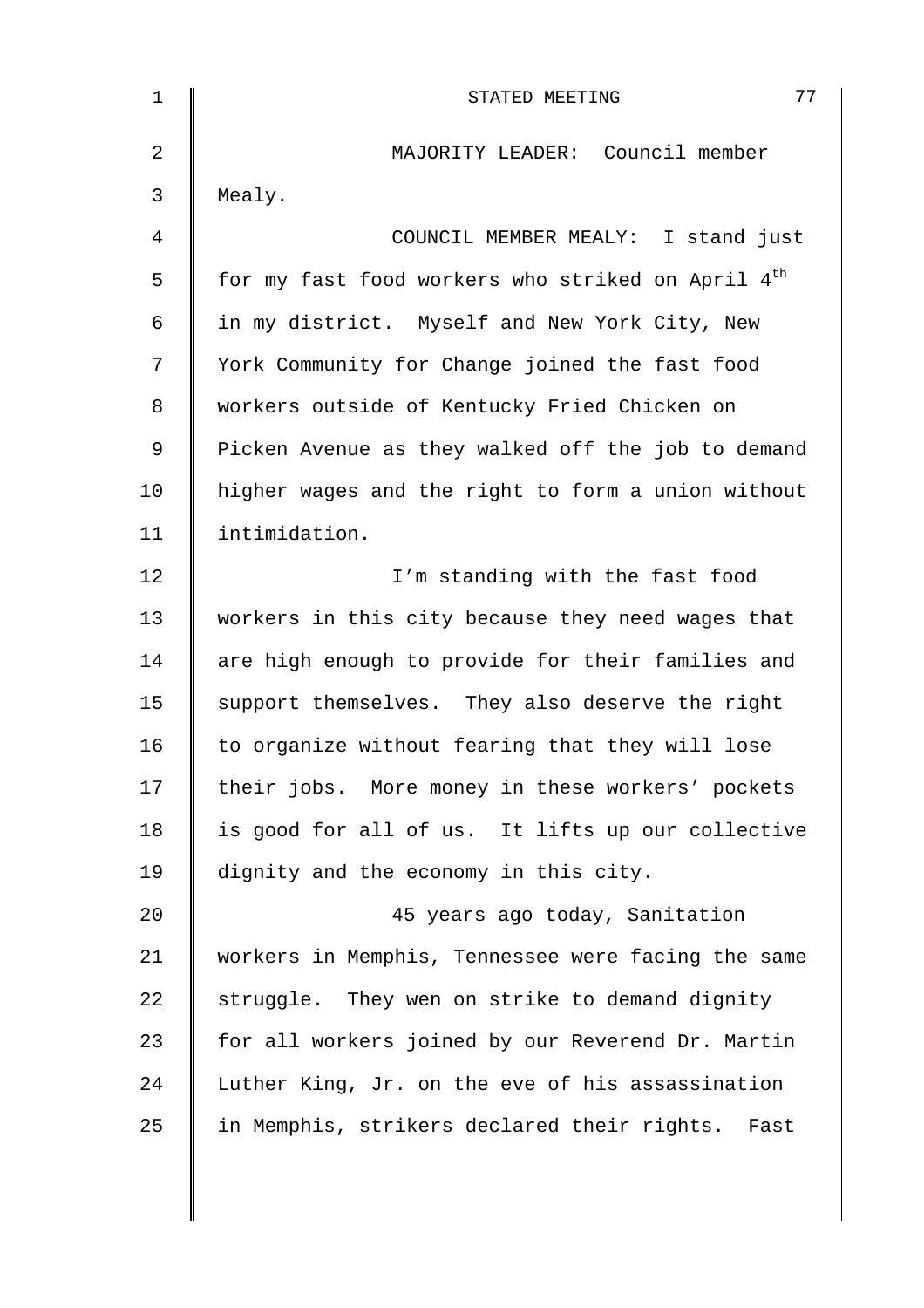| $\mathbf 1$    | 78<br>STATED MEETING                               |
|----------------|----------------------------------------------------|
| $\overline{2}$ | food workers organized, they strike because they   |
| 3              | feel they can no longer survive on \$7.25 an hour. |
| 4              | In November 2012 fast food workers                 |
| 5              | in New York took part in a historic strike to      |
| 6              | demand \$15 an hour, the right to form a union     |
| 7              | without intimidation, I'm just letting everyone    |
| 8              | know that I'm going to continue to work with them  |
| 9              | and strive so we can have a living wage of \$15 an |
| 10             | hour for our fast food workers. Thank you.         |
| 11             | MAJORITY LEADER: Thank you very                    |
| 12             | much. Seeing no others. This meeting is            |
| 13             | adjourned.                                         |
|                |                                                    |
|                |                                                    |
|                |                                                    |
|                |                                                    |
|                |                                                    |
|                |                                                    |
|                |                                                    |
|                |                                                    |
|                |                                                    |
|                |                                                    |
|                |                                                    |
|                |                                                    |
|                |                                                    |